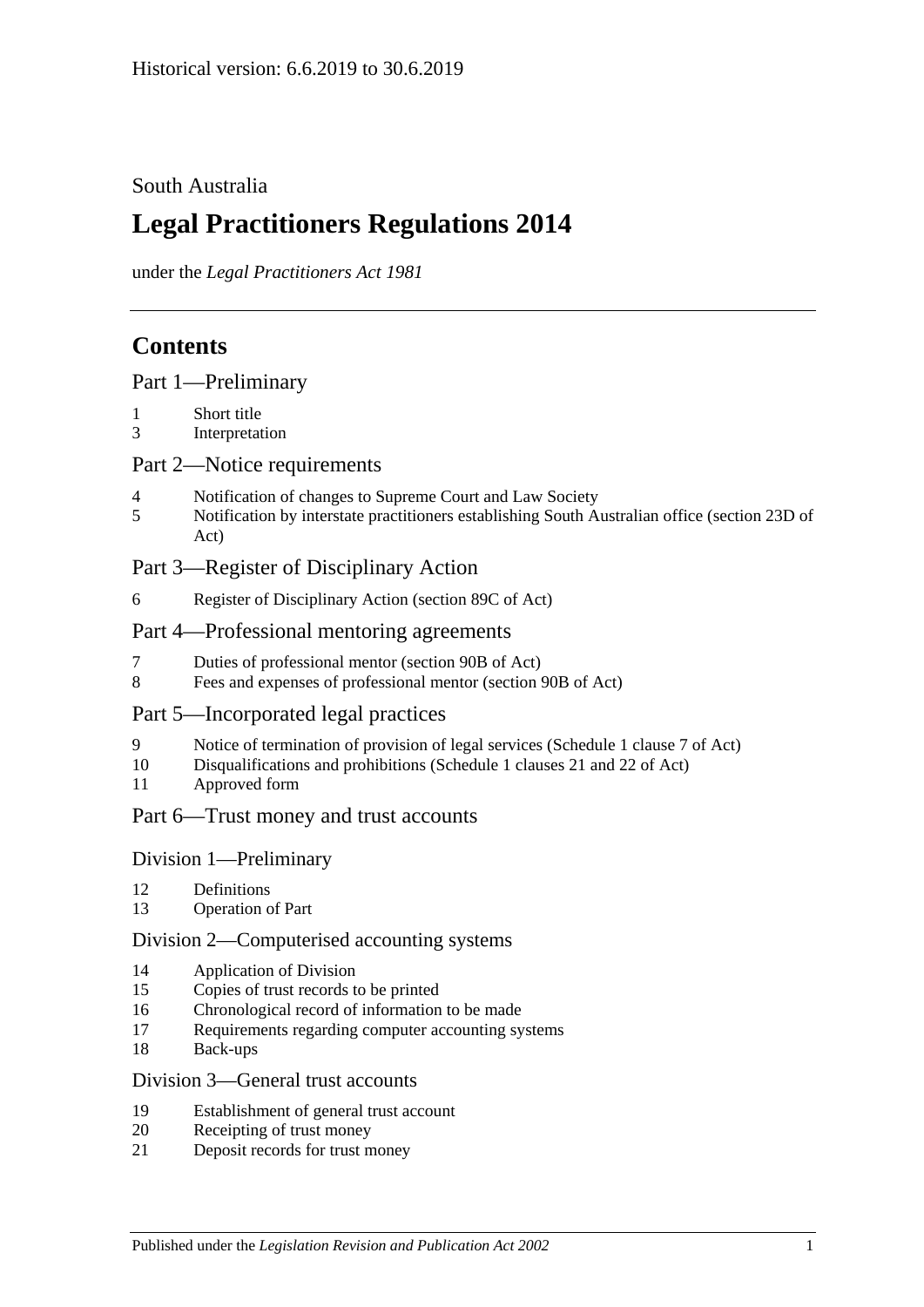- [Direction for non-deposit of trust money in general trust account \(Schedule](#page-11-1) 2 clause 12 of [Act\)](#page-11-1)
- [Written record to be kept of verbal direction to disburse trust money](#page-11-2)
- [Payment by cheque](#page-11-3)
- [Payment by electronic funds transfer](#page-13-0)
- [Recording transactions in trust account cash books](#page-14-0)
- [Trust account receipts cash book](#page-14-1)
- [Trust account payments cash book](#page-15-0)<br>29 Recording transactions in trust leds
- [Recording transactions in trust ledger accounts](#page-16-0)
- [Journal transfers](#page-17-0)
- [Reconciliation of trust records](#page-18-0)
- [Trust ledger account in name of law practice or legal practitioner associate](#page-18-1)
- [Notification requirements regarding general trust accounts](#page-19-0)

#### Division [4—Controlled money](#page-20-0)

- [Maintenance of controlled money accounts \(Schedule](#page-20-1) 2 clause 15 of Act)
- [Receipt of controlled money](#page-20-2)
- [Deposit of controlled money \(Schedule](#page-21-0) 2 clause 15 of Act)
- [Withdrawal of controlled money must be authorised](#page-21-1)
- [Register of controlled money](#page-22-0)

Division [5—Transit money](#page-23-0)

[Information to be recorded about transit money \(Schedule](#page-23-1) 2 clause 17 of Act)

### Division [6—Trust money generally](#page-23-2)

- [Trust account statements](#page-23-3)
- [Trust account statements for sophisticated clients](#page-24-0)
- [Register of investments](#page-24-1)<br>43 Trust money subject to s
- [Trust money subject to specific powers \(Schedule 2 clause 18 of Act\)](#page-25-0)
- [Register of powers and estates in relation to trust money](#page-25-1)
- [Withdrawing trust money for legal costs \(Schedule](#page-26-0) 2 clause 22 of Act)
- [Keeping of trust records \(Schedule](#page-27-0) 2 clause 25 of Act)
- [Keeping other records and information](#page-27-1)
- [Statements regarding receipt or holding of trust money](#page-27-2)

#### Division [7—External examinations](#page-28-0)

- [Appointment of external examiner \(Schedule](#page-28-1) 2 clause 34 of Act)
- [No requirement for external examinations for transit money](#page-28-2)
- [Carrying out examination \(Schedule](#page-29-0) 2 clause 38 of Act)
- [External examiner's report \(Schedule](#page-29-1) 2 clause 39 of Act)
- [Conditions on approval of ADIs \(Schedule](#page-30-0) 2 clause 41 of Act)
- [Information to be provided to Society \(Schedule](#page-31-0) 2 clause 48 of Act)

#### Division [8—Miscellaneous](#page-31-1)

- [Law practice closing down, closing office or ceasing to receive or hold trust money](#page-31-2)
- [Exemptions](#page-32-0)
- [Transitional provision—retention of accounts and records kept under revoked regulations](#page-32-1)

#### Part [7—Costs disclosure and assessment](#page-32-2)

- [Substantial connection with this State \(Schedule](#page-32-3) 3 of Act)
- [Disclosure of costs to clients—form \(Schedule](#page-33-0) 3 clause 10 of Act)
- [Exceptions to requirement for disclosure \(Schedule](#page-33-1) 3 clause 13 of Act)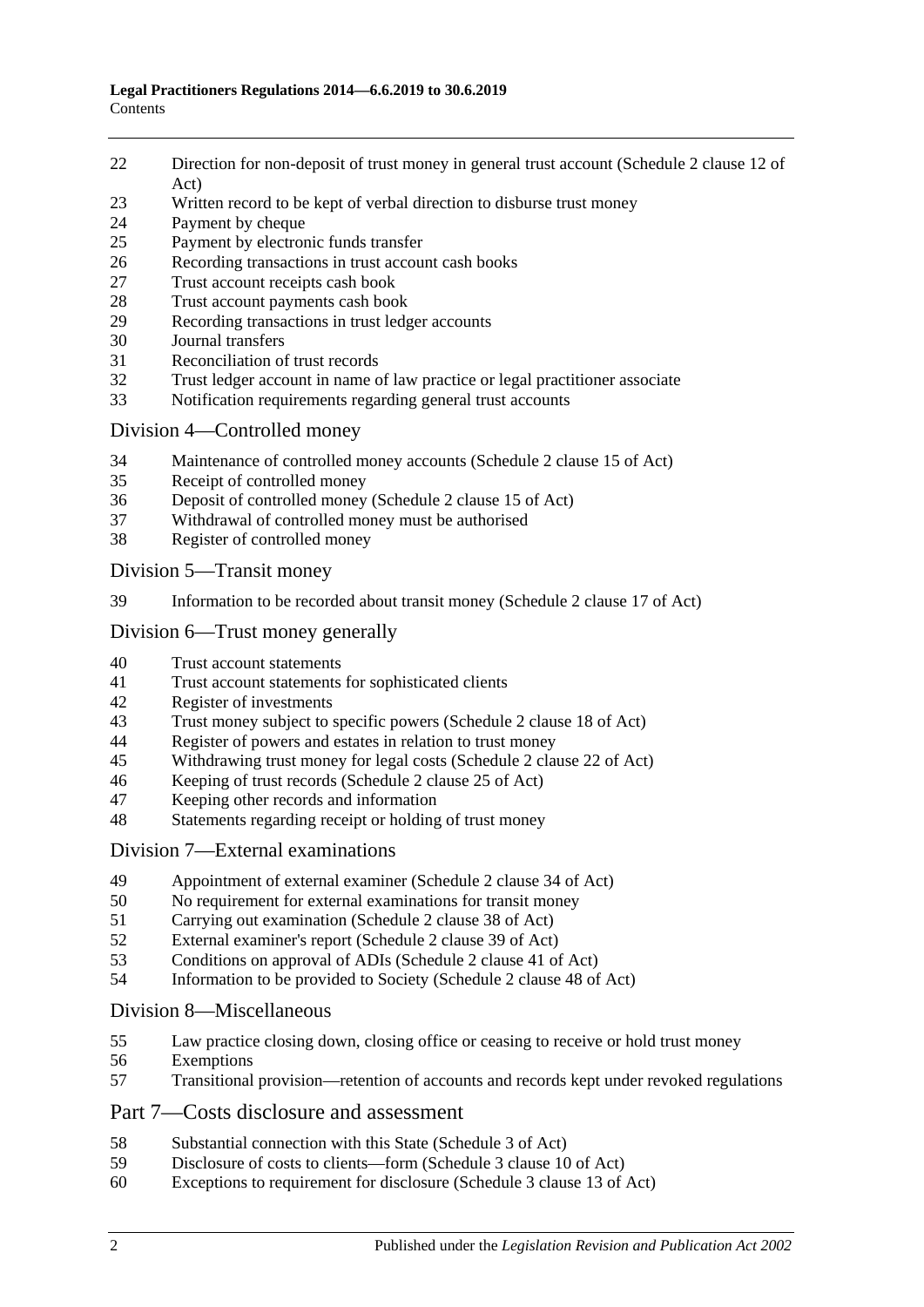- 61 [Interest on unpaid legal costs \(Schedule](#page-33-2) 3 clause 23 of Act)
- 62 [Costs agreement with associated third party payer \(Schedule](#page-33-3) 3 clause 24)
- 63 [Notification of client's rights—form \(Schedule](#page-33-4) 3 clause 33 of Act)

#### Part [8—Miscellaneous](#page-33-5)

- 64 [Fees](#page-33-6)
- 65 [Miscellaneous prescribed matters under Act](#page-34-0)
- 67 [Obligation to provide information to Supreme Court](#page-34-1)
- 68 [Offences](#page-34-2)
- 69 [General defence](#page-35-0)

### Part 9—Transitional provisions—*[Legal Practitioners \(Miscellaneous\)](#page-35-1)  [Amendment Act](#page-35-1) 2013*

- 70 [Operation of amendment \(requirement of incorporated legal](#page-35-2) practice to give notice)
- 71 [Reporting obligations for 2013/2014 financial year](#page-35-3)

Schedule [1—Forms](#page-35-4)

[Schedule](#page-36-0) 2—Fees

[Legislative history](#page-37-0)

## <span id="page-2-0"></span>**Part 1—Preliminary**

#### <span id="page-2-1"></span>**1—Short title**

These regulations may be cited as the *Legal Practitioners Regulations 2014*.

#### <span id="page-2-2"></span>**3—Interpretation**

In these regulations—

*Act* means the *[Legal Practitioners Act](http://www.legislation.sa.gov.au/index.aspx?action=legref&type=act&legtitle=Legal%20Practitioners%20Act%201981) 1981*.

## <span id="page-2-3"></span>**Part 2—Notice requirements**

#### <span id="page-2-8"></span><span id="page-2-4"></span>**4—Notification of changes to Supreme Court and Law Society**

- <span id="page-2-6"></span>(1) Subject to [subregulation](#page-2-5) (2), a law practice must, within 1 month, give the Supreme Court and the Society notice in writing containing details of any of the following events:
	- (a) establishment of a new place of business by the law practice;
	- (b) closure of a place of business of the law practice;
	- (c) amalgamation of the law practice with another law practice.
- <span id="page-2-7"></span><span id="page-2-5"></span>(2) A law practice that is required to give the Society written notice in accordance with [regulation](#page-5-4) 9 or [regulation](#page-31-3) 55(1) is not required to give notice under [subregulation](#page-2-6)  $(1)(a)$  or  $(b)$ .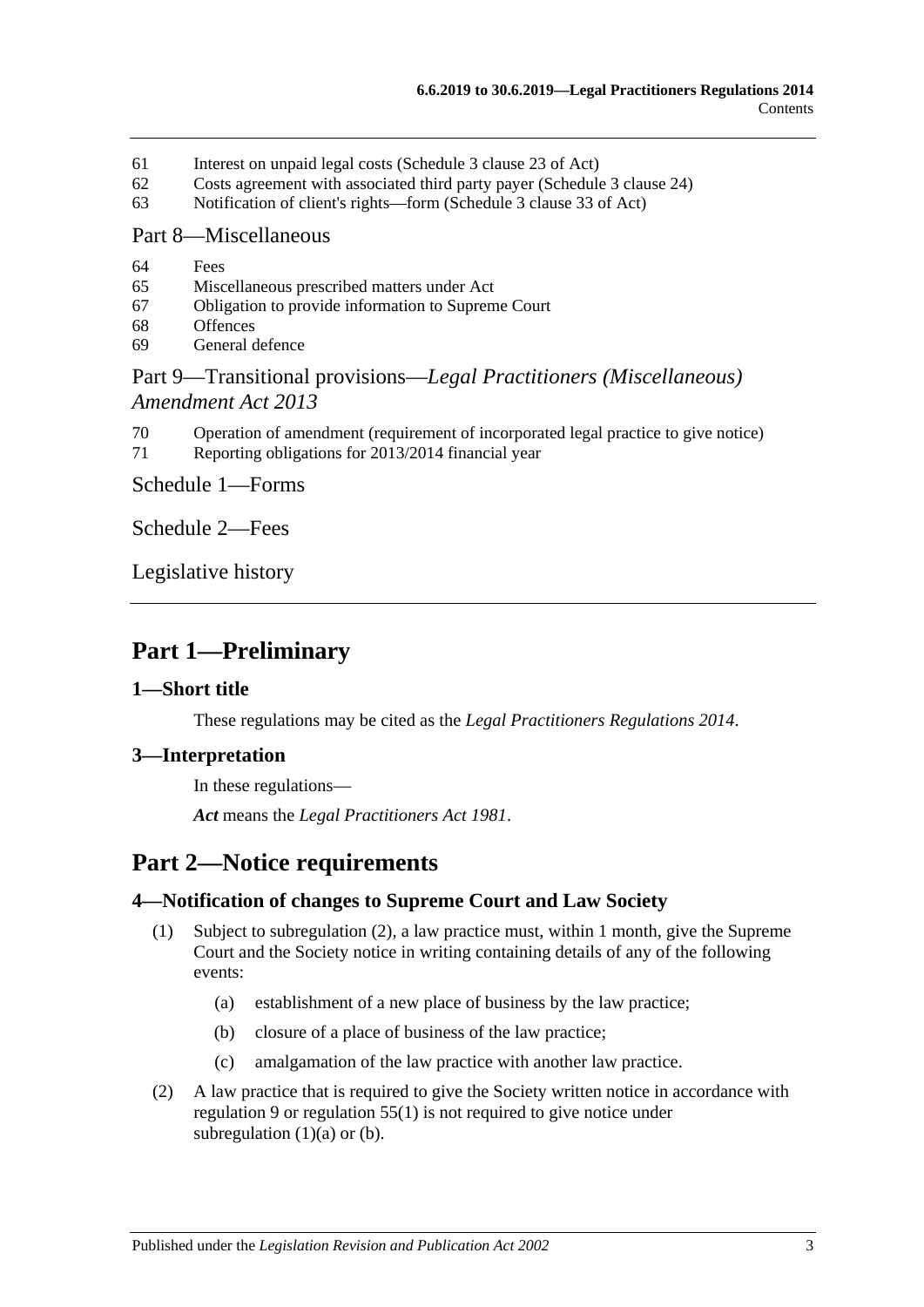- <span id="page-3-2"></span><span id="page-3-1"></span>(3) A legal practitioner must, within 1 month, give the Supreme Court and the Society notice in writing containing details of any of the following events:
	- (a) commencement or recommencement of practice on the part of the practitioner;
	- (b) cessation of practice by the practitioner;
	- (c) entry by the practitioner into partnership with another practitioner;
	- (d) if the practitioner practises in partnership—dissolution of the partnership or the death or retirement of a member of the partnership or addition of a new member.
- (4) For the purposes of [subregulation](#page-3-1) (3)(b), a reference to ceasing to practise includes a reference to ceasing to practise in a way that entitles the practitioner to receive trust money or will involve the receipt of trust money.
- <span id="page-3-3"></span>(5) The legal representative of a practitioner who dies while engaged in practice on his or her own behalf and not in partnership with another practitioner must, within 1 month after the death or 14 days after the grant of probate or letters of administration (whichever is the later), notify the Supreme Court and the Society of the death.
- (6) If the function of receiving notices under [subregulation](#page-2-8) (1), [\(3\)](#page-3-2) or [\(5\)](#page-3-3) is assigned to the Society under section 52A of the Act, the subregulation is to be taken to require that the notices be given only to the Society.

#### **Note—**

The functions of the Supreme Court unde[r subregulations](#page-2-8) (1), [\(3\)](#page-3-2) and [\(5\)](#page-3-3) are assigned by the Court, by rules of court, to the Law Society (see section 52A of the Act and Chapter 17 of the *Supreme Court Civil Rules 2006*).

#### <span id="page-3-0"></span>**5—Notification by interstate practitioners establishing South Australian office (section 23D of Act)**

- (1) For the purposes of section 23D(1) of the Act, an interstate legal practitioner who establishes an office in this State must give the notice required under that section within 28 days after establishing the office.
- (2) For the purposes of section  $23D(2)$  of the Act, the notice must contain the following particulars:
	- (a) the practitioner's full name and date of birth;
	- (b) each jurisdiction in which the practitioner currently holds an interstate practising certificate;
	- (c) what conditions or limitations (if any) are imposed on an interstate practising certificate held by the practitioner;
	- (d) the address of the practitioner's place of business in this State;
	- (e) the practitioner's current residential and other business addresses;
	- (f) whether the practitioner will practise in this State as a member of a partnership, as an employee, or as a legal practitioner director, and, if so, the name and business addresses of the firm, employer or incorporated legal practice of which the practitioner is a member, employee or director;
	- (g) whether the practitioner will operate a trust account in this State.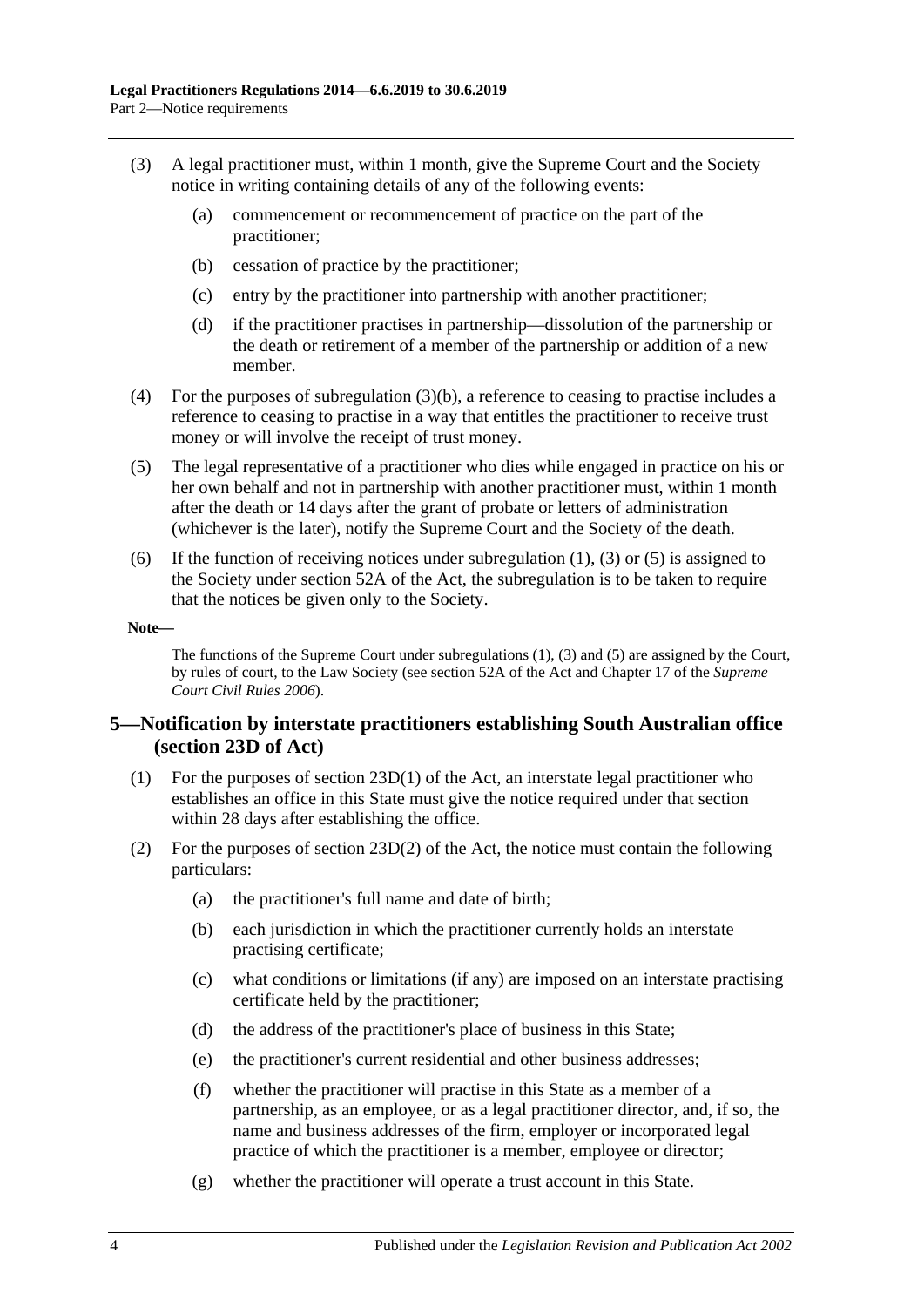## <span id="page-4-0"></span>**Part 3—Register of Disciplinary Action**

#### <span id="page-4-1"></span>**6—Register of Disciplinary Action (section 89C of Act)**

- (1) For the purposes of section 89C(3)(e) of the Act, particulars of the date and jurisdiction of the person's first and each later admission to the legal profession are prescribed as particulars to be included in the Register of Disciplinary Action.
- (2) For the purposes of section 89C(7a) of the Act, the Commissioner may cause an entry in the Register of Disciplinary Action to be removed from the Register—
	- (a) if the entry relates to the making of an order by the Supreme Court suspending a legal practitioner's practising certificate and the suspension ceases to operate; or
	- $(h)$  if—
		- (i) the entry relates to information about other disciplinary action, other than an entry where part of the entry relates to prescribed information; and
		- (ii) at least 2 years have expired since—
			- (A) the recording of the entry; or
			- (B) the fulfilment of the order or requirement to which the entry relates,

whichever occurs later.

(3) In this regulation—

*prescribed information* means—

- (a) information about an order removing the name of a legal practitioner from a roll of legal practitioners maintained under this Act or a corresponding law; or
- (b) information about a refusal to issue or renew a legal practitioner's practising certificate; or
- (c) information about an order suspending or cancelling a legal practitioner's practising certificate; or
- <span id="page-4-2"></span>(d) information about an order imposing a condition on a legal practitioner's practising certificate that has not been revoked or fulfilled; or
- (e) without limiting [paragraph](#page-4-2) (d), information about an order—
	- (i) requiring a legal practitioner to undertake training, education or counselling or to be supervised that has not been revoked or fulfilled; or
	- (ii) with respect to the examination of a legal practitioner's files and records by a person approved by the Commissioner at the intervals, and for the period, specified in the order if the period for which the order applies has not expired; or
- (f) information about an order that a legal practitioner pay a fine.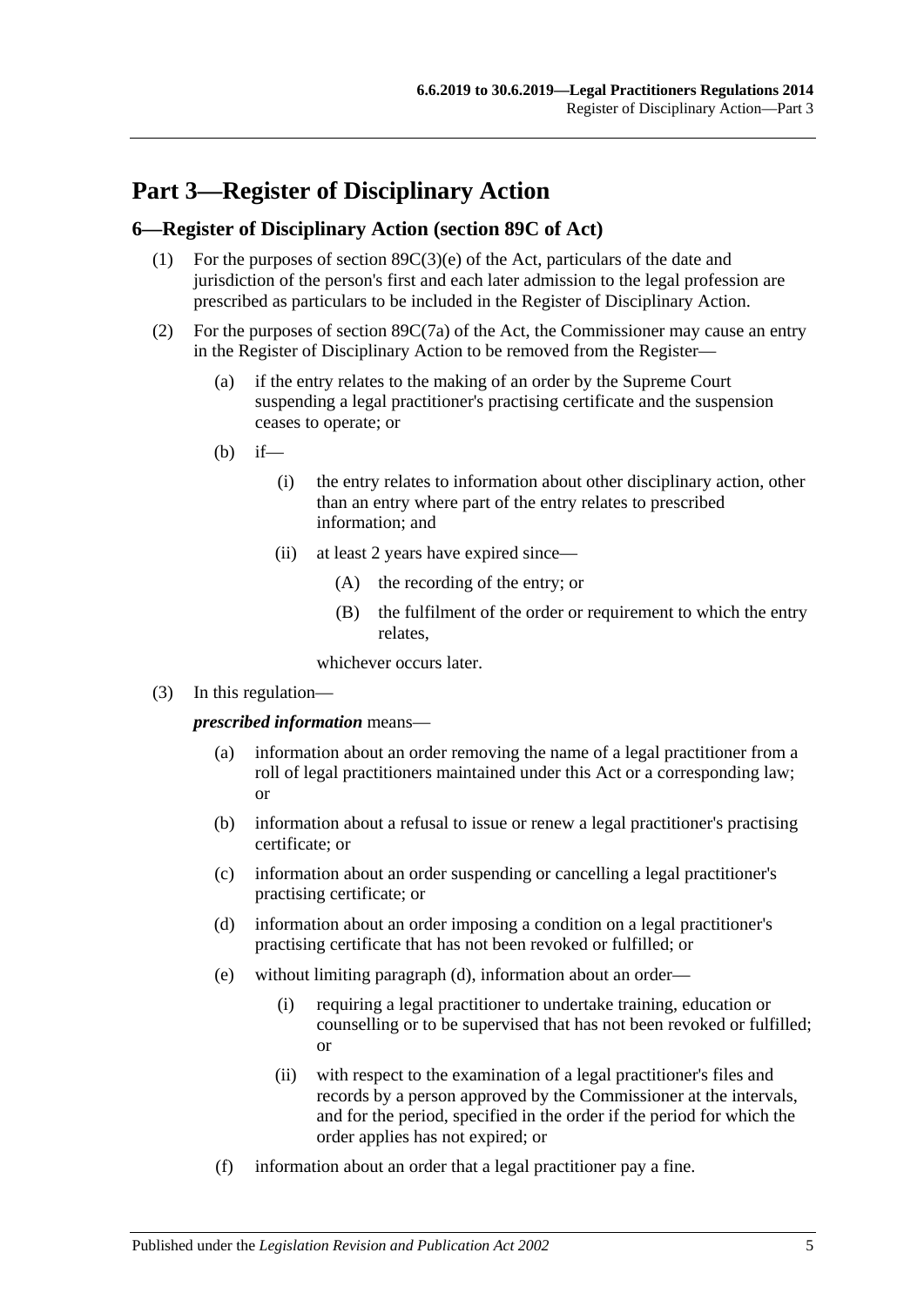## <span id="page-5-0"></span>**Part 4—Professional mentoring agreements**

#### <span id="page-5-1"></span>**7—Duties of professional mentor (section 90B of Act)**

- (1) A professional mentor appointed under section 90B of the Act has the following duties:
	- (a) to act in good faith;
	- (b) to maintain confidentiality in his or her dealings with the practitioner, and in particular to maintain confidentiality in respect of the practitioner's practice and the practitioner's dealings with the profession at large;
	- (c) to respect the relationships between the legal practitioner and his or her staff, professional colleagues and clients;
	- (d) to meet with the practitioner as required under the professional mentoring agreement.
- (2) For the purposes of section 90B(3)(c) of the Act, a professional mentor must report on the practitioner and the practitioner's practice as follows:
	- (a) if the professional mentor is appointed under an agreement entered into with the Commissioner—in accordance with agreements made from time to time with the Society;
	- (b) in any other case—as required by the Society.

#### <span id="page-5-2"></span>**8—Fees and expenses of professional mentor (section 90B of Act)**

For the purposes of section 90B(6) of the Act—

- (a) the fees set out in the scale of costs in force under the *Supreme Court Civil Rules 2006*; and
- (b) the expenses reasonably incurred by the professional mentor in the performance of his or her duties imposed by or under the Act,

are payable to the professional mentor by the practitioner or law practice.

## <span id="page-5-3"></span>**Part 5—Incorporated legal practices**

### <span id="page-5-4"></span>**9—Notice of termination of provision of legal services (Schedule 1 clause 7 of Act)**

For the purposes of Schedule 1 clause 7 of the Act, the prescribed period within which a corporation must give a notice under that clause is 14 days after it ceases to engage in legal practice in this jurisdiction.

#### <span id="page-5-5"></span>**10—Disqualifications and prohibitions (Schedule 1 clauses 21 and 22 of Act)**

- (1) This regulation applies to—
	- (a) an order made under Schedule 1 clause 21 of the Act disqualifying a corporation from providing legal services in this jurisdiction; or
	- (b) an order made under Schedule 1 clause 22 of the Act disqualifying a person from managing a corporation that is an incorporated legal practice.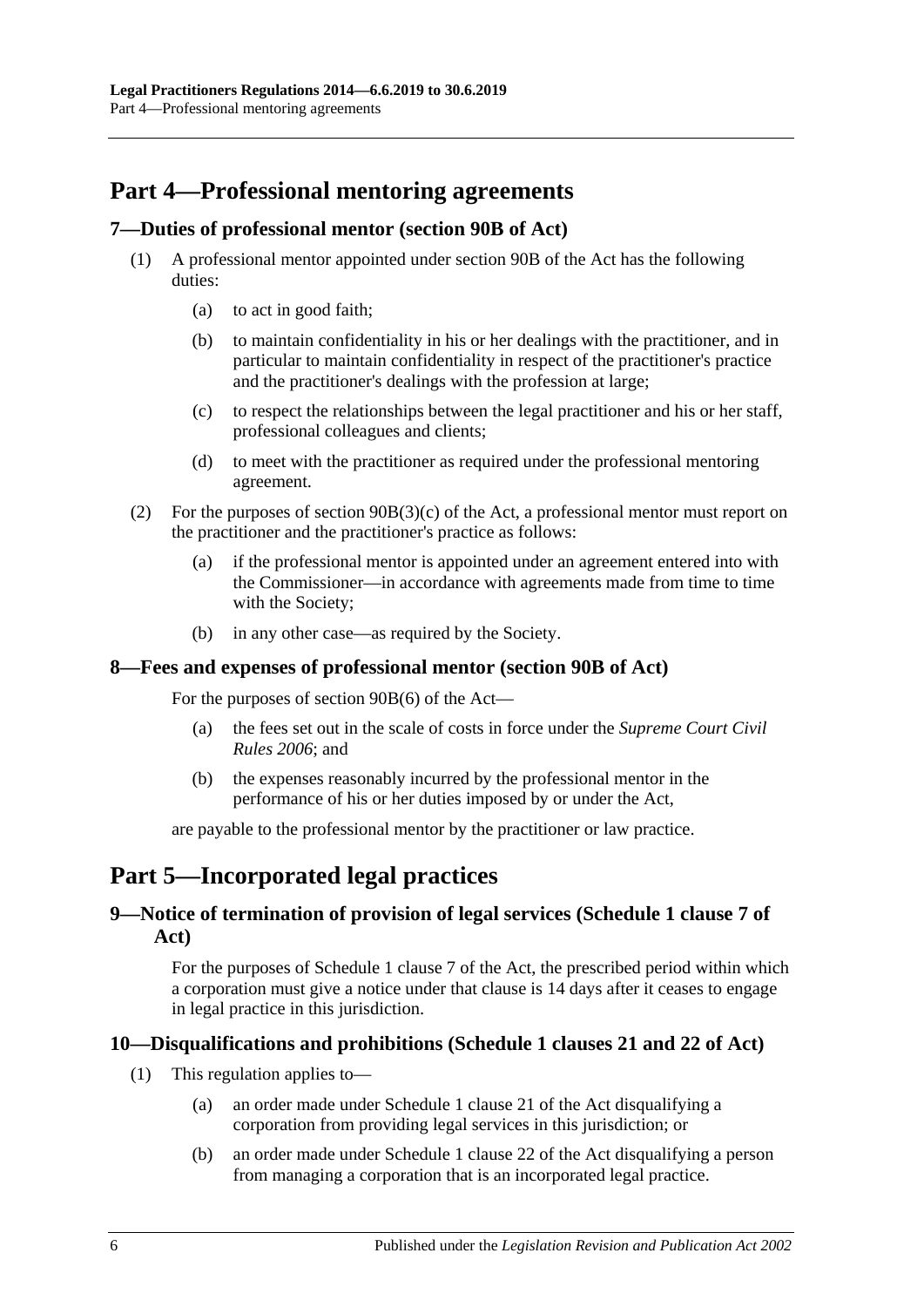- (2) The Regulator, the Attorney-General or the Society or all of them may publicise an order in any manner the Regulator, the Attorney-General or Society thinks fit.
- <span id="page-6-0"></span>(3) The applicant for an order—
	- (a) must, as soon as practicable after the order is made, give written notice of the order to the corresponding authority of every other jurisdiction; and
	- (b) may give written notice of the order to any other regulatory authority of any jurisdiction.
- (4) The notice under [subregulation](#page-6-0) (3) for an order made under Schedule 1 clause 21 of the Act—
	- (a) must state—
		- (i) the corporation's name; and
		- (ii) the Australian Company Number (ACN) of the corporation; and
		- (iii) the office or business address of the corporation, as last known to the applicant for the order; and
		- (iv) the date of the order; and
	- (b) may contain other relevant information; and
	- (c) may be accompanied by a copy or summary of, or extract from, the order.
- (5) The notice under [subregulation](#page-6-0) (3) for an order made under Schedule 1 clause 22 of the Act—
	- (a) must state—
		- (i) the person's name; and
		- (ii) the person's address, as last known to the applicant for the order; and
		- (iii) the date of the order; and
	- (b) may contain other relevant information; and
	- (c) may be accompanied by a copy or summary of, or extract from, the order.
- (6) No liability is incurred by a protected person in respect of anything done or omitted to be done in good faith for the purpose of this regulation.
- (7) In this regulation—

*protected person* means—

- (a) the State; or
- (b) the Regulator; or
- (c) the Society; or
- (d) a person responsible for keeping the whole or any part of a register or any similar record in or by which an order is publicised; or
- (e) an Internet service provider or Internet content host; or
- (f) a person acting at the direction of the State or of any person or body referred to in this definition.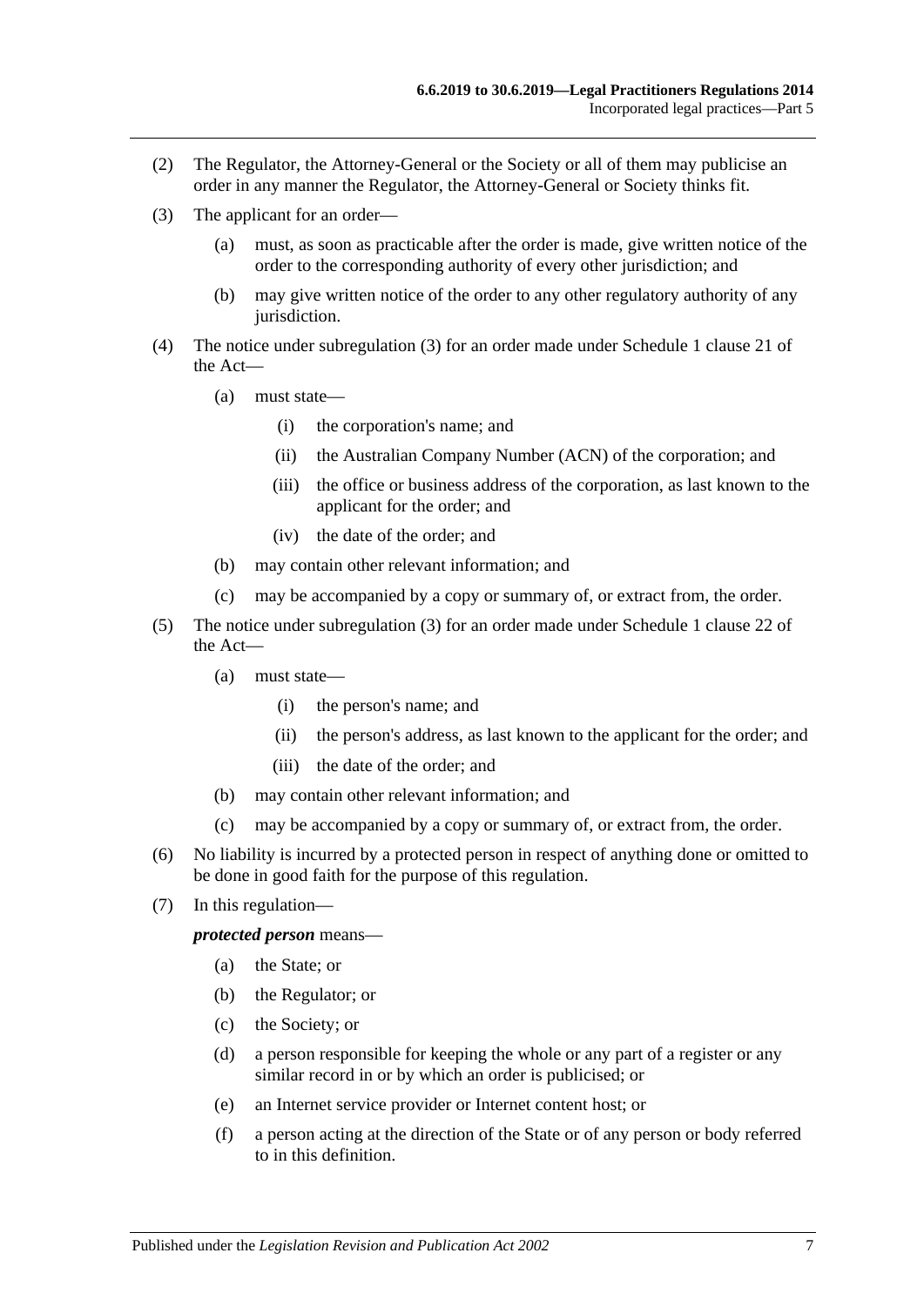#### <span id="page-7-0"></span>**11—Approved form**

For the purposes of Schedule 1 clauses 4, 5 and 7 of the Act, an approved form is a form approved by the Supreme Court.

## <span id="page-7-2"></span><span id="page-7-1"></span>**Part 6—Trust money and trust accounts**

## **Division 1—Preliminary**

#### <span id="page-7-3"></span>**12—Definitions**

In this Part—

**BSB number** (Bank State Branch number) means the number assigned to identify a particular branch of a particular ADI;

*business day* means a day other than a Saturday, a Sunday or a public holiday;

*matter description* means a brief phrase or expression assigned by a law practice to describe a matter;

*matter reference* means a number or other reference assigned by a law practice to identify a matter;

*named month* means one of the 12 named months of the year starting with January;

*trust money* means trust money to which this Part applies, in accordance with [regulation](#page-7-4) 13.

#### <span id="page-7-4"></span>**13—Operation of Part**

This Part has effect for the purposes of Schedule 2 of the Act, and accordingly applies to a law practice in respect of—

- (a) trust money received by the practice in this jurisdiction, unless the practice has an office in 1 or more other jurisdictions but not in this jurisdiction; and
- (b) trust money received by the practice in another jurisdiction, if the practice has an office in this jurisdiction but in no other jurisdiction; and
- (c) trust money received by the practice in another jurisdiction, if the practice has an office in—
	- (i) this jurisdiction; and
	- (ii) 1 or more other jurisdictions but not in the jurisdiction in which the money was received,

unless the money is dealt with in accordance with the corresponding law of a jurisdiction in which the practice has an office.

## <span id="page-7-5"></span>**Division 2—Computerised accounting systems**

#### <span id="page-7-6"></span>**14—Application of Division**

This Division applies if a law practice maintains trust records (including records relating to controlled money) by means of a computerised accounting system.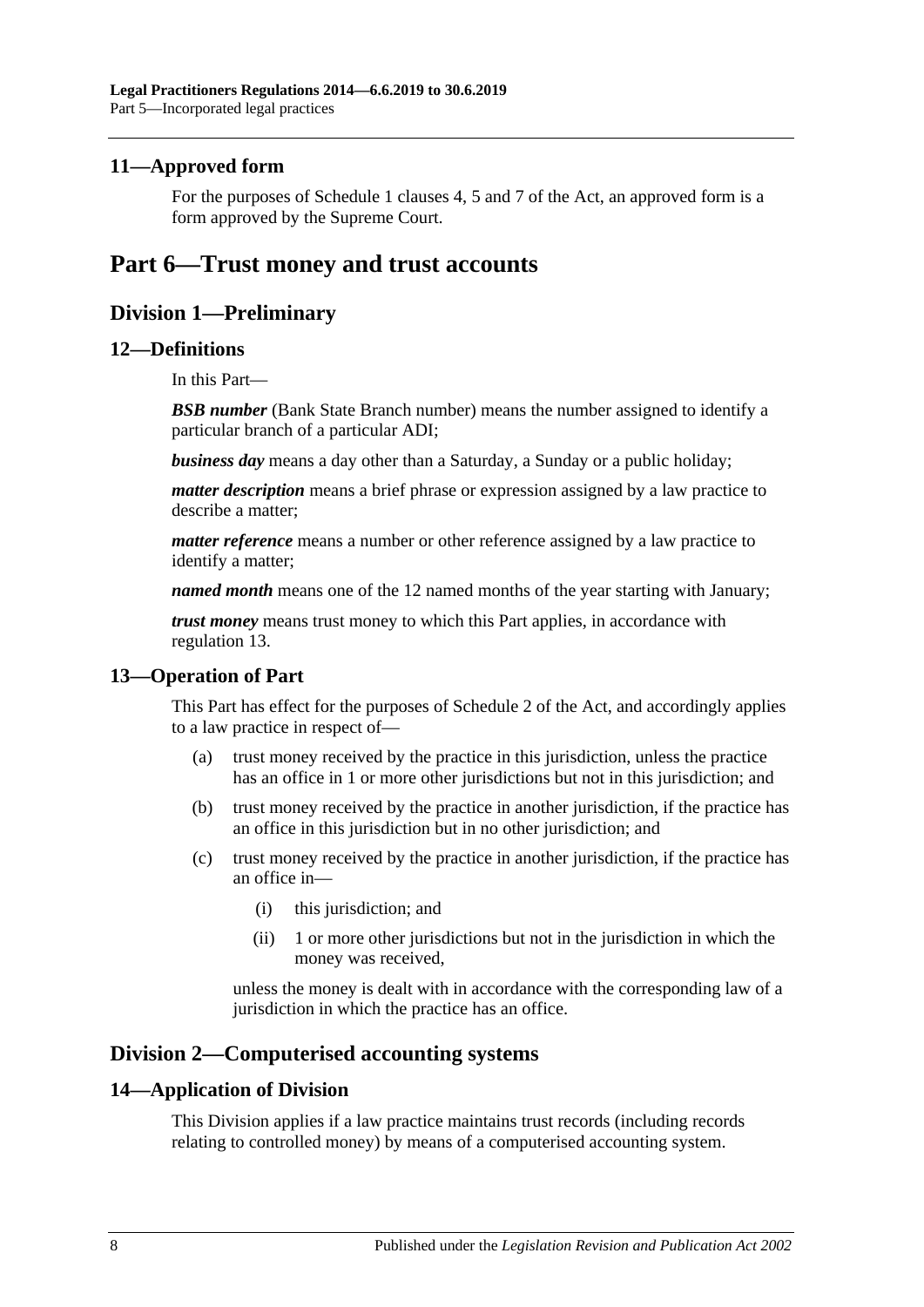#### <span id="page-8-5"></span><span id="page-8-0"></span>**15—Copies of trust records to be printed**

- <span id="page-8-3"></span>(1) The law practice must print a paper copy of trust records as follows:
	- (a) trust account receipts and payments cash books are to be printed monthly as at the end of each named month, unless a copy of the books as at the end of the named month is kept in electronic form that is readable or reportable on demand;
	- (b) reconciliation statements prepared under [regulation](#page-18-0) 31 are to be printed as at the end of each named month;
	- (c) lists of trust account ledgers and their balances are to be printed monthly as at the end of each named month;
	- (d) lists of controlled money accounts and their balances are to be printed monthly as at the end of each named month;
	- (e) trust ledger accounts, the register of controlled money and the trust account transfer journal are to be printed before they are archived or deleted from the system;
	- (f) trust ledger account and controlled money account details are to be printed on request by and provided to an investigator (within the meaning of Schedule 2 clause 1 of the Act).
- <span id="page-8-4"></span>(2) The trust records printed monthly as at the end of a named month under [subregulation](#page-8-3)  $(1)(a)$  to  $(d)$  must be printed within 15 business days after the named month.
- (3) The paper copies printed under [subregulation](#page-8-5) (1) are to be kept by the law practice, except where they are printed on request under that subregulation.
- (4) The electronic copy of the trust account cash books under [subregulation](#page-8-3)  $(1)(a)$  is to be kept by the law practice.

#### <span id="page-8-1"></span>**16—Chronological record of information to be made**

- (1) The law practice must maintain a record, compiled in chronological sequence, of the creation, amendment or deletion of information in its computerised accounting system in relation to the following:
	- (a) client name;
	- (b) client address;
	- (c) matter reference;
	- (d) matter description;
	- (e) ledger account number or other descriptor.
- (2) The record is to be kept by the law practice.

#### <span id="page-8-2"></span>**17—Requirements regarding computer accounting systems**

(1) The law practice must ensure that its computerised accounting system is not capable of accepting, in respect of a trust ledger account, the entry of a transaction resulting in a debit balance to the account, unless a contemporaneous record of the transaction is made in a manner that enables the production in a permanent form, on demand, of a separate chronological report of all occurrences of that kind.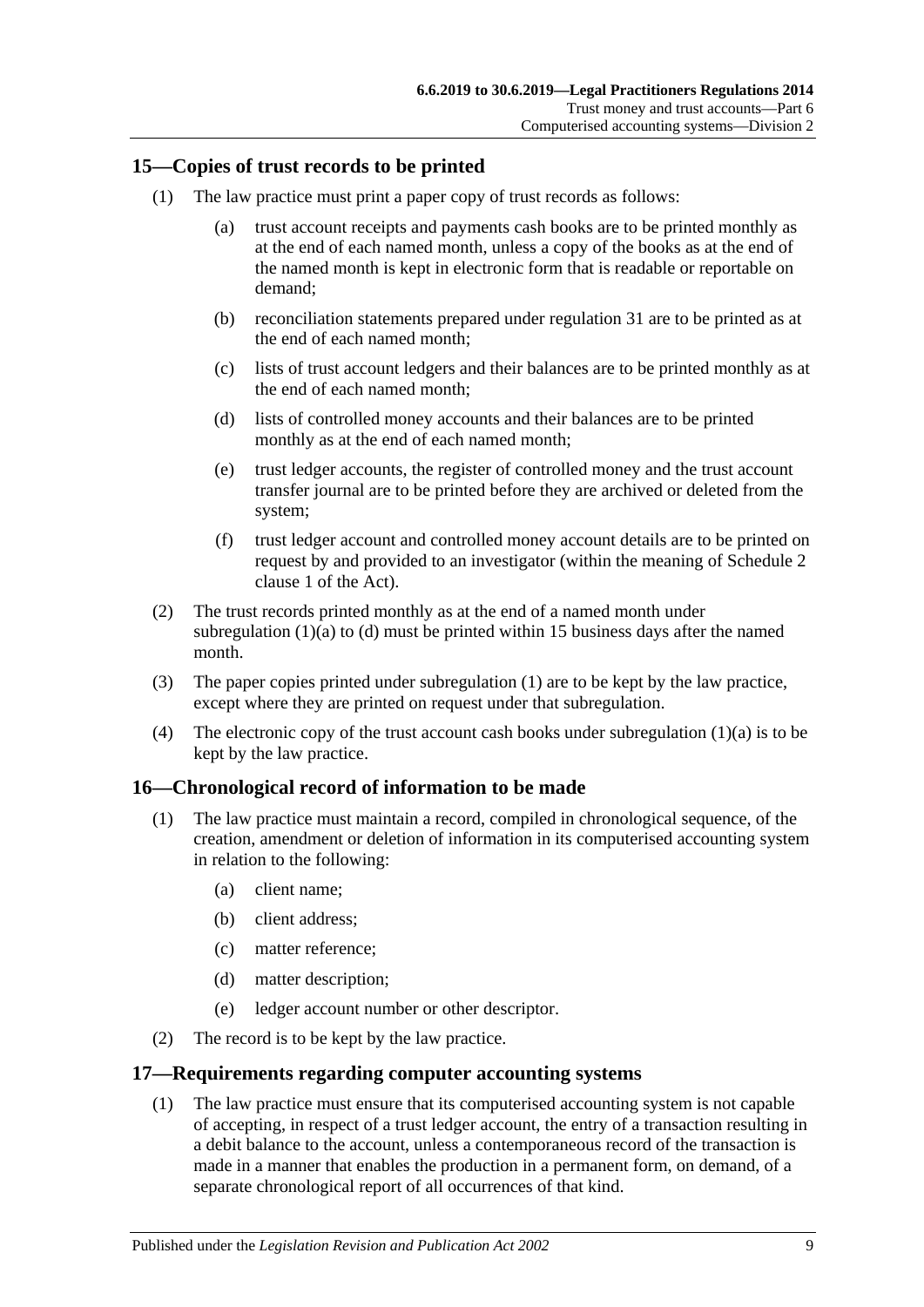- (2) The law practice must ensure that the system is not capable of deleting a trust ledger account unless—
	- (a) the balance of the account is 0 and all outstanding cheques have been presented; and
	- (b) when the account is deleted, a copy of the account is kept in a permanent form.
- (3) The law practice must ensure that any entry in a record produced in a permanent form appears in chronological sequence.
- (4) The law practice must ensure that each page of each printed record is numbered sequentially or is printed in such a way that no page can be extracted.
- (5) The law practice must ensure that its computerised accounting system is not capable of amending the particulars of a transaction already recorded otherwise than by a transaction separately recorded that makes the amendment.
- (6) The law practice must ensure that its computerised accounting system requires input in every field of a data entry screen intended to receive information required by this Part to be included in trust records.

#### <span id="page-9-0"></span>**18—Back-ups**

The law practice must ensure that—

- (a) a back-up copy of all records required by this Part is made not less frequently than once each month; and
- (b) each back-up copy is kept by the law practice; and
- (c) a complete set of back-up copies is kept in a separate location so that any incident that may adversely affect the records would not also affect the back-up copy.

## <span id="page-9-1"></span>**Division 3—General trust accounts**

#### <span id="page-9-2"></span>**19—Establishment of general trust account**

- (1) A law practice may at any time establish a general trust account that satisfies the requirements of this regulation, but must, as soon as practicable after receiving trust money that is required to be paid into a general trust account, establish a general trust account that satisfies those requirements if the practice does not already have such a general trust account.
- <span id="page-9-3"></span>(2) A general trust account satisfies the requirements of this regulation if—
	- (a) the account is established in this jurisdiction, before or after the commencement of this regulation, with an approved ADI (within the meaning of Schedule 2 of the Act); and
	- (b) the account is and is to be maintained in this jurisdiction; and
	- (c) the name of the account includes—
		- (i) the name of the law practice or the business name under which the law practice engages in legal practice; and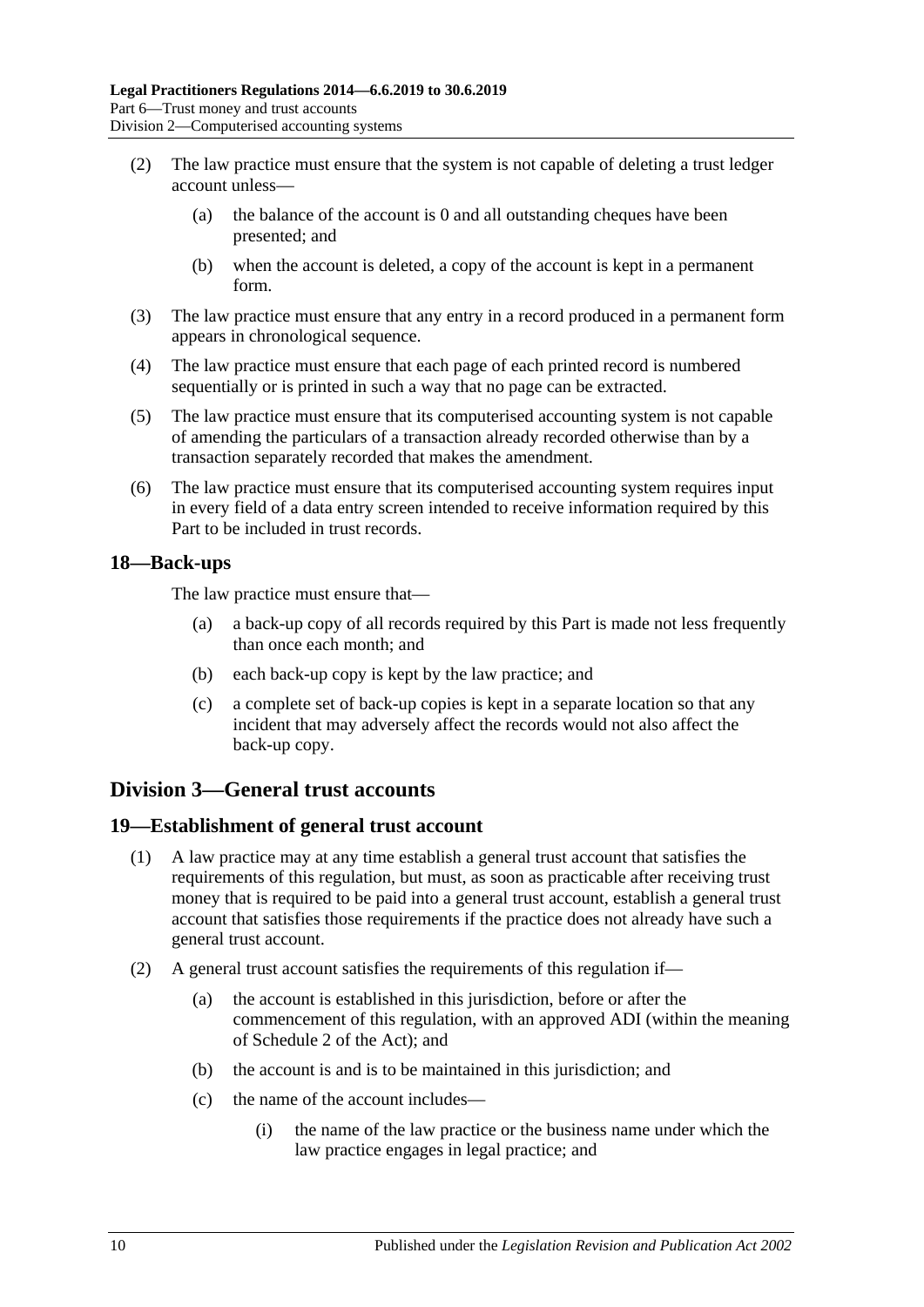- (ii) the expression "law practice trust account" or "law practice trust  $a/c$ "; and
- (d) the account is of a kind that is for the time being approved by the Society.
- <span id="page-10-1"></span>(3) [Subregulation](#page-9-3) (2)(c) does not apply to an account established in this jurisdiction before the commencement of this regulation.
- (4) [Subregulation](#page-10-1)  $(2)(c)(ii)$  does not require the repetition of the words "law practice" if those words form part of the name or business name of the law practice.

#### <span id="page-10-0"></span>**20—Receipting of trust money**

- (1) This regulation applies if a law practice receives trust money that is required to be paid into a general trust account.
- (2) After receiving the trust money, the law practice must make out a receipt.
- <span id="page-10-2"></span>(3) The receipt must be made out as soon as practicable—
	- (a) after the trust money is received, except as provided by [paragraph](#page-10-2) (b); or
	- (b) in the case of trust money received by direct deposit—after the law practice receives or accesses notice or confirmation (in written or electronic form) of the deposit from the ADI concerned.
- <span id="page-10-3"></span>(4) The receipt, containing the required particulars, must be made out in duplicate, whether by way of making a carbon copy or otherwise, unless at the time the receipt is made out those particulars are recorded by computer program in the trust account receipts cash book.
- (5) For the purposes of [subregulation](#page-10-3) (4), the *required particulars* are as follows:
	- (a) the date the receipt is made out and, if different, the date of receipt of the money;
	- (b) the amount of money received;
	- (c) the form in which the money was received;
	- (d) the name of the person from whom the money was received;
	- (e) details clearly identifying the name of the client in respect of whom the money was received and the matter description and matter reference;
	- (f) particulars sufficient to identify the purpose for which the money was received;
	- (g) the name of the law practice, or the business name under which the law practice engages in legal practice, and the expression "trust account" or "trust a/c";
	- (h) the name of the person who made out the receipt;
	- (i) the number of the receipt.
- (6) The original receipt is to be delivered, on request, to the person from whom the trust money was received.
- (7) Receipts must be consecutively numbered and issued in consecutive sequence.
- (8) If a receipt is cancelled or not delivered, the original receipt must be kept.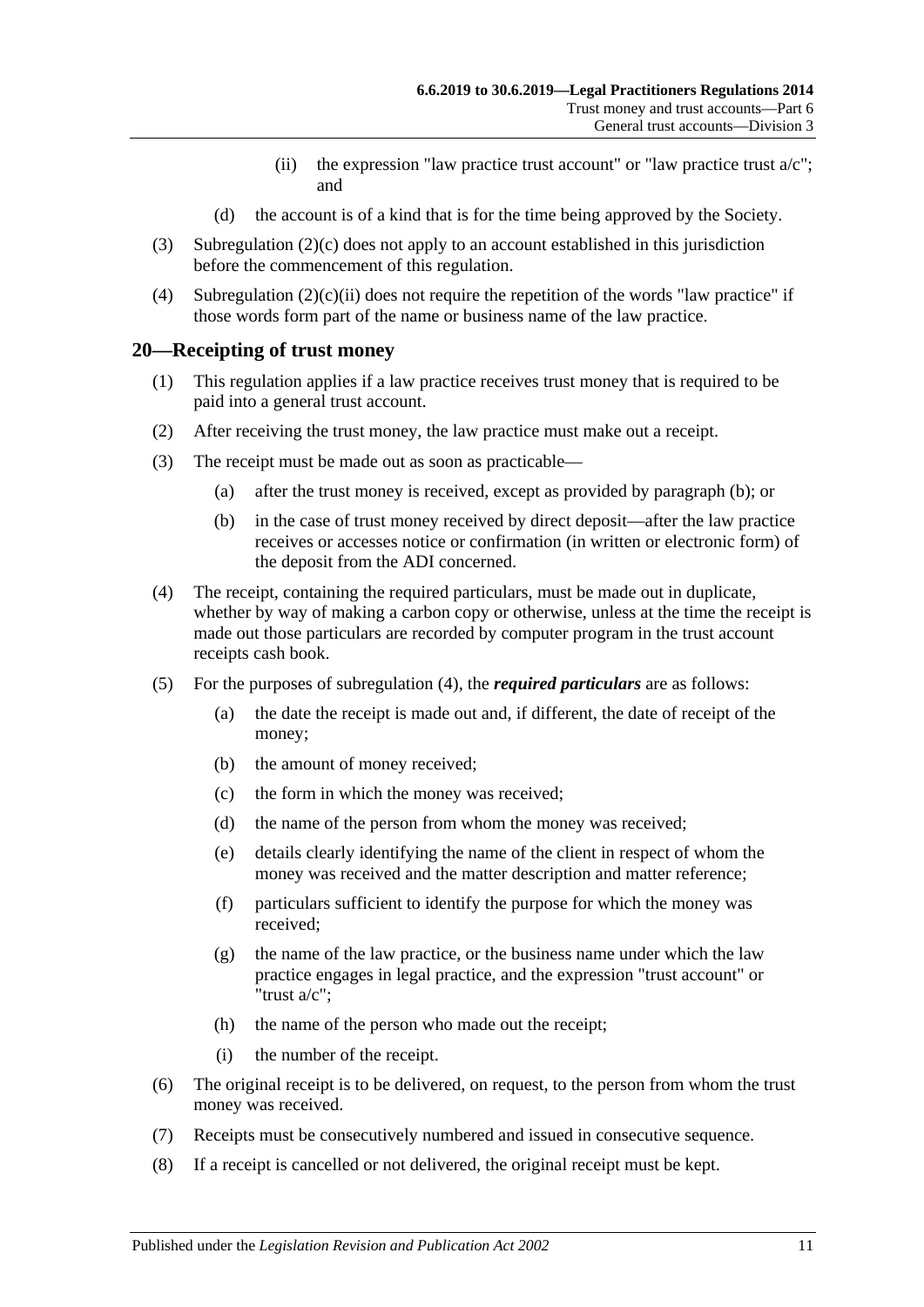#### <span id="page-11-0"></span>**21—Deposit records for trust money**

- (1) This regulation applies if a law practice receives trust money that is required to be paid into a general trust account and the money is not paid into a general trust account by direct deposit.
- (2) A deposit record must be produced to the approved ADI at the time the deposit is made.
- (3) The following particulars must be recorded on the deposit record:
	- (a) the date of the deposit;
	- (b) the amount of the deposit;
	- (c) whether the deposit consists of cheques, notes or coins (and the amount of each);
	- (d) for each cheque—
		- (i) the name of the drawer of the cheque; and
		- (ii) the name and branch (or BSB number) of the ADI on which the cheque is drawn; and
		- (iii) the amount of the cheque.
- (4) The deposit record must be made out in duplicate, whether by way of making a carbon copy or otherwise.
- (5) The duplicate deposit record must be kept for each deposit to the general trust account and must be kept in a deposit book or be otherwise securely filed in the order in which the deposits were made.

## <span id="page-11-1"></span>**22—Direction for non-deposit of trust money in general trust account (Schedule 2 clause 12 of Act)**

For the purposes of Schedule 2 clause 12(3) of the Act, the prescribed period for which a written direction referred to in Schedule 2 clause  $12(1)(a)$  of the Act is to be kept is 7 years after finalisation of the matter to which the direction relates.

## <span id="page-11-2"></span>**23—Written record to be kept of verbal direction to disburse trust money**

If the person on whose behalf trust money is held gives a verbal direction for the money to be disbursed, a contemporaneous written record of the direction must be made by the law practice setting out the date and time that the direction was given and the purpose of the disbursement.

#### <span id="page-11-3"></span>**24—Payment by cheque**

- (1) This regulation applies to the withdrawal of trust money from a general trust account of a law practice by cheque.
- <span id="page-11-4"></span>(2) A cheque—
	- (a) must be made payable to or to the order of a specified person or persons and not to bearer or cash; and
	- (b) must be crossed "not negotiable"; and
	- (c) must include—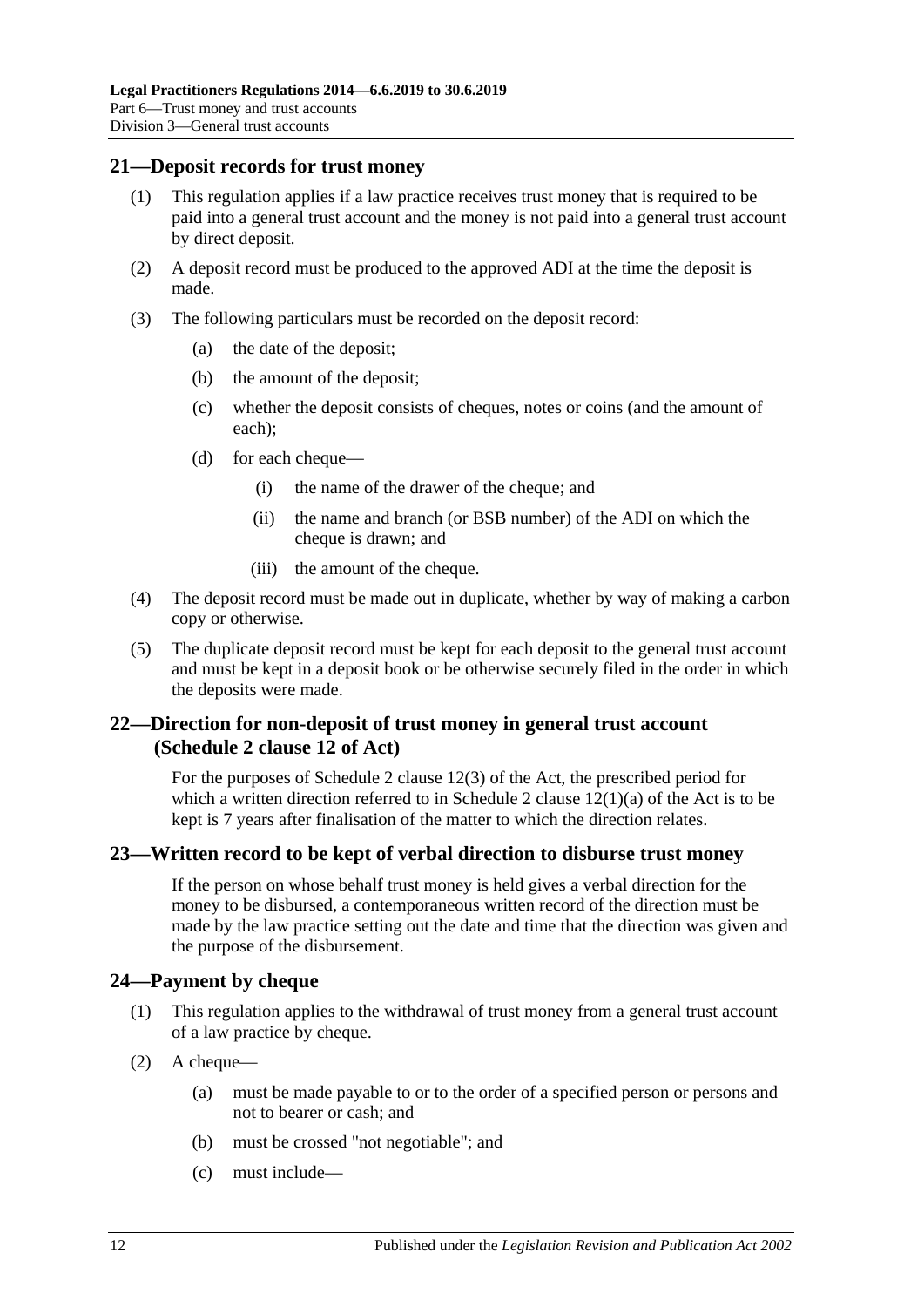- (i) the name of the law practice or the business name under which the law practice engages in legal practice; and
- (ii) the expression "law practice trust account" or "law practice trust  $a/c$ ".
- <span id="page-12-5"></span><span id="page-12-1"></span><span id="page-12-0"></span>(3) A cheque must be signed—
	- (a) by an authorised principal of the law practice; or
	- (b) if a principal referred to in [paragraph](#page-12-0) (a) is not available—
		- (i) by an authorised legal practitioner associate; or
		- (ii) by an authorised legal practitioner who holds a practising certificate that does not prohibit the receipt of trust money; or
		- (iii) by 2 or more authorised associates jointly.
- <span id="page-12-2"></span>(4) A person referred to in [subregulation](#page-12-1) (3) must not sign a cheque unless—
	- (a) he or she has seen a written direction, given by the person on whose behalf the trust money is held, authorising the disbursement; or
	- (b) if the money is being disbursed in accordance with a verbal direction given by the person on whose behalf the trust money is held—he or she has made a contemporaneous written record of the direction or seen a contemporaneous written record of the direction made by the person to whom the direction was given.
- (5) [Subregulation](#page-12-2) (4) does not apply if the trust money is disbursed in accordance with an order of a court or as otherwise authorised by law.
- <span id="page-12-3"></span>(6) A written record of the required particulars (which may be in the form of a cheque butt) must be kept of each payment made by cheque, whether by way of making a carbon copy or otherwise, unless at the time the cheque is issued those particulars are recorded by computer program in the trust account payments cash book.
- <span id="page-12-4"></span>(7) If at the time the cheque is issued the required particulars are recorded by computer program in the trust account payments cash book, a written record must be kept that is sufficient to enable the accuracy of the particulars recorded by the computer program to be verified.
- (8) For the purposes of [subregulations](#page-12-3) (6) and [\(7\),](#page-12-4) the *required particulars* are as follows:
	- (a) the date and number of the cheque;
	- (b) the amount ordered to be paid by the cheque;
	- (c) the name of the person to whom the payment is to be made or, in the case of a cheque made payable to an ADI, the name of the ADI and the name of the person receiving the benefit of the payment;
	- (d) details clearly identifying the name of the person on whose behalf the payment was made and the matter reference;
	- (e) details clearly identifying the ledger account to be debited;
	- (f) particulars sufficient to identify the purpose for which the payment was made;
	- (g) the name of the person or persons effecting, directing or authorising the payment.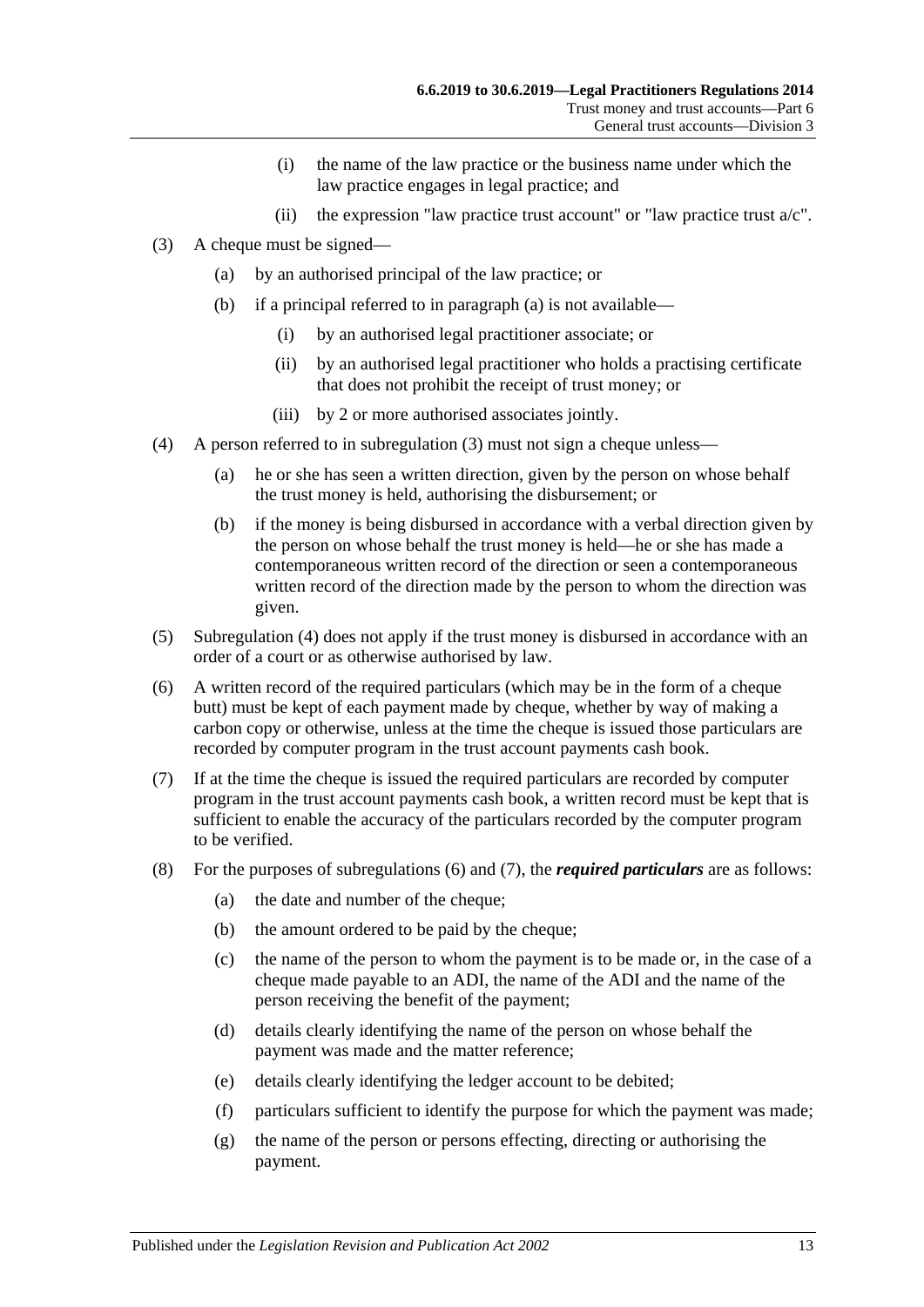- (9) Written records relating to payments by cheque (including cheque requisitions) must be kept in the order in which the cheques were issued.
- (10) [Subregulation](#page-11-4)  $(2)(c)$  does not apply to an account established in this jurisdiction before the commencement of this regulation.
- (11) [Subregulation](#page-12-5)  $(2)(c)(ii)$  does not require the repetition of the words "law practice" if those words form part of the name or business name of the law practice.
- (12) In this regulation—

*associate* means an associate of the law practice;

*authorised* means authorised by the law practice to sign cheques drawn on the general trust account.

#### <span id="page-13-0"></span>**25—Payment by electronic funds transfer**

- (1) This regulation applies to the withdrawal of trust money from a general trust account of a law practice by electronic funds transfer.
- <span id="page-13-1"></span>(2) An electronic funds transfer must be effected by, under the direction of or with the authority of—
	- (a) an authorised principal of the law practice; or
	- (b) if a principal referred to in [paragraph](#page-13-1) (a) is not available—
		- (i) an authorised legal practitioner associate; or
		- (ii) an authorised legal practitioner who holds a practising certificate that does not prohibit the receipt of trust money; or
		- (iii) 2 or more authorised associates jointly.
- <span id="page-13-2"></span>(3) A person referred to in [subregulation](#page-12-1) (3) must not effect, direct or authorise an electronic funds transfer unless—
	- (a) he or she has seen a written direction, given by the person on whose behalf the trust money is held, authorising the disbursement; or
	- (b) if the money is being disbursed in accordance with a verbal direction given by the person on whose behalf the trust money is held—he or she has made a contemporaneous written record of the direction or seen a contemporaneous written record of the direction made by the person to whom the direction was given.
- (4) [Subregulation](#page-13-2) (3) does not apply if the trust money is disbursed in accordance with an order of a court or as otherwise authorised by law.
- <span id="page-13-3"></span>(5) A written record of the required particulars must be kept of each payment unless at the time the electronic funds transfer is effected those particulars are recorded by computer program in the trust account payments cash book.
- <span id="page-13-4"></span>(6) If at the time the electronic funds transfer is effected the required particulars are recorded by computer program in the trust account payments cash book, a written record must be kept that is sufficient to enable the accuracy of the particulars recorded by the computer program to be verified.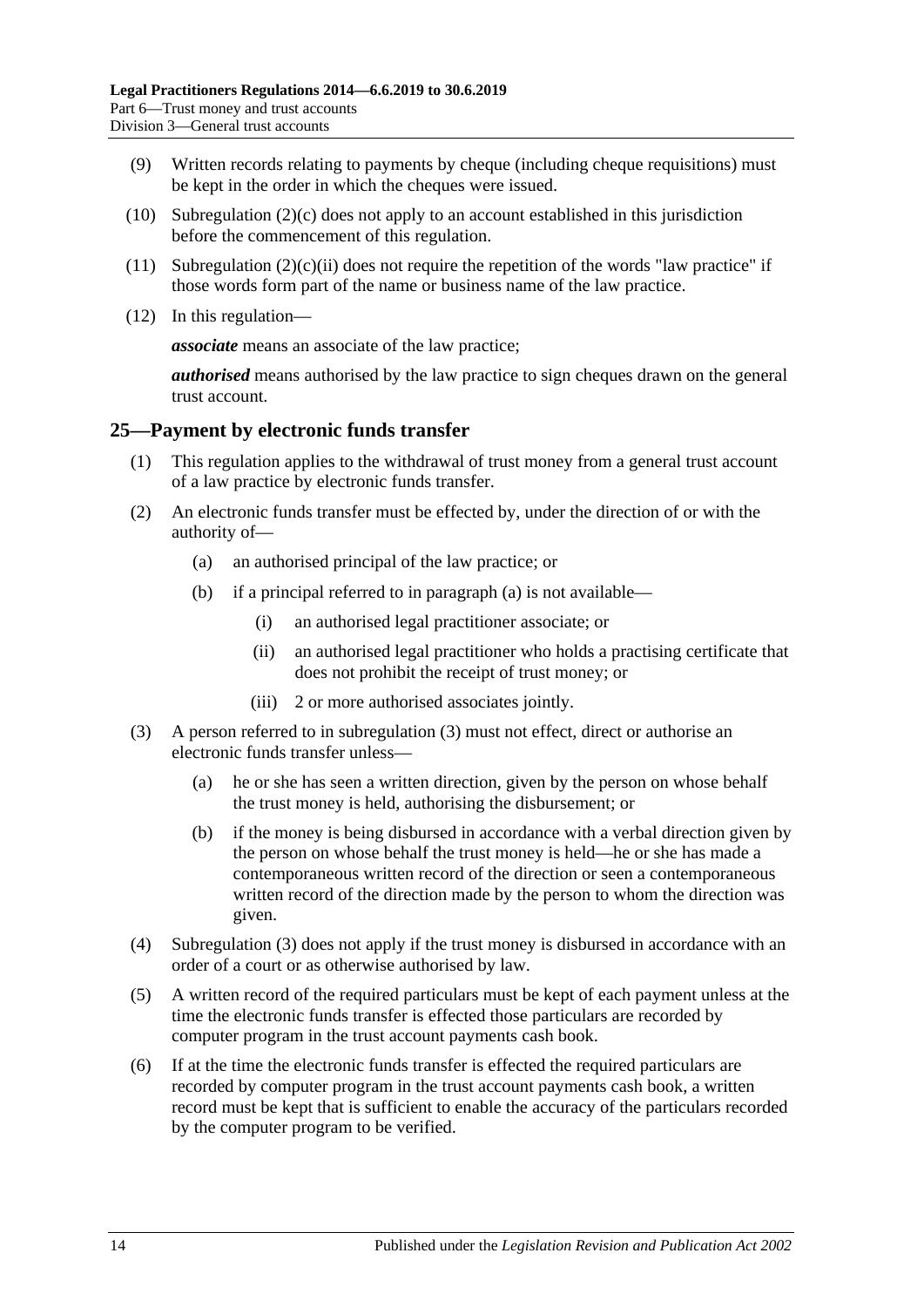- (7) For the purposes of [subregulations](#page-13-3) (5) and [\(6\),](#page-13-4) the *required particulars* are as follows:
	- (a) the date and number of the transaction;
	- (b) the amount transferred;
	- (c) the name and number of the account to which the amount was transferred and relevant BSB number;
	- (d) the name of the person to whom the payment was made or, in the case of a payment to an ADI, the name or BSB number of the ADI and the name of the person receiving the benefit of the payment;
	- (e) details clearly identifying the name of the person on whose behalf the payment was made and the matter reference;
	- (f) details clearly identifying the ledger account to be debited;
	- (g) particulars sufficient to identify the purpose for which the payment was made;
	- (h) the name of the person or persons effecting, directing or authorising the payment.
- (8) Any written confirmation that an electronic funds transfer has been made must be retained by the law practice.
- (9) Written records relating to payments by electronic funds transfer (including transfer requisitions) must be kept in the order in which the transfers were effected.
- (10) In this regulation—

*associate* means an associate of the law practice;

*authorised* means authorised by the law practice to effect, direct or give authority for an electronic funds transfer from the general trust account.

#### <span id="page-14-0"></span>**26—Recording transactions in trust account cash books**

A law practice that maintains a general trust account must keep the following trust account cash books:

- (a) a trust account receipts cash book in accordance with [regulation](#page-14-1) 27;
- (b) a trust account payments cash book in accordance with [regulation](#page-15-0) 28.

#### <span id="page-14-1"></span>**27—Trust account receipts cash book**

- (1) The following particulars must be recorded in a law practice's trust account receipts cash book in respect of each receipt of trust money:
	- (a) the date a receipt was made out for the money and, if different, the date of receipt of the money;
	- (b) the receipt number;
	- (c) the amount of money received;
	- (d) the form in which the money was received;
	- (e) the name of the person from whom the money was received;
	- (f) details clearly identifying the name of the client in respect of whom the money was received and the matter description and matter reference;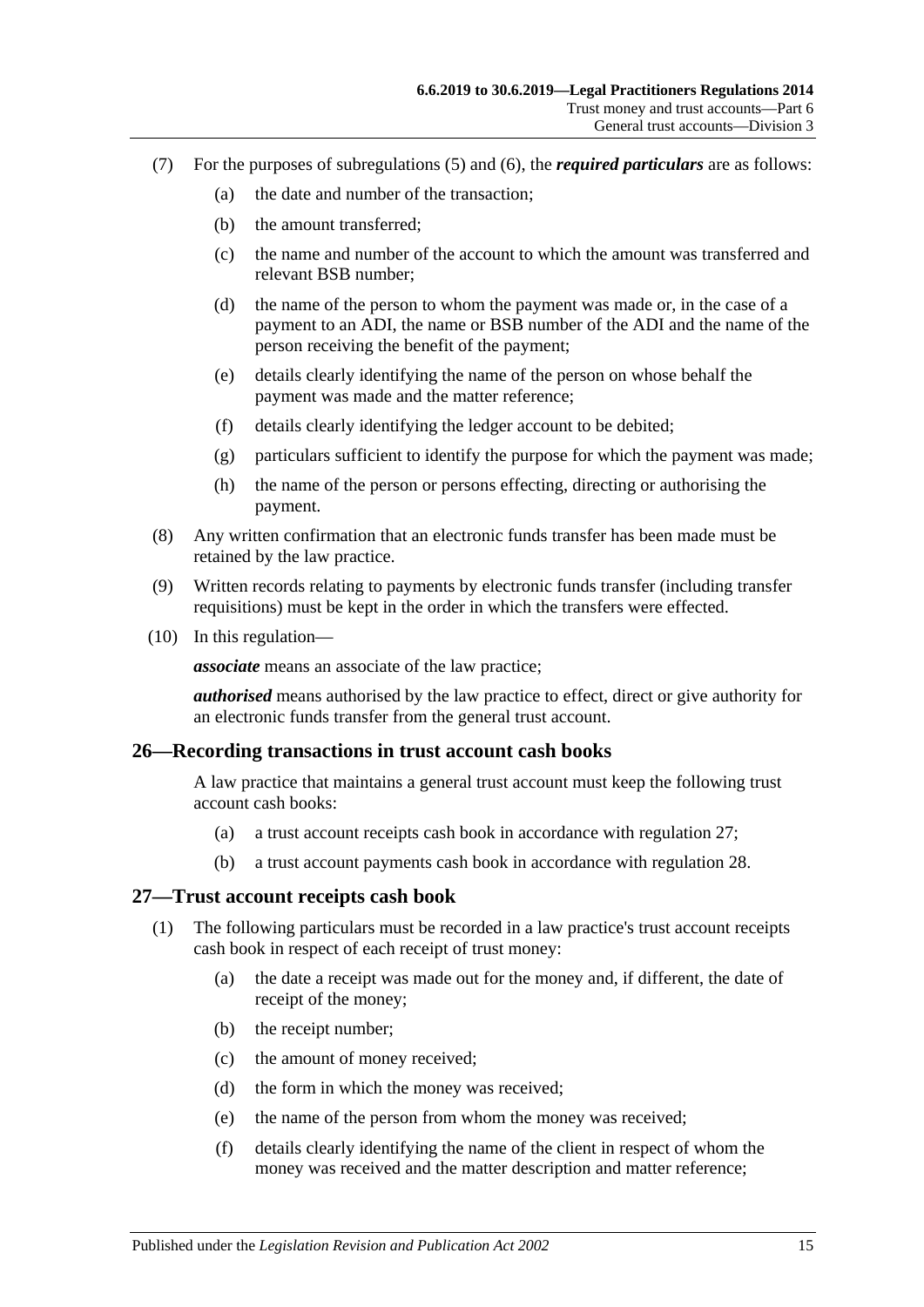- (g) particulars sufficient to identify the purpose for which the money was received;
- (h) details clearly identifying the ledger account to be credited.
- (2) The date and amount of each deposit in the general trust account must be recorded in the trust account receipts cash book.
- (3) The particulars in respect of receipts must be recorded in the order in which the receipts are made out.
- (4) The particulars in respect of a receipt must be recorded within 5 business days counting from and including the day the receipt was made out.

#### <span id="page-15-0"></span>**28—Trust account payments cash book**

- (1) The following particulars must be recorded in a law practice's trust account payments cash book in respect of each payment of trust money by cheque:
	- (a) the date and number of the cheque;
	- (b) the amount ordered to be paid by the cheque;
	- (c) the name of the person to whom the payment is to be made or, in the case of a cheque made payable to an ADI, the name or BSB number of the ADI and the name of the person receiving the benefit of the payment;
	- (d) details clearly identifying the name of the person on whose behalf the payment was made and the matter reference;
	- (e) details clearly identifying the ledger account to be debited;
	- (f) particulars sufficient to identify the purpose for which the payment was made.
- (2) The following particulars must be recorded in a law practice's trust accounts payments cash book in respect of each payment of trust money by electronic funds transfer:
	- (a) the date and number of the transaction;
	- (b) the amount transferred;
	- (c) the name and number of the account to which the amount was transferred and the relevant BSB number;
	- (d) the name of the person to whom the payment was made or, in the case of a payment to an ADI, the name or BSB number of the ADI and the name of the person receiving the benefit of the payment;
	- (e) details clearly identifying the name of the person on whose behalf the payment was made and the matter reference;
	- (f) details clearly identifying the ledger account to be debited;
	- (g) particulars sufficient to identify the purpose for which the payment was made.
- (3) The particulars in respect of payments must be recorded in the order in which the payments are made.
- (4) The particulars in respect of a payment must be recorded within 5 business days counting from and including the day the payment was made.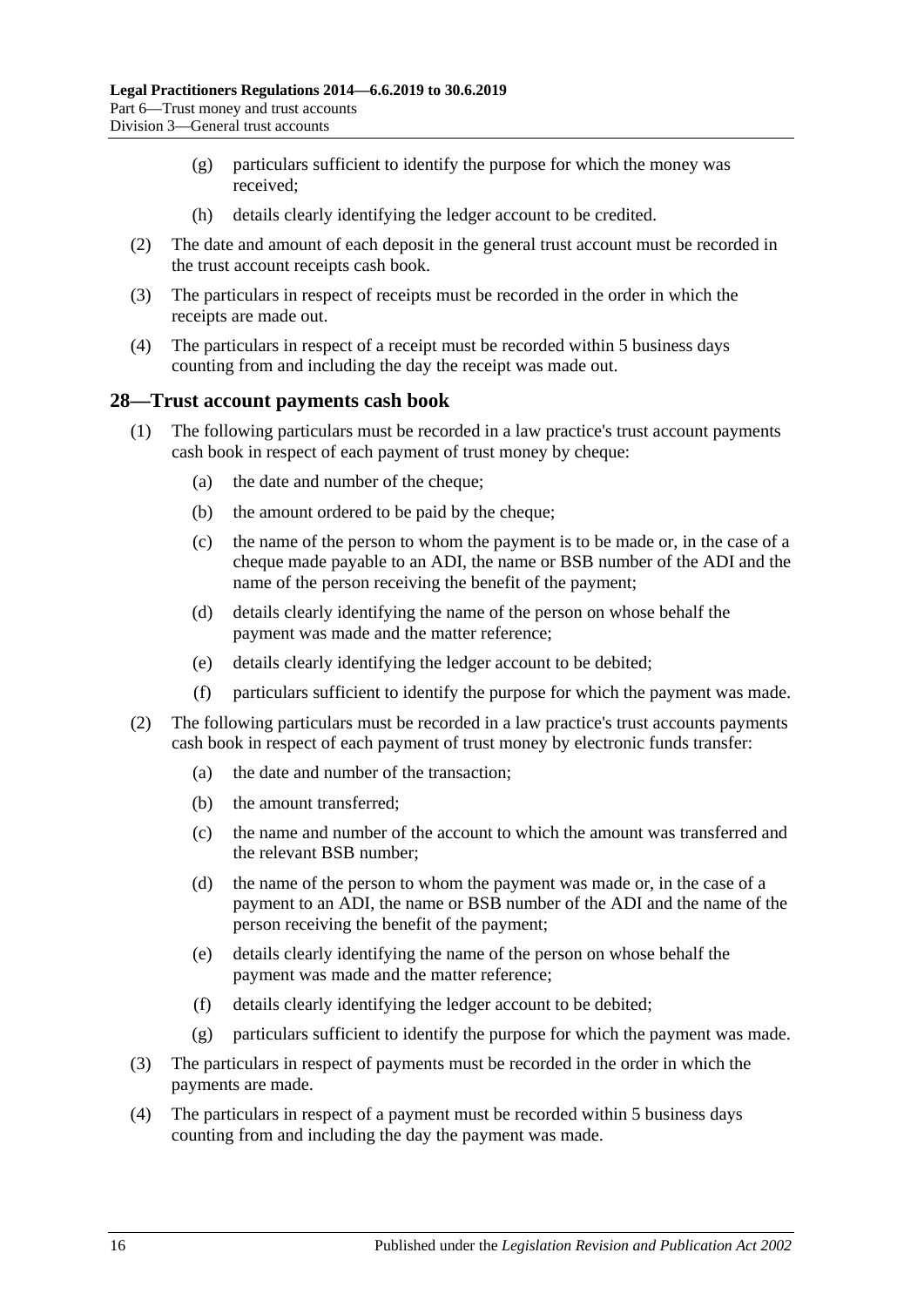#### <span id="page-16-0"></span>**29—Recording transactions in trust ledger accounts**

- (1) A law practice that maintains a general trust account must keep a trust account ledger containing separate trust ledger accounts in relation to each client of the practice in each matter for which trust money has been received by the practice.
- (2) The following particulars must be recorded in the title of a trust ledger account:
	- (a) the name of the person for or on behalf of whom the trust money was paid;
	- (b) the person's address;
	- (c) particulars sufficient to identify the matter in relation to which the trust money was received.
- (3) Details of any changes in the title of a trust ledger account must be recorded.
- (4) The following particulars must be recorded in the trust ledger account in respect of each receipt of trust money for the matter:
	- (a) the date a receipt was made out for the money and, if different, the date of receipt of the money;
	- (b) the receipt number;
	- (c) the amount of money received;
	- (d) the name of the person from whom the money was received;
	- (e) particulars sufficient to identify the purpose for which the money was received.
- (5) The following particulars must be recorded in the trust ledger account in respect of each payment of trust money by cheque:
	- (a) the date and number of the cheque;
	- (b) the amount ordered to be paid by the cheque;
	- (c) the name of the person to whom the payment is to be made or, in the case of a cheque made payable to an ADI, the name or BSB number of the ADI and the name of the person receiving the benefit of the payment;
	- (d) particulars sufficient to identify the purpose for which the payment was made.
- (6) The following particulars must be recorded in the trust ledger account in respect of each payment of trust money by electronic funds transfer:
	- (a) the date and number of the transaction;
	- (b) the amount transferred;
	- (c) the name and number of the account to which the amount was transferred and the relevant BSB number;
	- (d) the name of the person to whom the payment was made or, in the case of a payment to an ADI, the name or BSB number of the ADI and the name of the person receiving the benefit of the payment;
	- (e) particulars sufficient to identify the purpose for which the payment was made.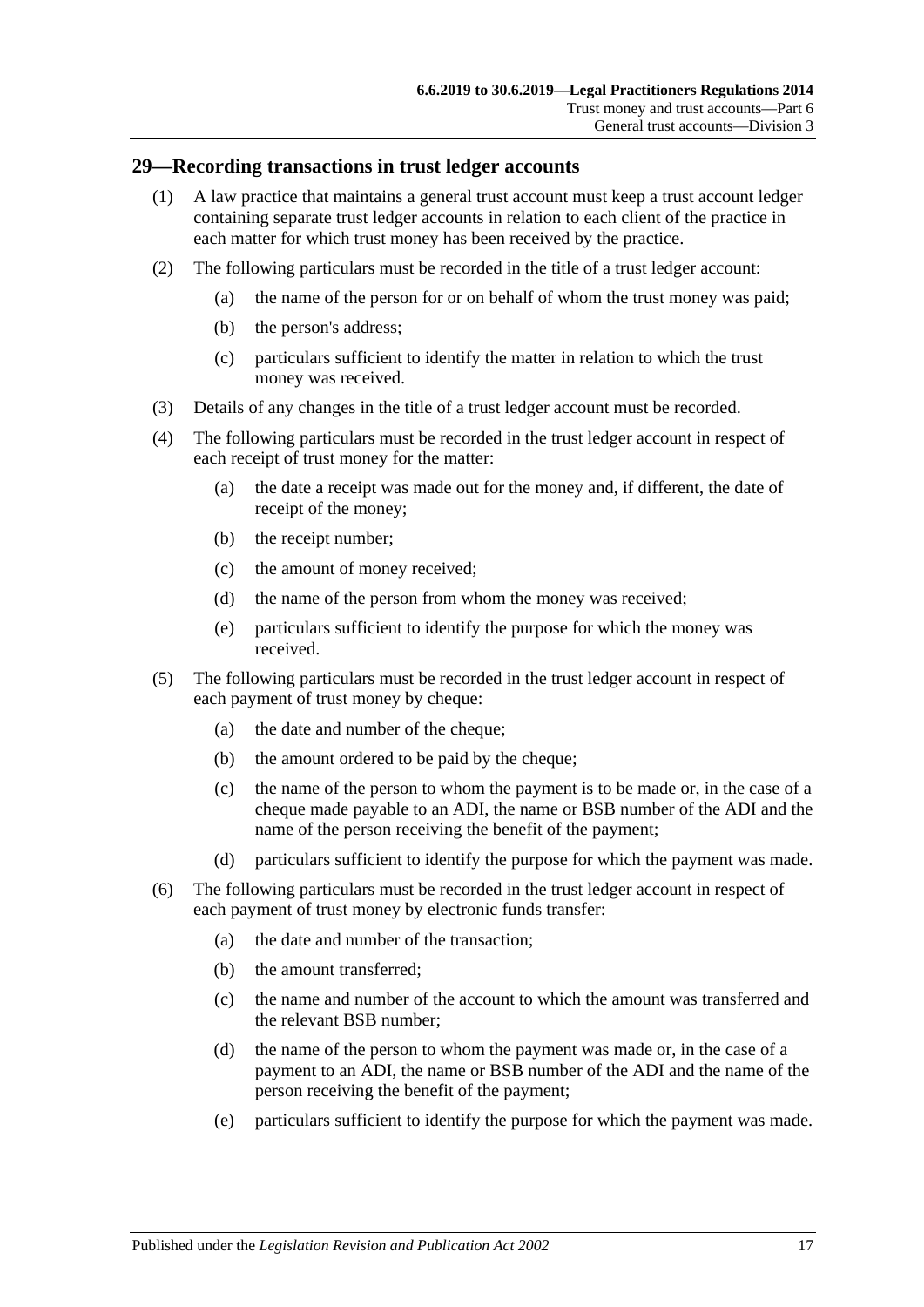- (7) The following particulars must be recorded in the trust ledger account in respect of each transfer of trust money effected by a journal entry:
	- (a) the date of the transfer;
	- (b) the amount transferred;
	- (c) the journal reference number;
	- (d) the name of the other trust ledger account from which or to which the money was transferred;
	- (e) particulars sufficient to identify the purpose for which the payment was made.
- (8) Transactions relating to trust money must be recorded in the trust ledger account in the order in which the transactions occur.
- (9) The particulars in respect of a receipt, payment or transfer of trust money must be recorded within 5 business days counting from and including the day the receipt was made out, the payment was made or the transfer was effected, as the case requires.
- (10) The trust ledger account balance is to be recorded in the trust ledger account after each receipt, payment or transfer of trust money.

#### <span id="page-17-0"></span>**30—Journal transfers**

- (1) Trust money may be transferred by journal entry from 1 trust ledger account in a law practice's trust ledger to another trust ledger account in the trust ledger, but only if—
	- (a) the law practice is entitled to withdraw the money and pay it to the other trust ledger account; and
	- (b) [subregulation](#page-17-1) (2) is complied with.
- <span id="page-17-2"></span><span id="page-17-1"></span>(2) The transfer must be authorised in writing—
	- (a) by an authorised principal of the law practice; or
	- (b) if a principal referred to in [paragraph](#page-17-2) (a) is not available—
		- (i) by an authorised legal practitioner associate; or
		- (ii) by an authorised legal practitioner who holds a practising certificate that does not prohibit the receipt of trust money; or
		- (iii) by 2 or more authorised associates jointly; or
	- (c) by a supervisor or manager appointed in relation to the practice.
- (3) In a paragraph of [subregulation](#page-17-1) (2)—

*associate* means an associate of the law practice;

*authorised* means authorised by the law practice or a supervisor or manager appointed in relation to the practice to effect, direct or give authority for the transfer of trust money by journal entry from one trust ledger account in the practice's trust ledger to another trust ledger account in the trust ledger.

(4) A law practice must keep a trust account transfer journal if it transfers trust money by journal entry.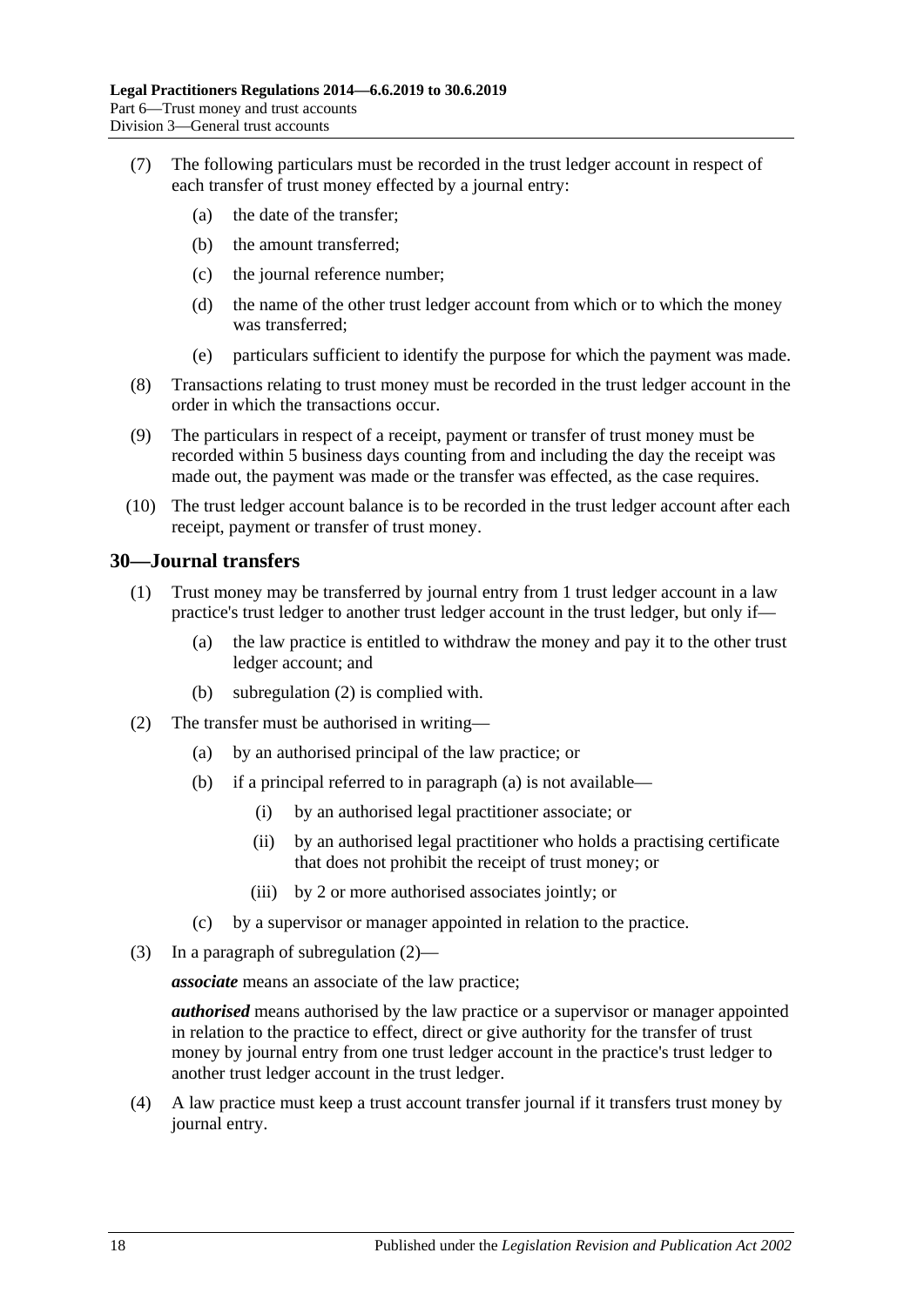- (5) The following particulars must be recorded in the trust account transfer journal in respect of each transfer of trust money by journal entry:
	- (a) the date of the transfer;
	- (b) the trust ledger account from which the money is transferred (including its identifying reference);
	- (c) the trust ledger account to which the money is transferred (including its identifying reference);
	- (d) the amount transferred;
	- (e) particulars sufficient to identify the purpose for which the transfer is made, the matter reference and a short description of the matter.
- (6) Journal pages or entries must be consecutively numbered.
- (7) A law practice must keep particulars of the authorisation for each transfer of trust money by journal entry, whether in the trust account transfer journal or in some other way.

#### <span id="page-18-0"></span>**31—Reconciliation of trust records**

- (1) A law practice that maintains 1 or more general trust accounts must reconcile the trust records relating to each account.
- (2) The trust records relating to a general trust account are to be reconciled as at the end of each named month by preparing—
	- (a) a statement—
		- (i) reconciling the general trust account balance as shown in ADI records with the balance of the practice's trust account cash books; and
		- (ii) showing the date the statement was prepared; and
	- (b) a statement—
		- (i) reconciling the balance of the trust ledger accounts with the balance of the practice's trust account cash books; and
		- (ii) containing a list of the practice's trust ledger accounts showing the name, identifying reference and balance of each and a short description of the matter to which each relates; and
		- (iii) showing the date the statement was prepared.
- (3) The statements must be prepared within 15 business days after the end of the month concerned.
- (4) The statements must be kept by the law practice.

#### <span id="page-18-1"></span>**32—Trust ledger account in name of law practice or legal practitioner associate**

(1) A law practice must not maintain a trust ledger account in the name of the practice or a legal practitioner associate of the practice except as authorised by this regulation.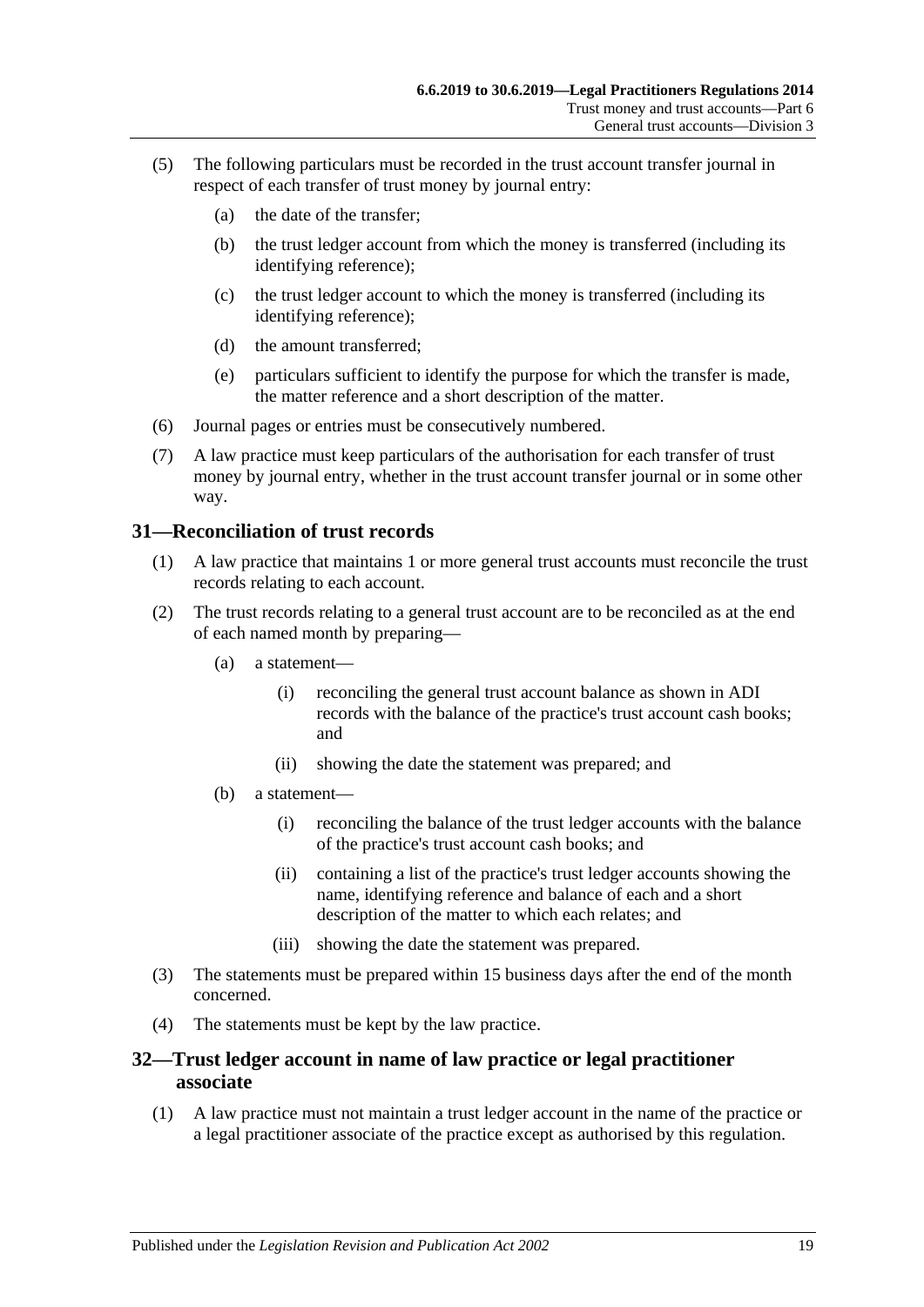- <span id="page-19-1"></span>(2) A law practice may maintain in its trust ledger—
	- (a) a trust ledger account in the practice's name, but only for the purpose of aggregating in the account, by transfer from other accounts in the trust ledger, money properly due to the practice for legal costs; and
	- (b) a trust ledger account in a legal practitioner associate's name, but only in respect of money in which the associate has a personal and beneficial interest as a vendor, purchaser, lessor or lessee or in another similar capacity.
- <span id="page-19-2"></span>(3) In a case to which [subregulation](#page-19-1) (2)(a) applies, the law practice must ensure that the money in the trust ledger account is withdrawn from the general trust account not later than 1 month after the day on which the money was transferred to the trust ledger account.
- (4) In a case to which [subregulation](#page-19-2) (2)(b) applies, the law practice must ensure that the money in the trust ledger account is withdrawn from the general trust account at the conclusion of the matter to which the money relates.

#### <span id="page-19-3"></span><span id="page-19-0"></span>**33—Notification requirements regarding general trust accounts**

- (1) Within 14 days after establishing a general trust account, a law practice must give the Society written notice of that fact.
- (2) [Subregulation](#page-19-3) (1) does not apply to a general trust account established before the commencement of this regulation.
- (3) A law practice—
	- (a) either before, or within 14 days after, authorising or terminating the authority of an associate of the practice—
		- (i) to sign cheques drawn on a general trust account of the practice; or
		- (ii) otherwise to effect, direct or give authority for the withdrawal of money from a general trust account of the practice,

must give the Society written notice of that fact (including the name and address of the associate or practitioner and indicating, in the case of an associate, whether the associate is an employee of the practice); and

- (b) during April of each year, must give the Society written notice of the associates (including their names and addresses) who are authorised, as at 31 March of that year—
	- (i) to sign cheques drawn on a general trust account of the practice; or
	- (ii) otherwise to effect, direct or give authority for the withdrawal of money from a general trust account of the practice.
- (4) A law practice must, within 14 days after closing a general trust account maintained by the practice, give the Society written notice of the closure.
- (5) A notice under this regulation given by a law practice must include particulars sufficient to identify the general trust accounts of the practice.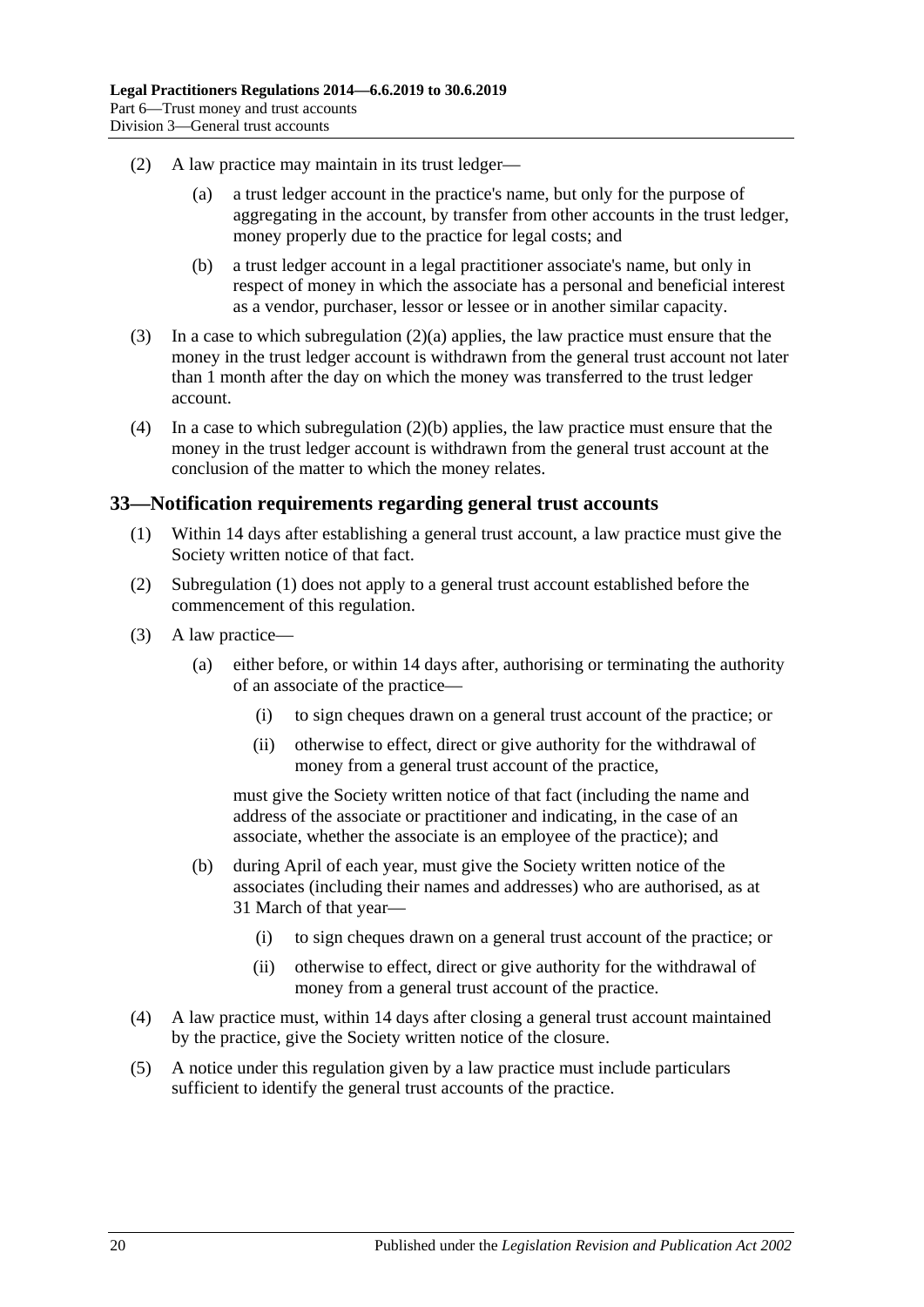(6) In this regulation—

*law practice* includes a former law practice and the persons who were principals of a law practice immediately before the law practice ceased to exist as a law practice or to engage in legal practice in this jurisdiction.

## <span id="page-20-0"></span>**Division 4—Controlled money**

#### <span id="page-20-1"></span>**34—Maintenance of controlled money accounts (Schedule 2 clause 15 of Act)**

- (1) For the purposes of Schedule 2 clause 15(4) of the Act, a controlled money account must be maintained under an account name that includes the following particulars:
	- (a) the name of the law practice concerned;
	- (b) the expression "controlled money account" or the abbreviation "CMA" or "CMA/c";
	- (c) such particulars as are sufficient to identify the purpose of the account and to distinguish the account from any other account maintained by the law practice.
- (2) This regulation does not apply to an account established in this jurisdiction before the commencement of this regulation.

#### <span id="page-20-2"></span>**35—Receipt of controlled money**

- (1) This regulation applies if a law practice receives controlled money.
- (2) The law practice must operate a single controlled money receipt system for the receipt of controlled money for all its controlled money accounts.
- (3) After receiving controlled money, the law practice must make out a receipt.
- <span id="page-20-3"></span>(4) The receipt must be made out as soon as practicable—
	- (a) after the controlled money is received, except as provided by [paragraph](#page-20-3) (b); or
	- (b) in the case of controlled money received by direct deposit—after the law practice receives or accesses notice or confirmation (in written or electronic form) of the deposit from the ADI concerned.
- <span id="page-20-4"></span>(5) The receipt, containing the required particulars, must be made out in duplicate, whether by way of making a carbon copy or otherwise, unless at the time the receipt is made out those particulars are recorded by computer program in the register of controlled money.
- (6) For the purposes of [subregulation](#page-20-4) (5), the *required particulars* are as follows:
	- (a) the date the receipt is made out and, if different, the date of receipt of the money;
	- (b) the amount of money received;
	- (c) the form in which the money was received;
	- (d) the name of the person from whom the money was received;
	- (e) details clearly identifying the name of the person on whose behalf the money was received and the matter description and matter reference;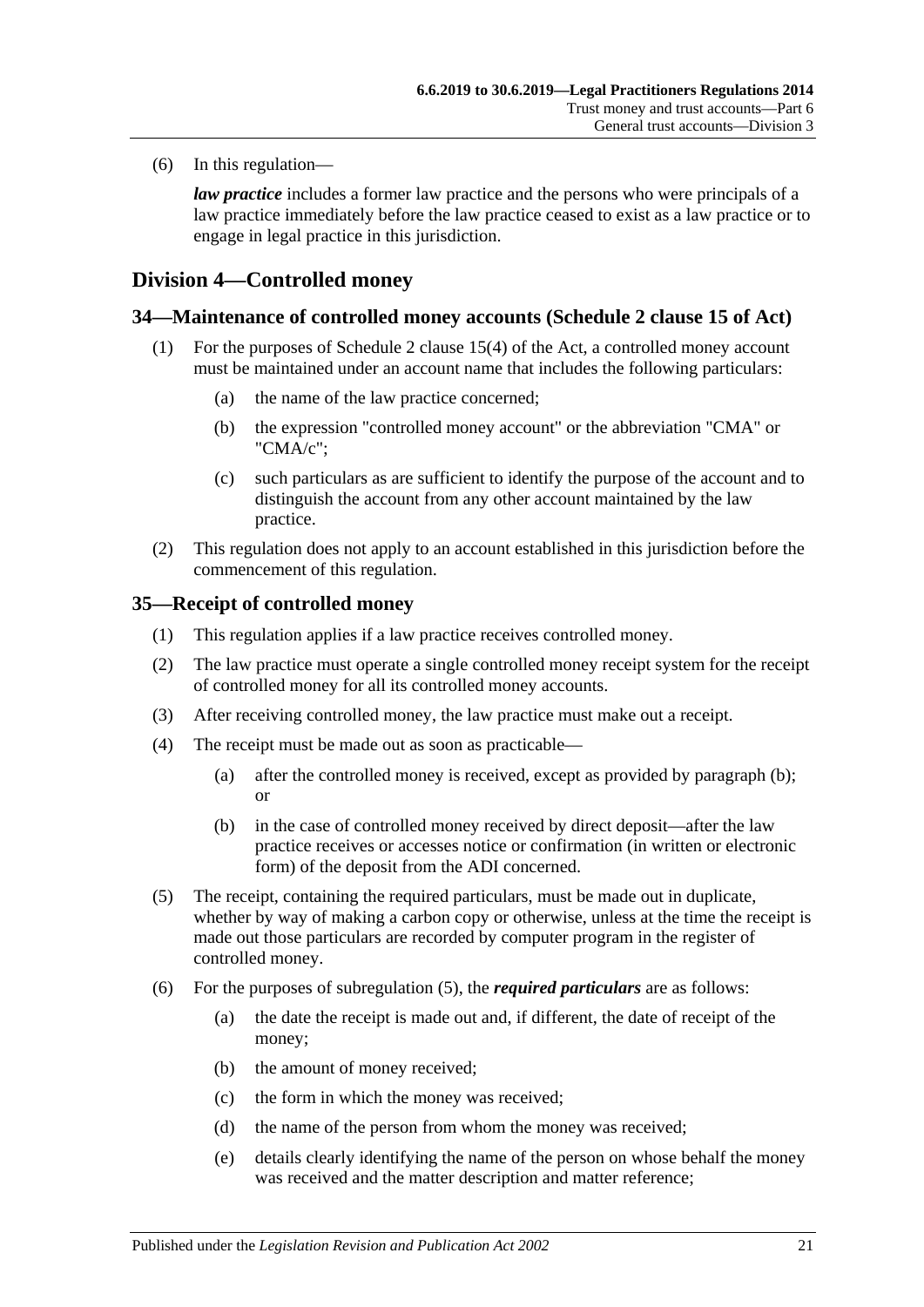- (f) particulars sufficient to identify the purpose for which the money was received;
- (g) the name of and other details clearly identifying the controlled money account to be credited, unless the account has not been established by the time the receipt is made out;
- (h) the name of the law practice, or the business name under which the law practice engages in legal practice, and the expression "controlled money receipt";
- (i) the name of the person who made out the receipt;
- (j) the number of the receipt.
- (7) If the controlled money account to be credited has not been established by the time the receipt is made out, the name of and other details clearly identifying the account when established must be included on the duplicate receipt (if any).
- (8) The original receipt is to be delivered, on request, to the person from whom the controlled money was received.
- (9) Receipts must be consecutively numbered and issued in consecutive sequence.
- (10) If a receipt is cancelled or not delivered, the original receipt must be kept.
- (11) A receipt is not required to be made out for any interest or other income received from the investment of controlled money and credited directly to a controlled money account.

#### <span id="page-21-0"></span>**36—Deposit of controlled money (Schedule 2 clause 15 of Act)**

For the purposes of Schedule 2 clause 15(5) of the Act, the prescribed period for which a written direction referred to in Schedule 2 clause  $15(1)$  of the Act is to be kept is 7 years after finalisation of the matter to which the direction relates.

#### <span id="page-21-1"></span>**37—Withdrawal of controlled money must be authorised**

- <span id="page-21-2"></span>(1) A withdrawal of money from a controlled money account of a law practice must be effected by, under the direction of or with the authority of—
	- (a) an authorised principal of the law practice; or
	- (b) if a principal referred to in [paragraph](#page-21-2) (a) is not available—
		- (i) an authorised legal practitioner associate; or
		- (ii) an authorised legal practitioner who holds a practising certificate that does not prohibit the receipt of trust money; or
		- (iii) 2 or more authorised associates jointly.
- <span id="page-21-3"></span>(2) A written record of the required particulars must be kept of each withdrawal unless at the time the withdrawal is made those particulars are recorded by computer program.
- <span id="page-21-4"></span>(3) If at the time the withdrawal is made the required particulars are recorded by computer program, a written record must be kept that is sufficient to enable the accuracy of the particulars recorded by the computer program to be verified.
- <span id="page-21-5"></span>(4) For the purposes of [subregulations](#page-21-3) (2) and [\(3\),](#page-21-4) the required particulars are as follows:
	- (a) the date and number of the transaction;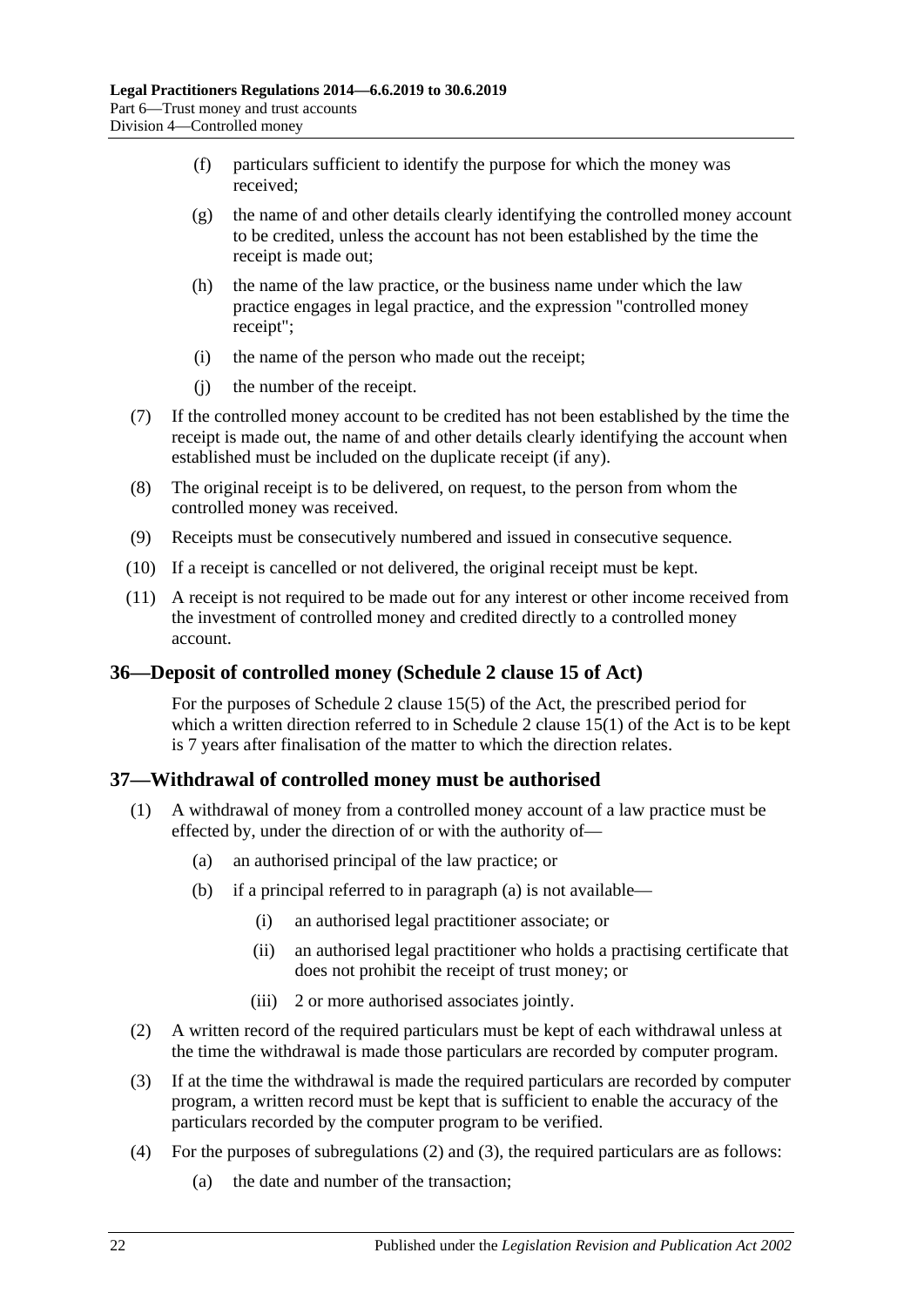- (b) the amount withdrawn:
- (c) in the case of a transfer made by electronic funds transfer—the name and number of the account to which the amount was transferred and the relevant BSB number;
- (d) the name of the person to whom payment is to be made or, in the case of a payment to an ADI, the name or BSB number of the ADI and the name of the person receiving the benefit of the payment;
- (e) details clearly identifying the name of the person on whose behalf the payment was made and the matter reference;
- (f) particulars sufficient to identify the purpose for which the payment was made;
- (g) the person or persons effecting, directing or authorising the withdrawal.
- (5) The particulars are to be recorded in the order in which the payments are recorded and are to be recorded separately for each controlled money account.
- (6) In this regulation—

*associate* means an associate of the law practice;

*authorised* means authorised by the law practice to effect, direct or give authority for a withdrawal of money from the controlled money account.

#### <span id="page-22-0"></span>**38—Register of controlled money**

- (1) A law practice that receives controlled money must maintain a register of controlled money consisting of the records of controlled money movements for the controlled money accounts of the practice.
- (2) A separate record of controlled money movements must be maintained for each controlled money account.
- <span id="page-22-1"></span>(3) A record of controlled money movements for a controlled money account must record the following information:
	- (a) the name of the person on whose behalf the controlled money is held;
	- (b) the person's address;
	- (c) particulars sufficient to identify the matter;
	- (d) any changes to the information referred to in [paragraphs](#page-22-1) (a) to [\(c\).](#page-22-2)
- <span id="page-22-2"></span>(4) The following particulars must be recorded in a record of controlled money movements for a controlled money account:
	- (a) the date the controlled money was received;
	- (b) the number of the receipt;
	- (c) the date the money was deposited in the controlled money account;
	- (d) the name of and other details clearly identifying the controlled money account;
	- (e) the amount of controlled money deposited;
	- (f) details of the deposit sufficient to identify the deposit;
	- (g) interest received;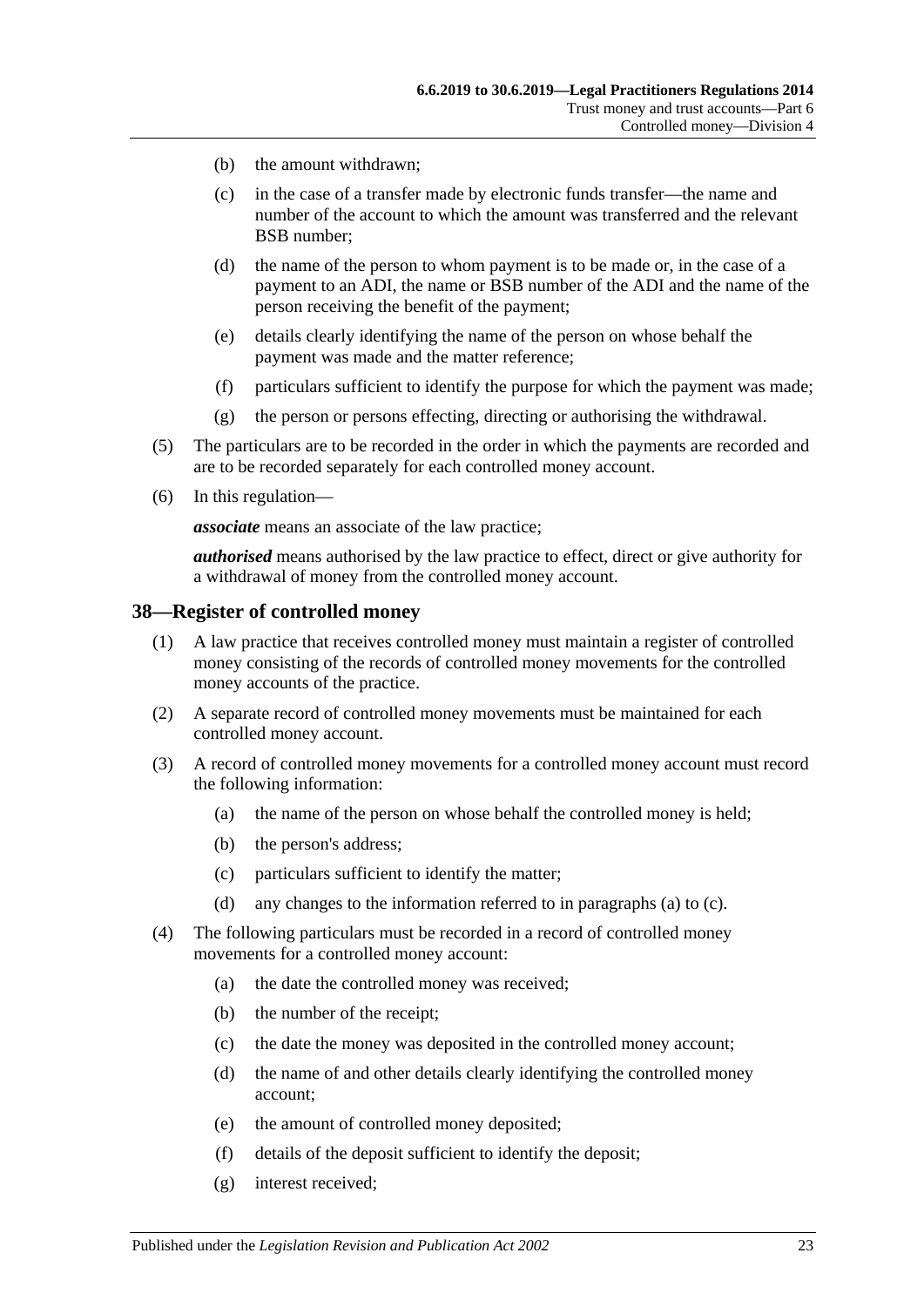- (h) details of any payments from the controlled money account, including the particulars required to be recorded under [regulation](#page-21-5) 37(4).
- (5) With the exception of interest and other income received in respect of controlled money, particulars of receipts and payments must be entered in the register as soon as practicable after the controlled money is received by the law practice or any payment is made.
- (6) Interest and other income received in respect of controlled money must be entered in the register as soon as practicable after the law practice is notified of its receipt.
- (7) The law practice must keep as part of its trust records all supporting information (including ADI statements and notifications of interest received) relating to controlled money.
- (8) Within 15 business days after each named month, the law practice must prepare and keep as a permanent record a statement as at the end of the named month—
	- (a) containing a list of the practice's controlled money accounts showing—
		- (i) the name, number and balance of each account in the register; and
		- (ii) the name of the person on whose behalf the controlled money in each account was held; and
		- (iii) a short description of the matter to which each account relates; and
	- (b) showing the date the statement was prepared.

## <span id="page-23-0"></span>**Division 5—Transit money**

### <span id="page-23-1"></span>**39—Information to be recorded about transit money (Schedule 2 clause 17 of Act)**

For the purposes of Schedule 2 clause 17(2) of the Act, a law practice must, in respect of transit money received by the practice, record and keep brief particulars sufficient to identify the relevant transaction and any purpose for which the money was received.

## <span id="page-23-2"></span>**Division 6—Trust money generally**

#### <span id="page-23-3"></span>**40—Trust account statements**

- (1) A law practice must furnish a trust account statement to each person for whom or on whose behalf trust money (other than transit money) is held or controlled by the law practice or an associate of the practice.
- (2) In the case of trust money in respect of which the law practice is required to maintain a trust ledger account, the practice must furnish a separate statement for each trust ledger account.
- (3) In the case of controlled money in respect of which the law practice is required to maintain a record of controlled money movements, the practice must furnish a separate statement for each record.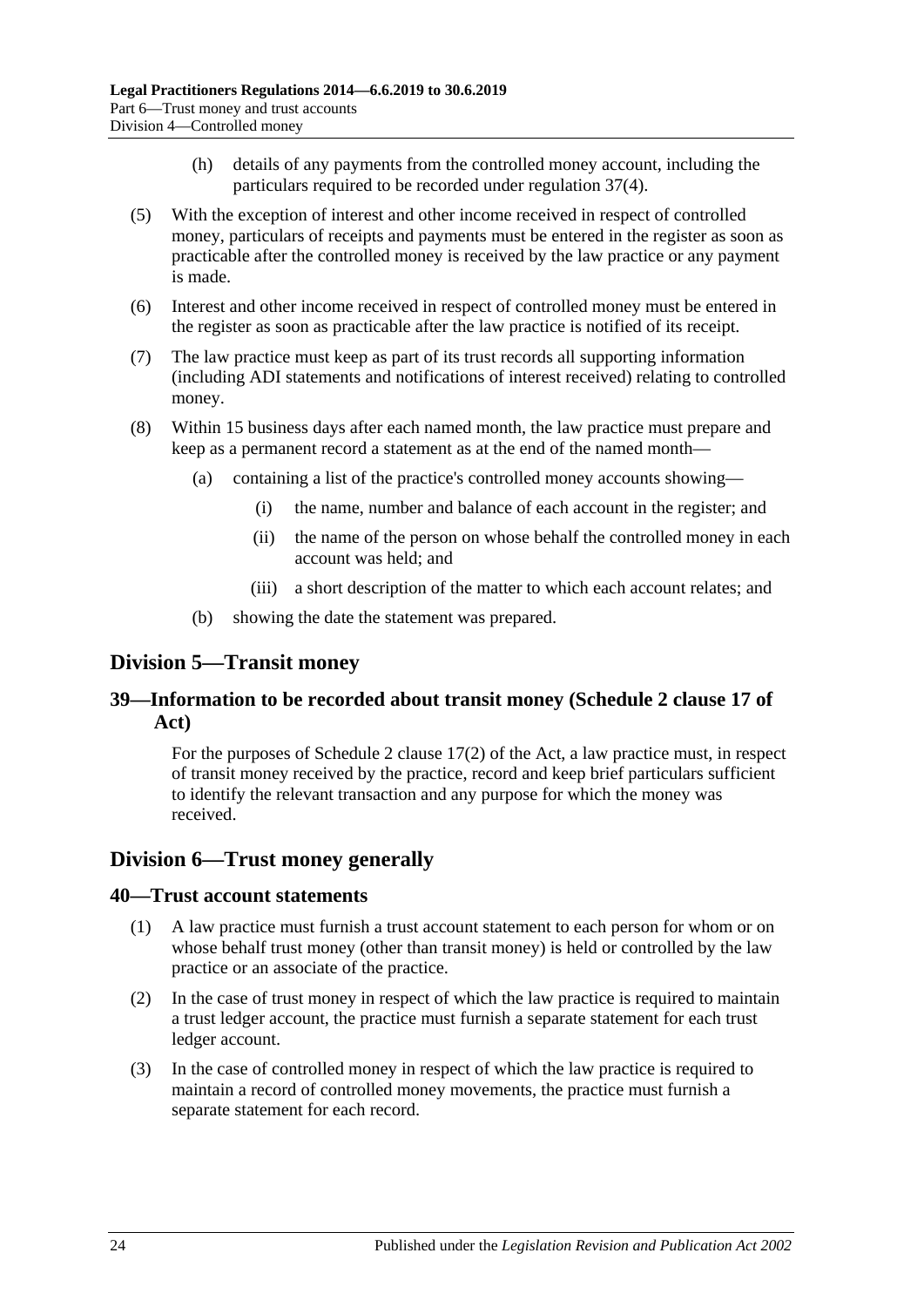- (4) In the case of trust money subject to a power given to the law practice or an associate of the practice in respect of which the practice is required to keep a record of all dealings with the money to which the practice or associate is a party, the practice must furnish a separate statement for each record.
- (5) A trust account statement is to contain particulars of—
	- (a) all the information required to be kept under this Part in relation to the trust money included in the relevant ledger account or record; and
	- (b) the remaining balance (if any) of the money.
- (6) A trust account statement is to be furnished—
	- (a) as soon as practicable after completion of the matter to which the ledger account or record relates; or
	- (b) as soon as practicable after the person for whom or on whose behalf the money is held or controlled makes a reasonable request for the statement during the course of the matter; or
	- (c) except as provided by [subregulation](#page-24-2) (7), as soon as practicable after 30 June in each year.
- <span id="page-24-3"></span><span id="page-24-2"></span>(7) The law practice is not required to furnish a trust account statement under [subregulation](#page-24-3)  $(6)(c)$  in respect of a ledger account or record if at 30 June—
	- (a) the ledger account or record has been open for less than 6 months; or
	- (b) the balance of the ledger account or record is 0 and no transaction affecting the account has taken place within the previous 12 months; or
	- (c) a trust account statement has been furnished within the previous 12 months and there has been no subsequent transaction affecting the ledger account or record.
- (8) The law practice must keep a copy of a trust account statement furnished under this regulation.

#### <span id="page-24-0"></span>**41—Trust account statements for sophisticated clients**

- (1) [Regulation](#page-23-3) 40 does not apply to a sophisticated client to the extent to which the client directs the law practice not to provide trust account statements under that regulation.
- (2) If the sophisticated client directs the law practice to provide trust account statements on a basis different from that prescribed by [regulation](#page-23-3) 40, the law practice must provide those statements as directed, except to the extent to which the direction is unreasonably onerous.
- (3) The law practice must keep a copy of a trust account statement provided under this regulation.
- (4) In this regulation—

*sophisticated client* has the same meaning as in Schedule 3 of the Act.

#### <span id="page-24-1"></span>**42—Register of investments**

(1) The law practice must maintain a register of investments of trust money.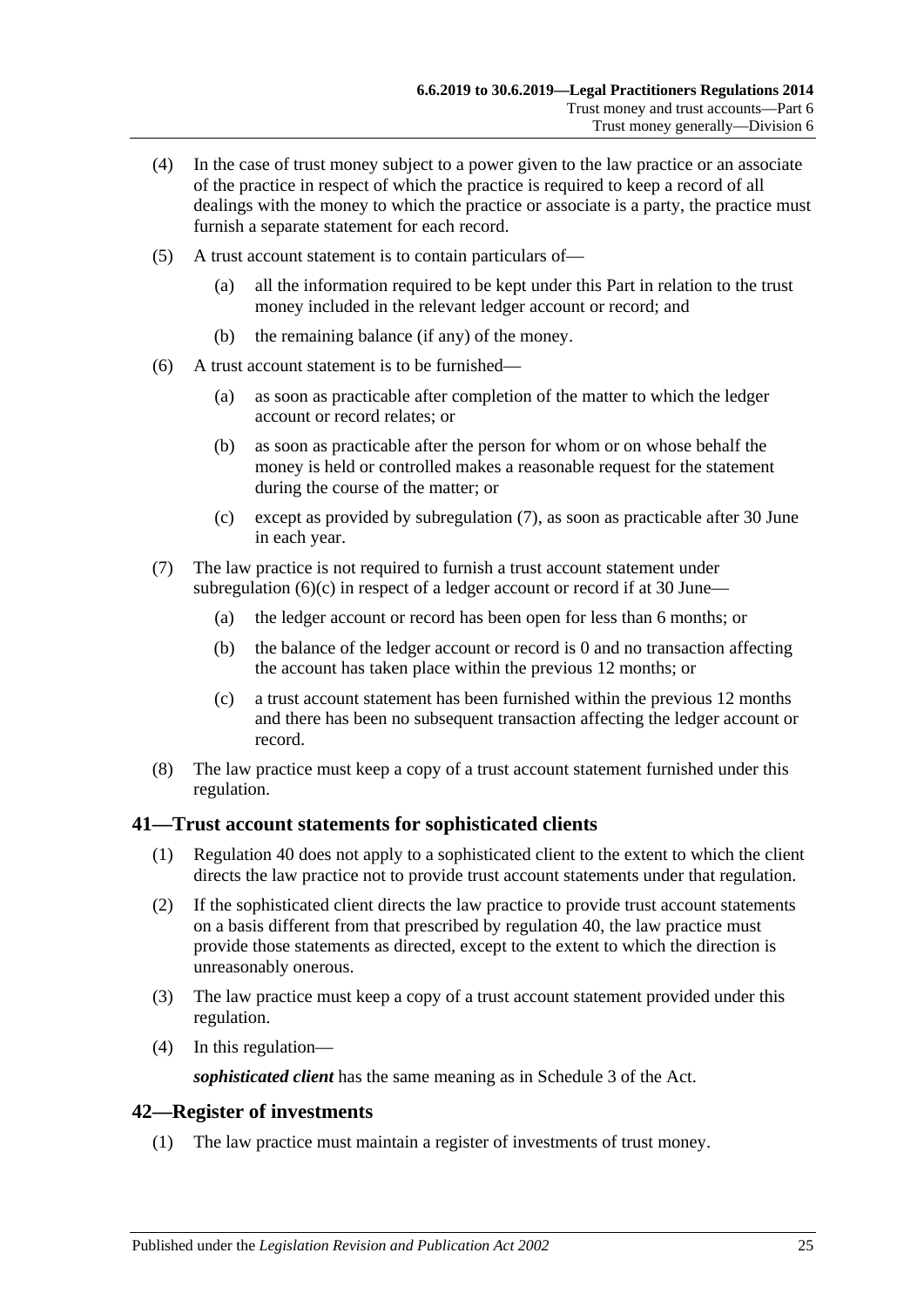- (2) The register must record the following information in relation to each investment:
	- (a) the name in which the investment is held;
	- (b) the name of the person on whose behalf the investment is made;
	- (c) the person's address;
	- (d) particulars sufficient to identify the investment;
	- (e) the amount invested;
	- (f) the date the investment was made;
	- (g) particulars sufficient to identify the source of the investment, including, for example—
		- (i) a reference to the relevant trust ledger; and
		- (ii) a reference to the written authority to make the investment; and
		- (iii) the number of the cheque for the amount to be invested;
	- (h) details of any documents evidencing the investment;
	- (i) details of any interest received from the investment or credited directly to the investment;
	- (j) details of the repayment of the investment and any interest, on maturity or otherwise.
- (3) This regulation does not require particulars to be recorded in the register if the particulars are required to be recorded elsewhere by another regulation.

#### <span id="page-25-0"></span>**43—Trust money subject to specific powers (Schedule 2 clause 18 of Act)**

- (1) This regulation has effect for the purposes of Schedule 2 clause 18(2) of the Act.
- (2) If a law practice or an associate of the practice is given a power to deal with trust money for or on behalf of another person, the practice must keep—
	- (a) a record of all dealings with the money to which the practice or associate is a party; and
	- (b) all supporting information in relation to the dealings,

in a manner that enables the dealings to be clearly understood.

(3) The record, supporting information and power must be kept by the law practice as part of the practice's trust records.

#### <span id="page-25-2"></span><span id="page-25-1"></span>**44—Register of powers and estates in relation to trust money**

- (1) A law practice must maintain a register of powers and estates in respect of which the law practice or an associate of the practice is acting or entitled to act, alone or jointly with the law practice or 1 or more associates of the practice, in relation to trust money.
- (2) [Subregulation](#page-25-2) (1) does not apply where the law practice or associate is also required to act jointly with 1 or more persons who are not associates of the practice.
- (3) The register of powers and estates must record—
	- (a) the name and address of the donor and date of each power; and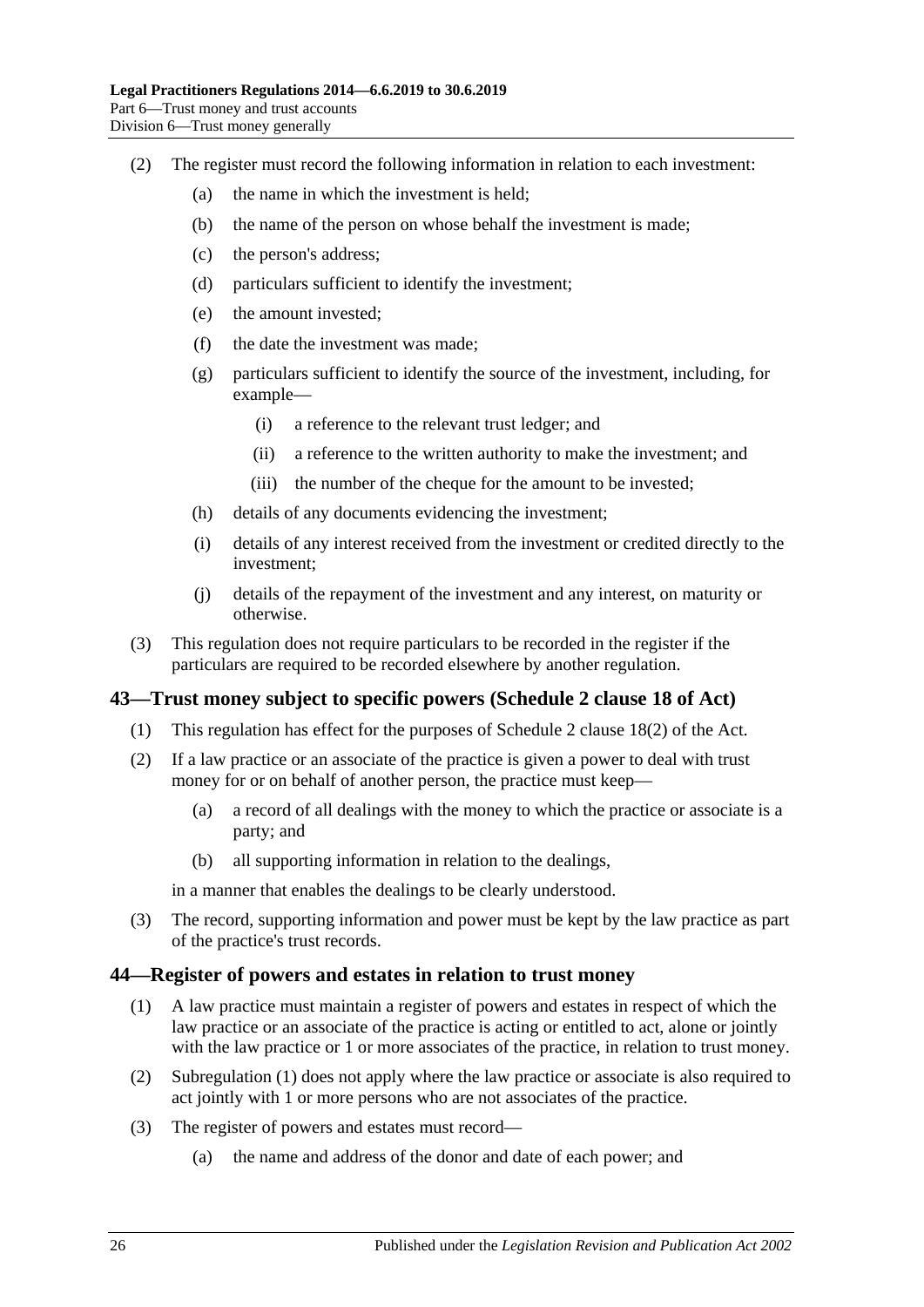(b) the name and date of death of the deceased in respect of each estate of which the law practice or associate is executor or administrator.

#### <span id="page-26-0"></span>**45—Withdrawing trust money for legal costs (Schedule 2 clause 22 of Act)**

- (1) This regulation prescribes, for the purposes of Schedule 2 clause 22(1)(b) of the Act, the procedure for the withdrawal of trust money held in a general trust account or controlled money account of a law practice for payment of legal costs owing to the practice by the person for whom the trust money was paid into the account.
- (2) The trust money may be withdrawn in accordance with the procedure set out in either [subregulation](#page-26-1) (3) or [\(4\).](#page-26-2)
- <span id="page-26-3"></span><span id="page-26-1"></span>(3) The law practice may withdraw the trust money—
	- $(a)$  if—
		- (i) the money is withdrawn in accordance with a costs agreement that complies with the legislation under which it is made and that authorises the withdrawal; or
		- (ii) the money is withdrawn in accordance with instructions that have been received by the practice and that authorise the withdrawal; or
		- (iii) the money is owed to the practice by way of reimbursement of money already paid by the practice on behalf of the person; and
	- (b) if, before effecting the withdrawal, the practice gives or sends to the person—
		- (i) a request for payment, referring to the proposed withdrawal; or
		- (ii) a written notice of withdrawal.
- <span id="page-26-4"></span><span id="page-26-2"></span>(4) The law practice may withdraw the trust money—
	- (a) if the practice has given the person a bill relating to the money; and
	- (b) if—
		- (i) the person has not objected to withdrawal of the money within 7 days after being given the bill; or
		- (ii) the person has objected within 7 days after being given the bill but has not applied for a review of the legal costs under the Act within 60 days after being given the bill; or
		- (iii) the money otherwise becomes legally payable.
- (5) Instructions mentioned in [subregulation](#page-26-3)  $(3)(a)(ii)$ 
	- (a) if given in writing, must be kept as a permanent record; or
	- (b) if not given in writing, must be confirmed in writing either before, or not later than 5 business days after, the law practice effects the withdrawal and a copy must be kept as a permanent record.
- (6) For the purposes of [subregulation](#page-26-4)  $(3)(a)(iii)$ , money is taken to have been paid by the law practice on behalf of the person when the relevant account of the practice has been debited.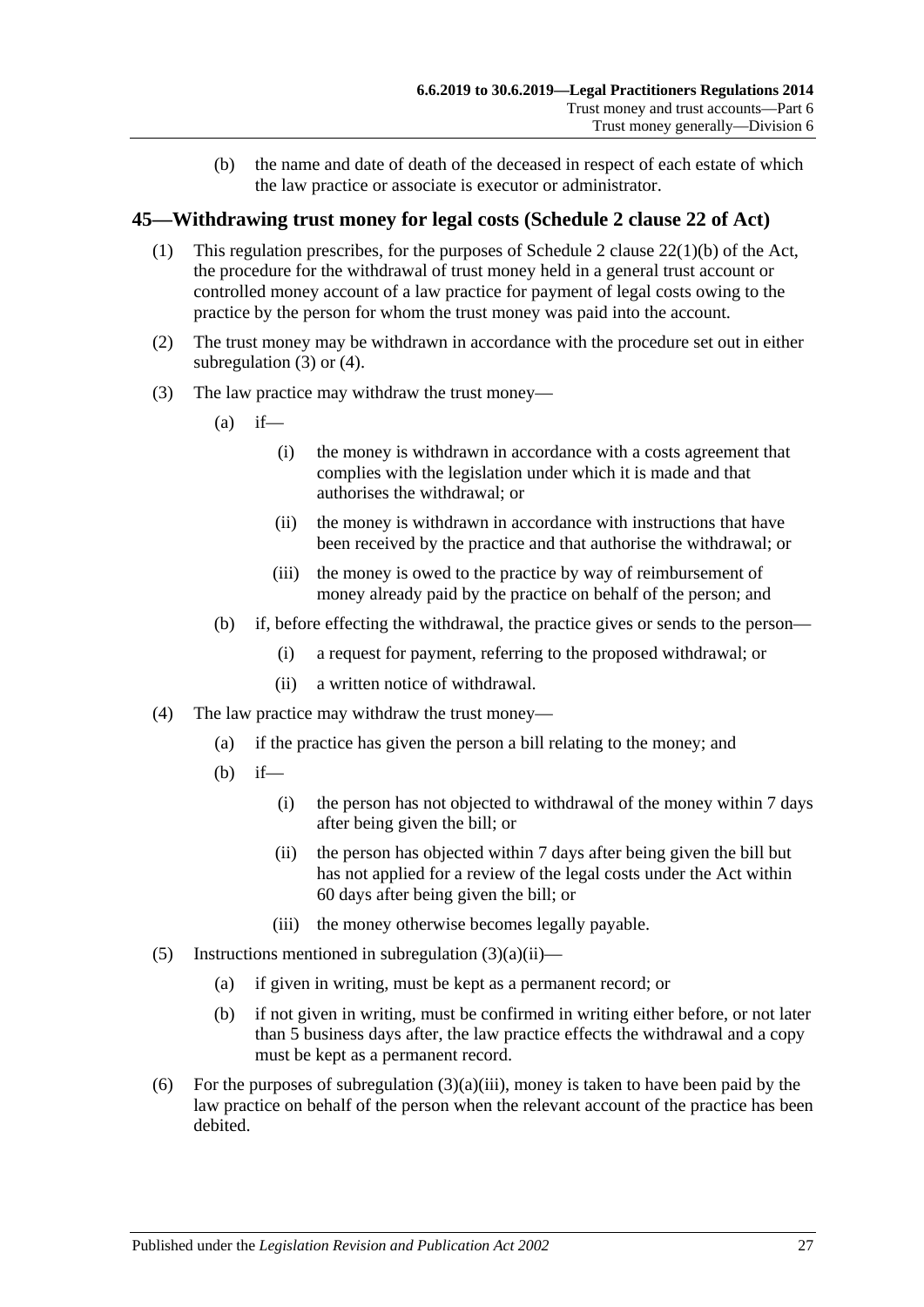### <span id="page-27-0"></span>**46—Keeping of trust records (Schedule 2 clause 25 of Act)**

- (1) This regulation has effect for the purposes of Schedule 2 clause 25 of the Act for the keeping in a permanent form of a law practice's trust records in relation to trust money received by the practice.
- (2) The trust records are to be kept for a period of 7 years after
	- in the case of a trust record referred to in paragraphs (a) to  $(m)$  (inclusive) of the definition of *trust records* in Schedule 2 clause 1 of the Act—the only or the last transaction entry in the trust record; or
	- (b) in the case of any other trust record—finalisation of the matter to which the trust record relates.
- (3) This regulation does not apply to a written direction referred to in Schedule 2 clause  $12(1)(a)$  or  $15(1)$  of the Act.

### <span id="page-27-1"></span>**47—Keeping other records and information**

- (1) A record maintained under [regulation](#page-8-1) 16 is, so far as it relates to particular information, to be kept by the law practice for a period of 7 years after finalisation of the matter to which the record relates.
- (2) Any other record or information required by this Part to be kept by a law practice is to be kept for a period of 7 years after finalisation of the matter to which the record relates.
- (3) This regulation does not apply to records to which [regulation](#page-11-1) 22, [regulation](#page-21-0) 36 or [regulation](#page-27-0) 46 applies.

#### <span id="page-27-2"></span>**48—Statements regarding receipt or holding of trust money**

- (1) The Society may, by notice given under this regulation, require a law practice to give the Society a statement—
	- (a) specifying whether or not the practice has during a period specified by the Society received or held trust money; and
	- (b) if it has received or held trust money during that period, specifying to which of the following categories the trust money belongs:
		- (i) general trust money (being trust money other than that referred to in [subparagraphs](#page-27-3) (ii) to [\(iv\)](#page-27-4) (inclusive));
		- (ii) controlled money;
		- (iii) transit money;
		- (iv) money subject to a power.
- <span id="page-27-4"></span><span id="page-27-3"></span>(2) A notice may be given so as to apply in respect of 1 or more periods (whether they occur annually or otherwise), and may be withdrawn or varied by a further notice.
- (3) A notice may specify the time by which or the period during which the requirement is to be complied with.
- (4) A notice is given to—
	- (a) a particular law practice by sending the notice by post to the practice; or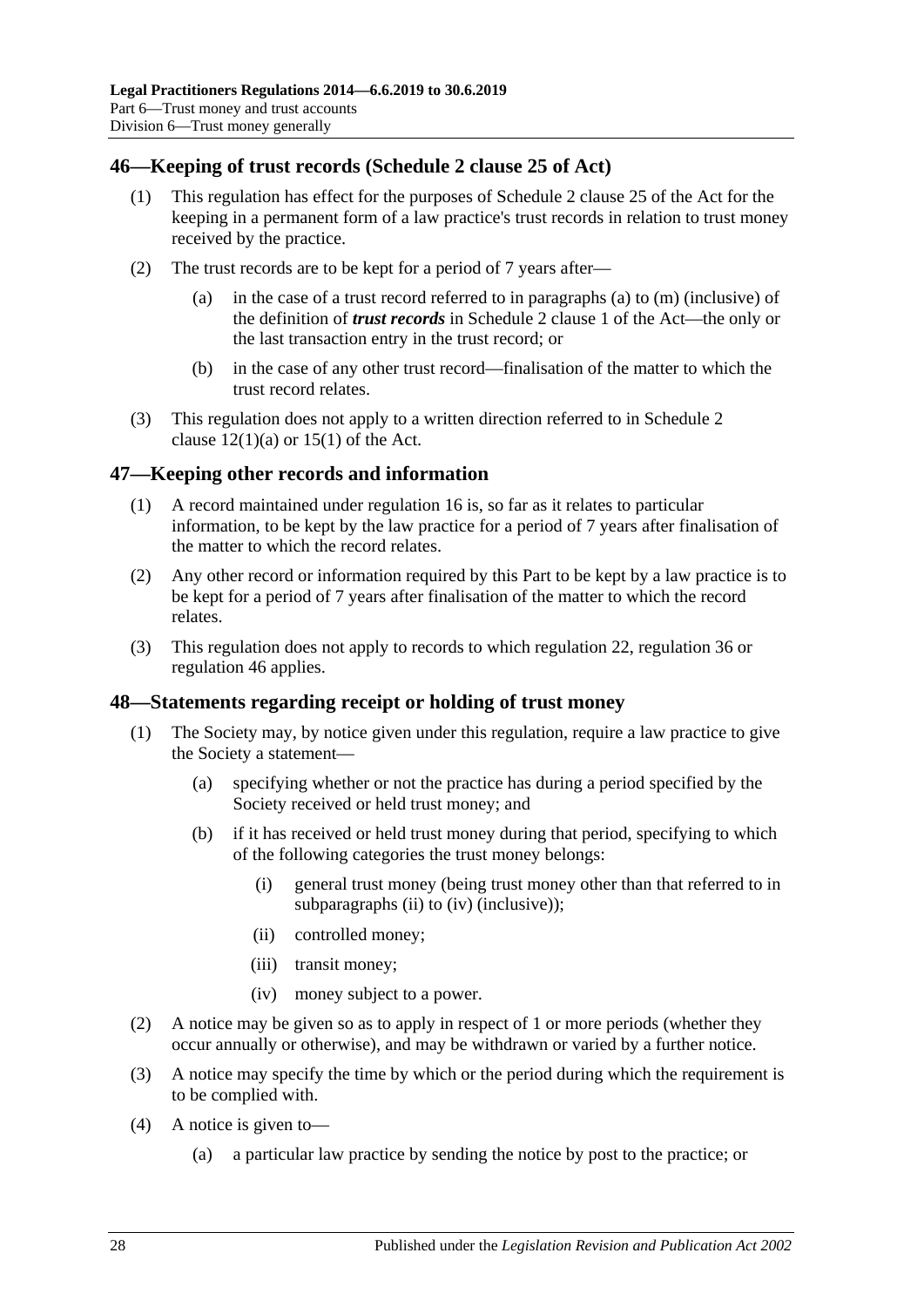- (b) a particular class of law practices by publishing the notice in a circular distributed generally to law practices of the class or in a magazine or other publication available generally to law practices of the class.
- (5) A law practice—
	- (a) must comply with a requirement imposed on it under this regulation and must do so by the time or during the period specified in the notice for compliance; and
	- (b) must not include in the statement any information that is false or misleading in a material particular.

## <span id="page-28-0"></span>**Division 7—External examinations**

#### <span id="page-28-4"></span><span id="page-28-1"></span>**49—Appointment of external examiner (Schedule 2 clause 34 of Act)**

- (1) The appointment by a law practice of a firm of public accountants of which at least 1 member is a designated person will, for the purposes of Schedule 2 clause 34(1) of the Act, be taken to be a valid appointment under that clause of each person who is, from time to time, a member of the firm and is a designated person.
- <span id="page-28-3"></span>(2) A designated person or firm may only be appointed by a law practice under this regulation if the designated person or firm agrees to the appointment by notice in writing addressed to the practice.
- (3) A person must not hold himself or herself out, or act, as a law practice's approved external examiner unless—
	- (a) the person is a designated person; and
	- (b) the person or his or her firm has agreed to the appointment in accordance with [subregulation](#page-28-3) (2).
- (4) A law practice must, within 2 months, give the Society notice in writing of the appointment of a designated person as an external examiner.
- (5) A designated person who has been appointed under this regulation may not resign or be removed from office by a law practice without the prior approval of the Society.
- <span id="page-28-6"></span><span id="page-28-5"></span>(6) Subject to [subregulation](#page-28-4) (1), if a designated person appointed under this regulation—
	- (a) dies; or
	- (b) with the approval of the Society, resigns or is removed from office; or
	- (c) becomes incapable of auditing the accounts of the law practice (whether because the Society has revoked the designation or for another reason),

the practice must, within 2 months, appoint another designated person and give the Society notice in writing of the appointment and the details of the events referred to in [paragraphs](#page-28-5) (a) to [\(c\)](#page-28-6) (inclusive) that led to the new appointment.

#### <span id="page-28-2"></span>**50—No requirement for external examinations for transit money**

If the only trust money received or held by a law practice during a financial year is transit money, the practice's trust records in respect of that year are not required to be externally examined.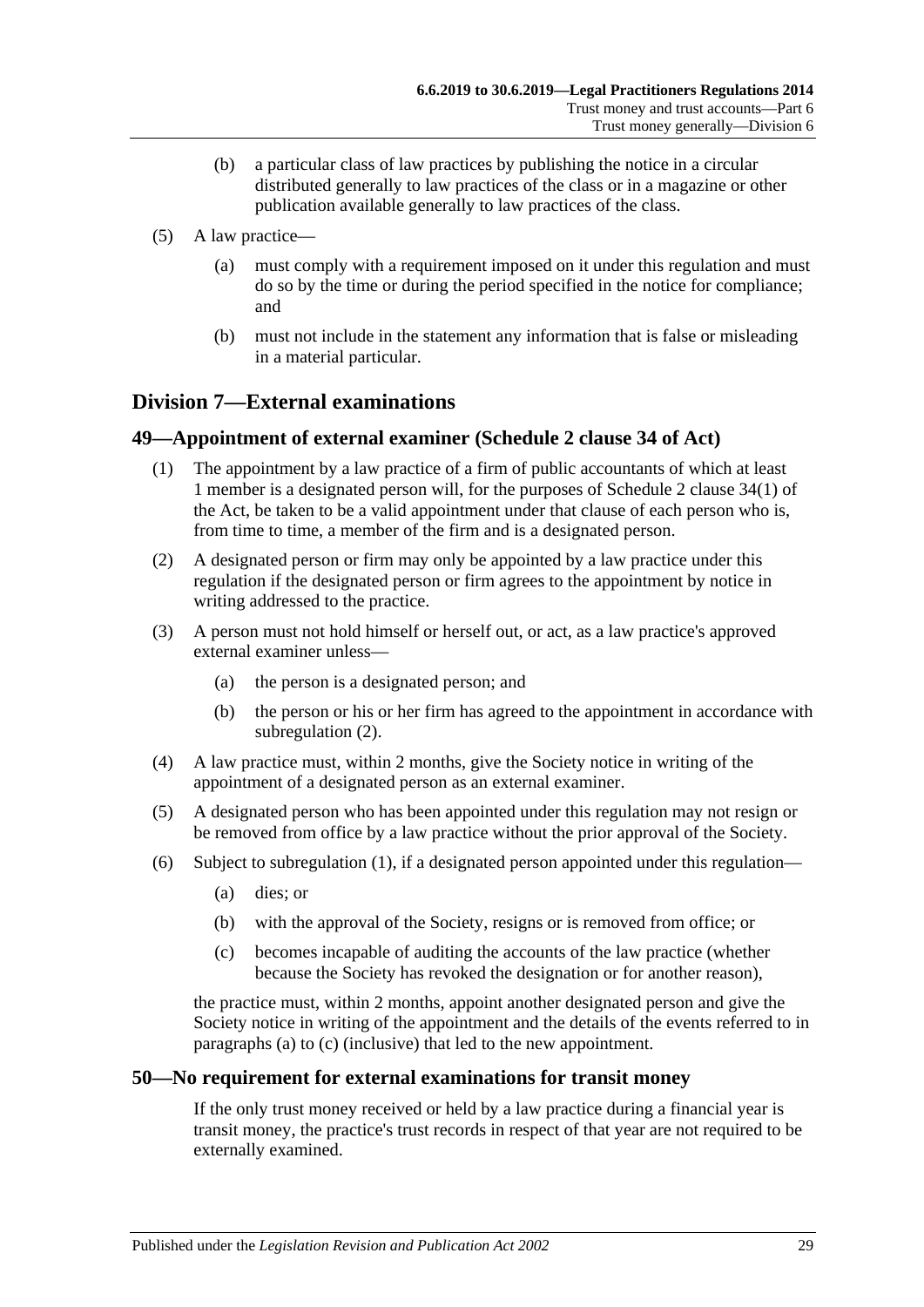## <span id="page-29-0"></span>**51—Carrying out examination (Schedule 2 clause 38 of Act)**

- (1) This regulation has effect for the purposes of Schedule 2 clause 38 of the Act in connection with an external examination of trust records.
- (2) An external examiner appointed to examine a law practice's trust records under Schedule 2 Part 3 of the Act must conduct such examinations in accordance with these regulations as and when such examinations are required under the Act.
- (3) If a law practice carries on practice at more than 1 place, the Society may from time to time give such directions as the Society thinks fit for separate examination of the practice's trust records in respect of the practice carried on at each place.
- <span id="page-29-3"></span><span id="page-29-2"></span>(4) In carrying out an examination, the external examiner must—
	- (a) make checks that will enable the examiner to give an opinion as to whether the law practice has, during the period covered by the examination, complied with the Act and these regulations relating to the practice's trust account and records; and
	- (b) ascertain whether a trust account was kept by the law practice during that period; and
	- (c) make a general test examination of any trust account kept by the law practice and of the pass books and statements relating to any such account during that period; and
	- (d) ascertain whether the law practice holds any investments of trust money and obtain independent verification of each such investment; and
	- (e) make a comparison as to no fewer than 2 dates (1 to be the last day of the period of the examination and 1 other to be a date within that period selected by the examiner) between—
		- (i) the liabilities of the law practice to the practice's clients and to other persons in connection with the practice as shown by the practice's trust ledger accounts and the records kept under this Part; and
		- (ii) the aggregate of the balances standing to the credit of the law practice's trust account and on deposit by the practice in the combined trust account under section 53 of the Act; and
	- (f) ask for such information and explanations as the auditor may require for the purposes of this regulation.
- (5) For the purpose of making checks, and the general test examination referred to in [subregulation](#page-29-2) (4), the external examiner is entitled to examine such number of dealings representative of each phase of the law practice's practice as the examiner in the circumstances considers reasonable.

#### <span id="page-29-1"></span>**52—External examiner's report (Schedule 2 clause 39 of Act)**

- (1) The external examiner must, in each report for the purposes of Schedule 2 Part 3 of the Act, include all matters relating to the law practice's accounts and records that should, in the examiner's opinion, be communicated to the Society and, in particular, deal with each of the following matters:
	- (a) whether the accounts and records appear to have been kept regularly and properly written up at all times;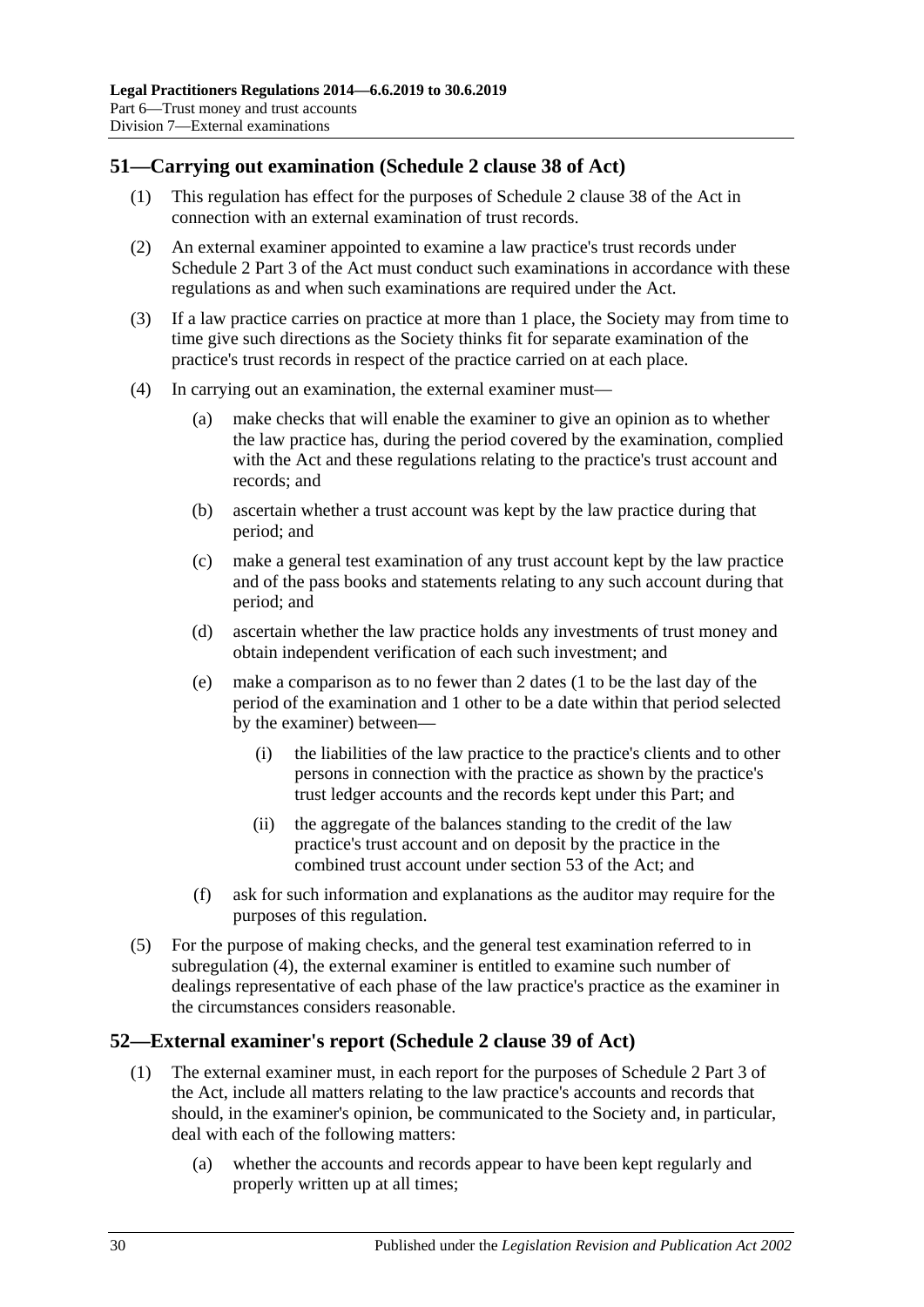- (b) whether the accounts and records have been ready for examination at the times appointed by the examiner;
- (c) whether the law practice has complied with the examiner's requirements;
- (d) whether, at any time during the period of the examination, the law practice's trust account was overdrawn or deficient and, if so, the full explanation for that given by the practice;
- (e) whether the law practice has, or has had, any debit balances in his or her trust ledger accounts and the explanation or reason for such a debit given by the practice;
- (f) whether the law practice has drawn from his or her trust account a sum on account of costs or otherwise without at the same time allocating the drawing to a specific account (other than a sum deposited in the combined trust account under section 53 of the Act);
- (g) whether the law practice has complied with section 53 of the Act;
- (h) whether the law practice holds any investments of trust money and, if so, any independent verification of such investments obtained by the examiner for the purposes of [regulation](#page-29-3) 51(4)(d);
- (i) if the law practice uses a computer program to keep the practice's accounts and records, whether the program allows for the accounts and records to be conveniently and properly audited;
- (j) any other matter required by the Act to be included in the report.
- (2) A report need not deal with deficiencies in a trust account that have been promptly rectified and were due to inadvertence or trust account errors provided that, in the case of deficiencies due to inadvertence, the total of the deficiencies has not exceeded \$100 in any 3 month period.
- (3) The examiner must deliver a copy of the report to the law practice.
- (4) The law practice must keep the copy of the external examiner's report and produce it on demand to the external examiner making the next succeeding examination of the practice's accounts and records.

#### <span id="page-30-0"></span>**53—Conditions on approval of ADIs (Schedule 2 clause 41 of Act)**

For the purposes of Schedule 2 clause 41(3) of the Act, the kinds of conditions that may be imposed on an approval of an ADI under Schedule 2 clause 41 of the Act are conditions that provide for, or conditions that require arrangements to be negotiated and entered into between the ADI and the Society that provide for, any 1 or more of the following:

- <span id="page-30-1"></span>(a) the payment of interest to the Society on the whole or any part of deposits in trust accounts;
- (b) the manner in which the Society is informed of amounts held in trust accounts;
- (c) the auditing of balances in trust accounts;
- <span id="page-30-2"></span>(d) the keeping of any trust accounts or only trust accounts of a particular class (for example, controlled money accounts);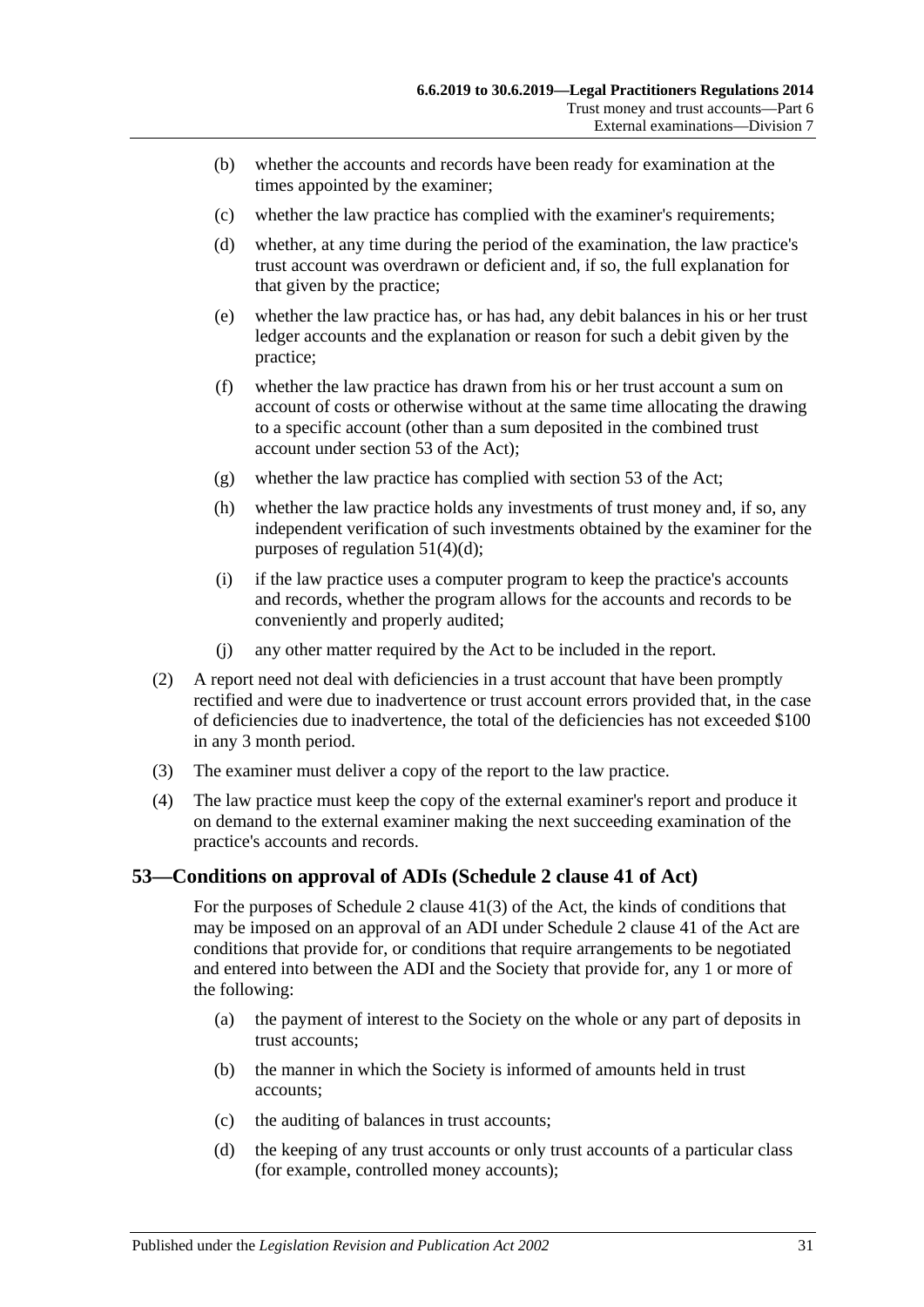(e) any matters relevant to [paragraphs](#page-30-1) (a) to [\(d\).](#page-30-2)

#### <span id="page-31-4"></span><span id="page-31-0"></span>**54—Information to be provided to Society (Schedule 2 clause 48 of Act)**

- (1) For the purposes of Schedule 2 clause 48 of the Act, a law practice must notify the Society of the following details in respect of each account that is maintained at an ADI by the law practice (or by any legal practitioner associate of the practice) and in which is held money entrusted to the law practice (or by any legal practitioner associate of the practice):
	- (a) the name of the ADI, together with its BSB number;
	- (b) the name of the account, together with its account number;
	- (c) the name of each person who is authorised to operate on the account;
	- (d) for each amount of money so entrusted—
		- (i) the name of the person for whom the money is entrusted; and
		- (ii) the purpose for which the money is entrusted; and
		- (iii) the date on which money is deposited in the account, together with the manner in which it is deposited; and
		- (iv) the date on which the money is withdrawn from the account, together with the manner in which it is withdrawn.
- (2) The matters referred to in [subregulation](#page-31-4) (1) must be notified to the Society at such times, and in such manner, as the Society requires.

## <span id="page-31-1"></span>**Division 8—Miscellaneous**

### <span id="page-31-2"></span>**55—Law practice closing down, closing office or ceasing to receive or hold trust money**

- <span id="page-31-3"></span>(1) A law practice that holds trust money must give the Society at least 14 days' written notice of its intention—
	- (a) to cease to exist as a law practice; or
	- (b) to cease to engage in legal practice in this jurisdiction; or
	- (c) to cease to practise in such a way as to receive trust money.
- (2) Within 14 days of ceasing to hold trust money, a law practice that holds trust money must give the Society—
	- (a) written notice of that fact; and
	- (b) if the practice has not given a notice under [subregulation](#page-31-3) (1) within the previous 28 days, a notice that complies with that subregulation.
- (3) A notice under this regulation must include particulars sufficient to identify—
	- (a) a law practice's general trust accounts and controlled money accounts; and
	- (b) trust money controlled by the practice (or by an associate) pursuant to a power; and
	- (c) trust money invested by the practice.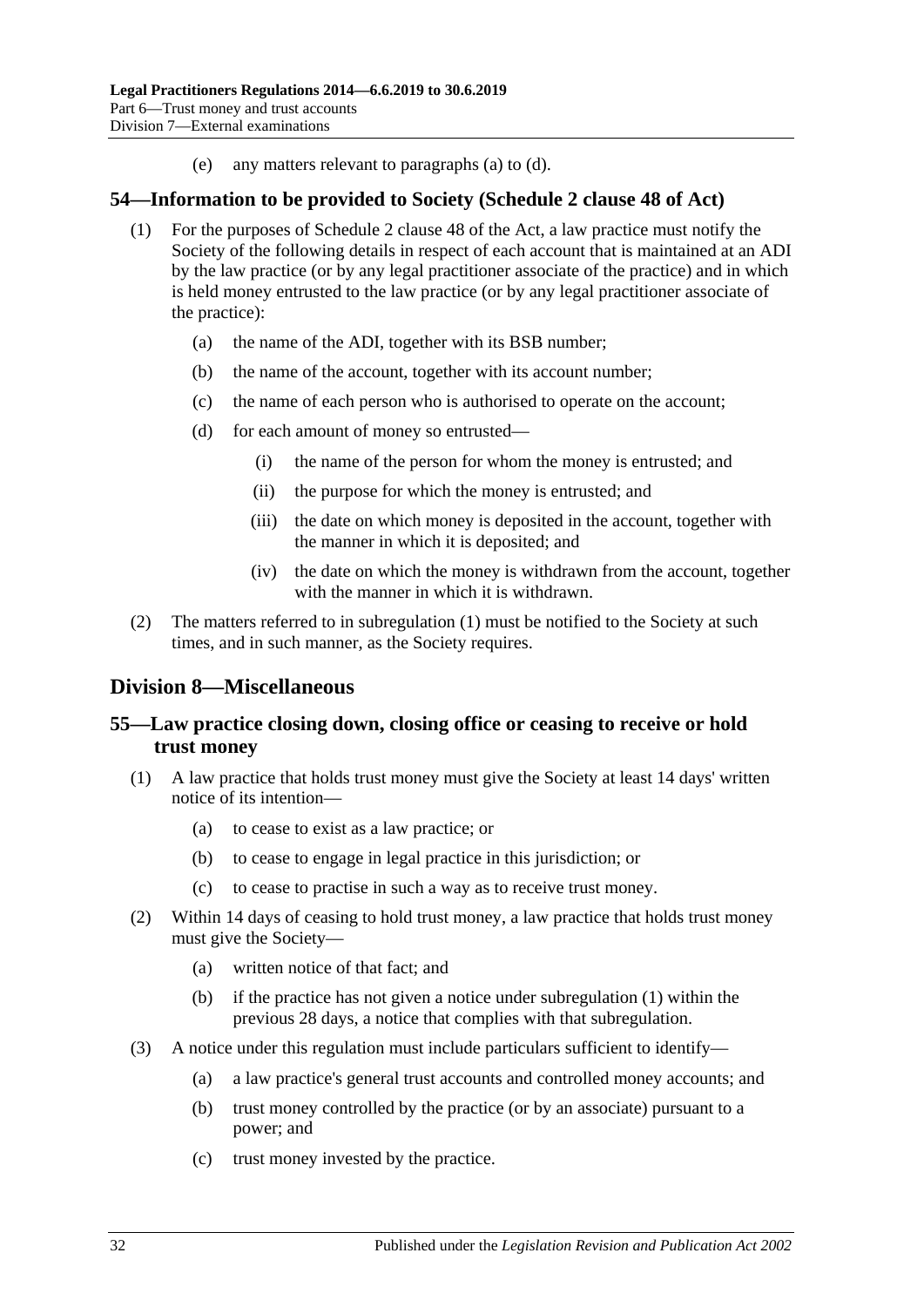(4) In this regulation—

*law practice* includes a former law practice and the persons who were principals of a law practice immediately before the law practice ceased to exist as a law practice or to engage in legal practice in this jurisdiction.

### <span id="page-32-0"></span>**56—Exemptions**

The Society—

- (a) may exempt a law practice from complying with any of the provisions of Schedule 2 of the Act, subject to any conditions that may be imposed by the Society; and
- (b) may, at any time, impose a new condition on the exemption, amend or revoke a condition already imposed on the exemption, or revoke the exemption.

#### <span id="page-32-1"></span>**57—Transitional provision—retention of accounts and records kept under revoked regulations**

- (1) An account or record that a legal practitioner was required to retain under regulation 23 of the *[Legal Practitioners Regulations](http://www.legislation.sa.gov.au/index.aspx?action=legref&type=subordleg&legtitle=Legal%20Practitioners%20Regulations%202009) 2009* immediately before the revocation of those regulations by these regulations must be retained by the practitioner until the expiry of 7 years after the last entry was made in the account or record.
- (2) In this regulation—

#### *legal practitioner*—

- (a) has the same meaning as in Part 3 Division 5 of the Act as in force immediately before the commencement of section 24 of the *[Legal](http://www.legislation.sa.gov.au/index.aspx?action=legref&type=act&legtitle=Legal%20Practitioners%20(Miscellaneous)%20Amendment%20Act%202013)  [Practitioners \(Miscellaneous\) Amendment Act](http://www.legislation.sa.gov.au/index.aspx?action=legref&type=act&legtitle=Legal%20Practitioners%20(Miscellaneous)%20Amendment%20Act%202013) 2013*; but
- (b) includes an incorporated legal practice that was a legal practitioner before the commencement of Schedule 1 of the Act.

## <span id="page-32-2"></span>**Part 7—Costs disclosure and assessment**

#### <span id="page-32-3"></span>**58—Substantial connection with this State (Schedule 3 of Act)**

For the purposes of Schedule 3 of the Act, a matter involving a client of a law practice has a substantial connection with this State in any of the following circumstances:

- (a) the client is a natural person and is resident in this State;
- (b) the client is a body corporate and—
	- (i) the client carries on its business activities principally in this State; or
	- (ii) the legal services provided or to be provided relate principally to business activities carried on by the client in this State;
- (c) the law practice, or the associate of the practice who is principally involved in the matter, engages in legal practice principally in this State;
- (d) the legal services provided or to be provided relate to this State, including, for example, legal services provided or to be provided for or in connection with—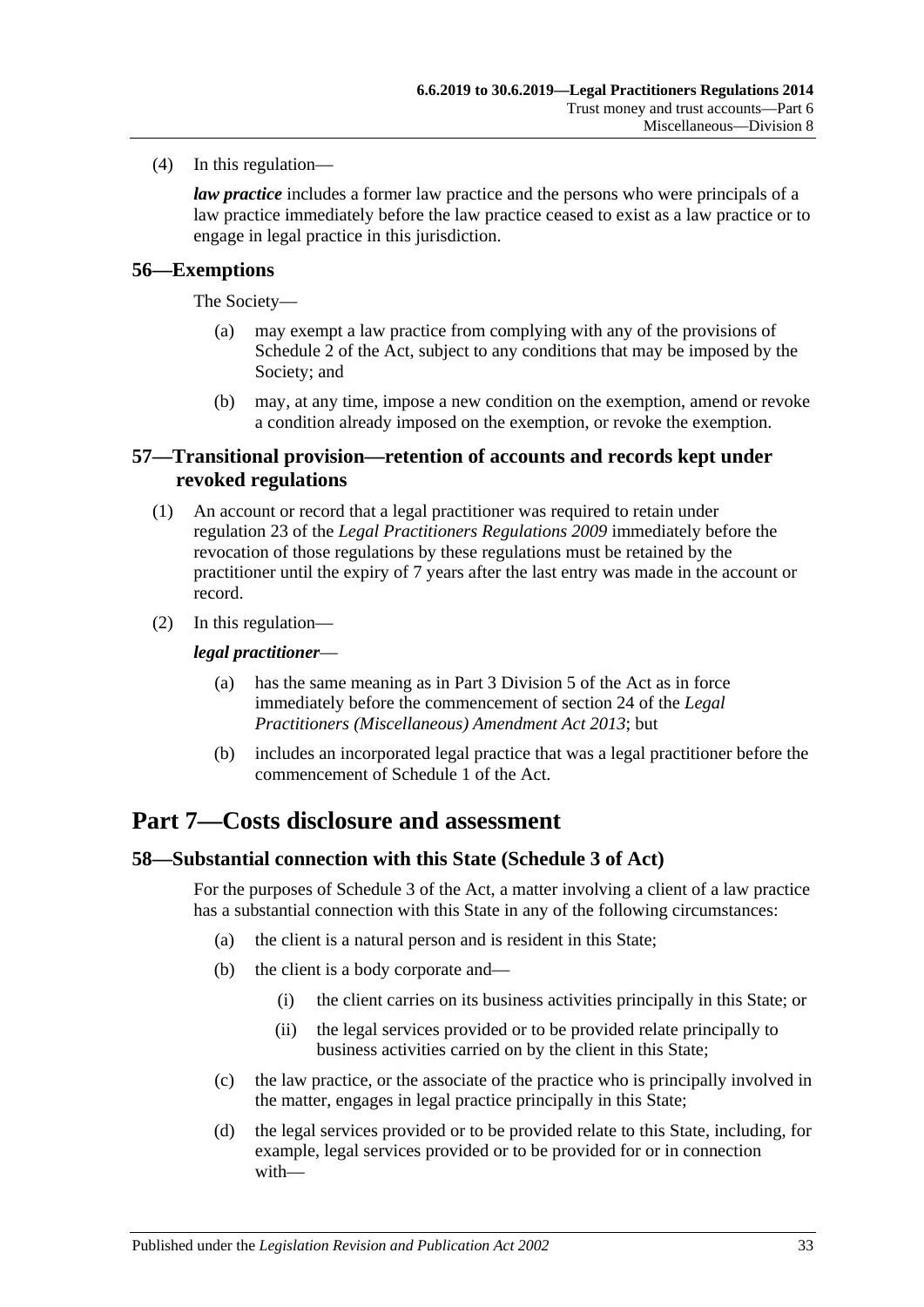- (i) the conveyance or transfer of real property located in this State; or
- (ii) court proceedings in this State.

#### <span id="page-33-0"></span>**59—Disclosure of costs to clients—form (Schedule 3 clause 10 of Act)**

- (1) The form set out in Form 1 of [Schedule](#page-35-4) 1 is prescribed for the purposes of Schedule 3 clause 10(5) of the Act in connection with the details referred to in Schedule 3 clause  $10(1)(c)(i)$  to (iii) (inclusive), (h), (j), (k) and (m) of the Act.
- (2) The Society is required to produce and maintain the fact sheet referred to in the form and make it available on the Internet.

#### <span id="page-33-1"></span>**60—Exceptions to requirement for disclosure (Schedule 3 clause 13 of Act)**

For the purposes of Schedule 3 clause 13(1)(f) of the Act, disclosure under Schedule 3 clauses 10 or 11(1) of the Act is not required if the client is a corporation that has a share capital and whose shares or the majority of whose shares are held beneficially for the Commonwealth, a State or a Territory.

#### <span id="page-33-2"></span>**61—Interest on unpaid legal costs (Schedule 3 clause 23 of Act)**

- (1) This regulation is made for the purposes of Schedule 3 clause 23(4) of the Act and prescribes the rate of interest in excess of which a law practice may not charge interest under Schedule 3 clause 23(4) of the Act or under a costs agreement.
- (2) The rate for the period commencing on the date of commencement of this subregulation is the rate that is equal to the Cash Rate Target as at the relevant date, increased by 2 percentage points.
- (3) In this regulation—

*Cash Rate Target* means the percentage (or maximum percentage) specified by the Reserve Bank of Australia as the Cash Rate Target;

*relevant date* means the date the bill was issued by the law practice concerned.

#### <span id="page-33-3"></span>**62—Costs agreement with associated third party payer (Schedule 3 clause 24)**

Schedule 3 clause 25 of the Act is a prescribed provision for the purposes of Schedule 3 clause 24(6) of the Act.

#### <span id="page-33-4"></span>**63—Notification of client's rights—form (Schedule 3 clause 33 of Act)**

- (1) The form set out in Form 2 of [Schedule](#page-35-4) 1 is prescribed for the purposes of Schedule 3 clause 33(3) of the Act.
- (2) The Society is required to produce and maintain the fact sheet referred to in the form and make it available on the Internet.

## <span id="page-33-5"></span>**Part 8—Miscellaneous**

#### <span id="page-33-6"></span>**64—Fees**

The fees set out in [Schedule](#page-36-0) 2 are payable as specified in that Schedule.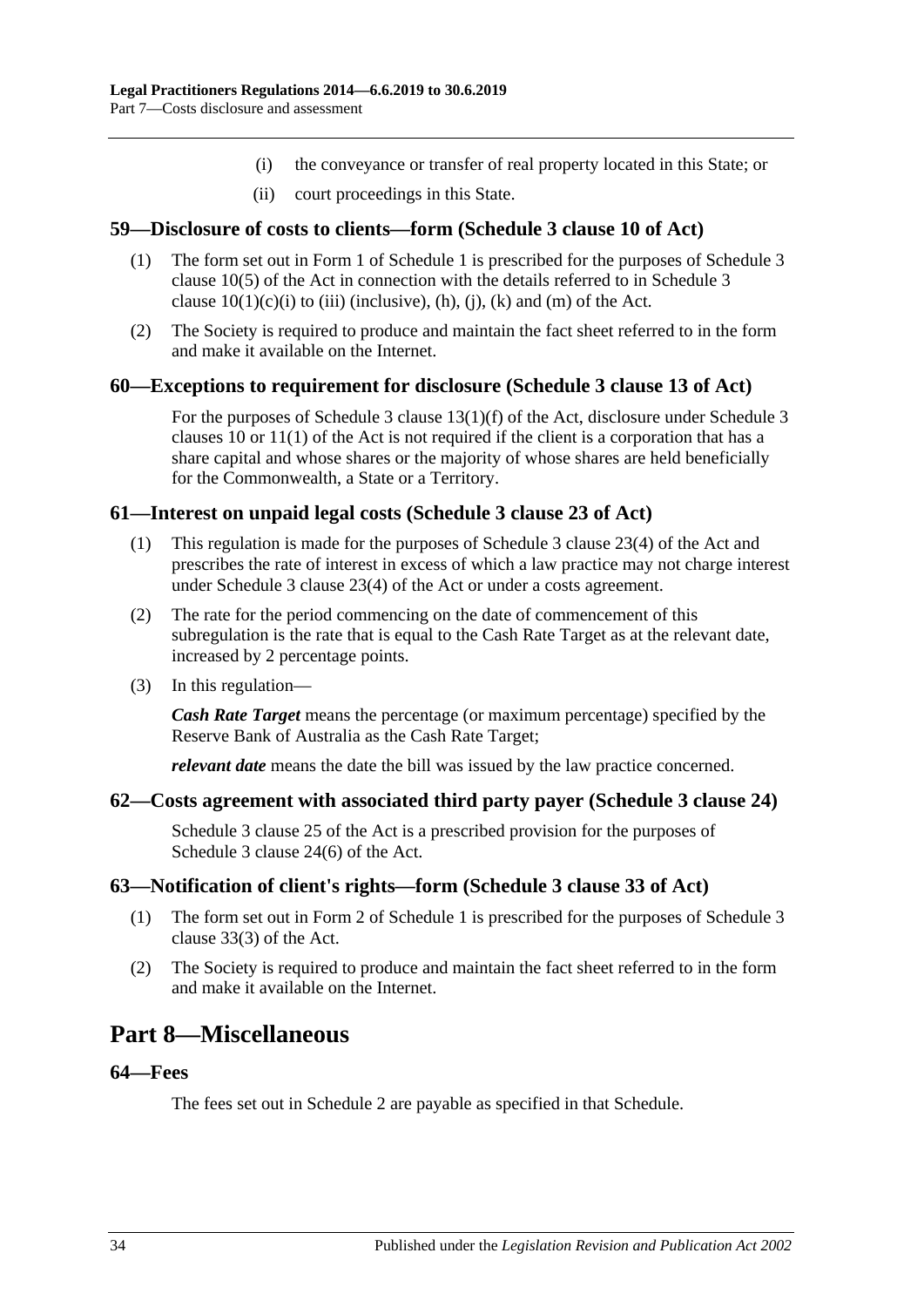#### <span id="page-34-0"></span>**65—Miscellaneous prescribed matters under Act**

- (1) For the purposes of section  $17(2)$  of the Act, the prescribed fine is—
	- (a) if the applicant has practised the profession of law while not holding a practising certificate for a period not exceeding 3 months—50% of the amount fixed as the fee for the issue or renewal of a practising certificate for at least 6 months;
	- (b) in any other case—100% of the amount of that fee.
- (2) For the purposes of section  $21(3)(n)(i)(A)$  of the Act, the maximum rental is \$36 000 per annum.
- (3) For the purposes of section  $21(3)(n)(ii)(A)$  of the Act, the maximum rental is \$17 000 per annum.
- (4) For the purposes of section 53(9) and (12) and Schedule 2 clause 27(1) of the Act, the prescribed rate is 2% above the rate fixed from time to time on interest on judgment by the Supreme Court under rule 261 of the *Supreme Court Civil Rules 2006*.
- (5) For the purposes of section 60(3) of the Act, the prescribed rate is 10% per annum.
- (6) For the purposes of section  $64(2)$  of the Act, the prescribed percentage is 20%.
- (7) For the purposes of section  $95(1)(b)(i)$  of the Act, the prescribed proportion is 19%.
- (8) For the purposes of section  $95(1)(b)(ii)$  of the Act, the prescribed proportion is 78.5%.

#### <span id="page-34-3"></span><span id="page-34-1"></span>**67—Obligation to provide information to Supreme Court**

- (1) A practitioner or other person must, if so required by the Supreme Court, furnish to the Court any evidence, record or information reasonably required by the Court for the purpose of determining an application or exercising a discretion under the Act or these regulations.
- (2) If the Supreme Court has, by rules of court, assigned a function or power conferred or vested on it under Part 3 of the Act to a person or body other than a judge of the Court, a person affected by a decision of the assignee, or the failure of the assignee to make a decision, may appeal to the Supreme Court.
- (3) An appeal under this regulation is by way of a fresh hearing.

#### **Note—**

The power of the Supreme Court unde[r subregulation](#page-34-3) (1) is assigned by the Court, by rules of court, to the Law Society (see section 52A of the Act and Chapter 17 of the *Supreme Court Civil Rules 2006*).

#### <span id="page-34-2"></span>**68—Offences**

If—

- (a) a person contravenes, or fails to comply with, a provision of these regulations; and
- (b) no penalty in the Act applies in relation to the contravention or failure,

the person is guilty of an offence against these regulations.

Maximum penalty: \$10 000.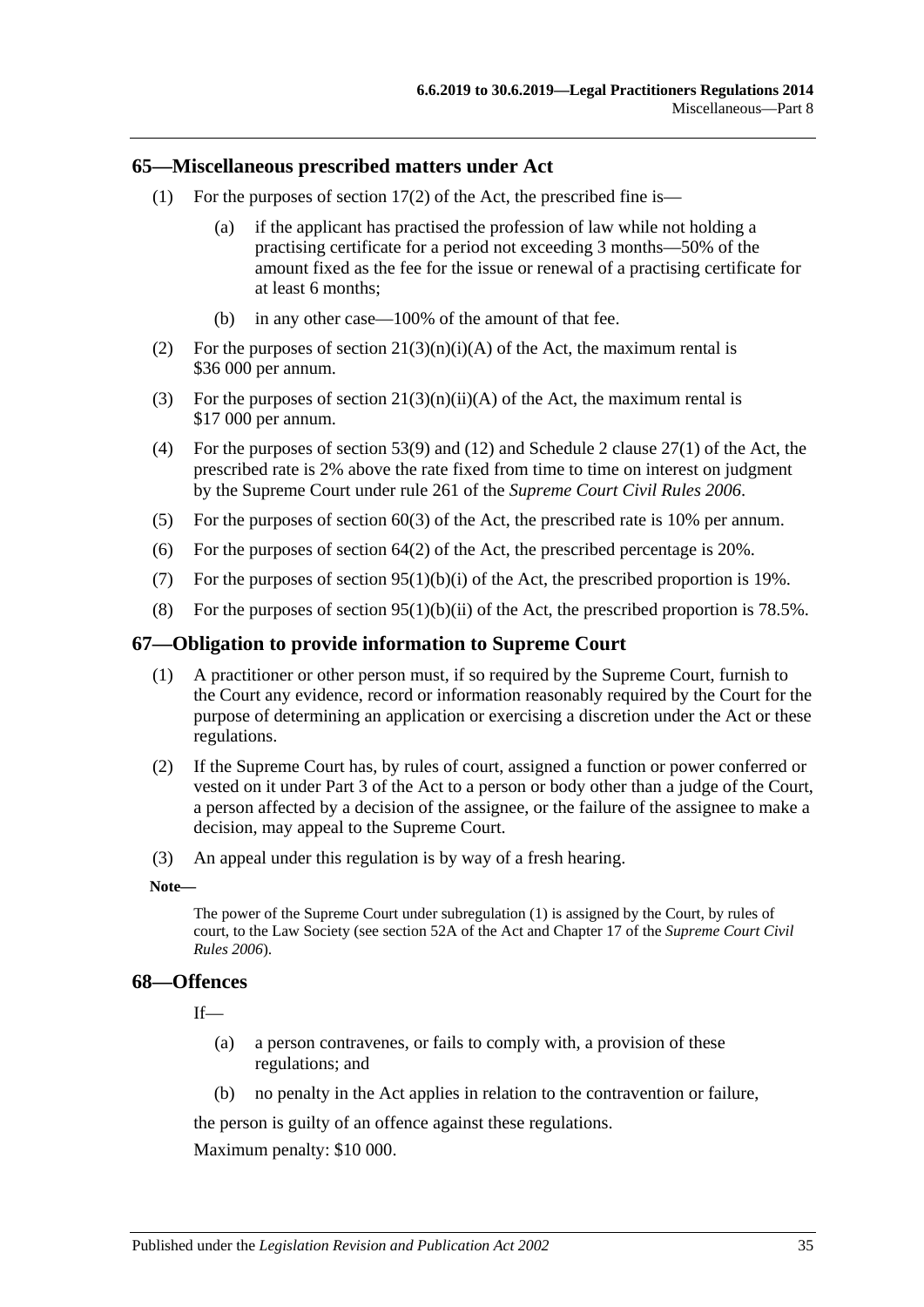#### <span id="page-35-0"></span>**69—General defence**

It is a defence to a charge of an offence under these regulations if the defendant proves that the alleged offence—

- (a) was due to a reasonable mistake; or
- (b) was due to reasonable reliance on information supplied by another person; or
- $(c)$  that—
	- (i) the alleged offence was due to the act or default of another person, to an accident or to some other cause beyond the control of the defendant; and
	- (ii) the defendant took reasonable precautions and exercised due diligence to avoid the contravention.

## <span id="page-35-1"></span>**Part 9—Transitional provisions—***Legal Practitioners (Miscellaneous) Amendment Act 2013*

### <span id="page-35-2"></span>**70—Operation of amendment (requirement of incorporated legal practice to give notice)**

Schedule 1 clause 6 of the Act (as inserted by the *[Legal Practitioners \(Miscellaneous\)](http://www.legislation.sa.gov.au/index.aspx?action=legref&type=act&legtitle=Legal%20Practitioners%20(Miscellaneous)%20Amendment%20Act%202013)  [Amendment Act](http://www.legislation.sa.gov.au/index.aspx?action=legref&type=act&legtitle=Legal%20Practitioners%20(Miscellaneous)%20Amendment%20Act%202013) 2013*) does not apply to an incorporated legal practice, or to a director, officer, employee or agent of an incorporated legal practice, if Schedule 1 clause 5 of the Act applies to the practice.

#### <span id="page-35-5"></span><span id="page-35-3"></span>**71—Reporting obligations for 2013/2014 financial year**

- (1) For the purposes of section 90A of the Act (as amended by the *[Legal Practitioners](http://www.legislation.sa.gov.au/index.aspx?action=legref&type=act&legtitle=Legal%20Practitioners%20(Miscellaneous)%20Amendment%20Act%202013)  [\(Miscellaneous\) Amendment Act](http://www.legislation.sa.gov.au/index.aspx?action=legref&type=act&legtitle=Legal%20Practitioners%20(Miscellaneous)%20Amendment%20Act%202013) 2013*), the Commissioner's report to the Attorney-General and the Chief Justice in respect of the 2013/2014 financial year is—
	- (a) to report on the proceedings of the Legal Practitioners Conduct Board (the *Board*) for that financial year; and
	- (b) to be in the same form, and deal with the same matters, as the report on the proceedings of the Board for the 2012/2013 financial year presented by the Board to the Attorney-General and the Chief Justice in accordance with that section.
- (2) Presentation to the Attorney-General of a report prepared under [subregulation](#page-35-5) (1) will be taken to have satisfied the Commissioner's obligation to present a report to the Minister under section 12 of the *[Public Sector Act](http://www.legislation.sa.gov.au/index.aspx?action=legref&type=act&legtitle=Public%20Sector%20Act%202009) 2009* in respect of the 2013/2014 financial year.

## <span id="page-35-4"></span>**Schedule 1—Forms**

#### **Form 1—Disclosure of costs to clients [\(regulation](#page-33-0) 59)**

#### **Legal costs—your right to know**

You have the right to—

• negotiate a costs agreement with us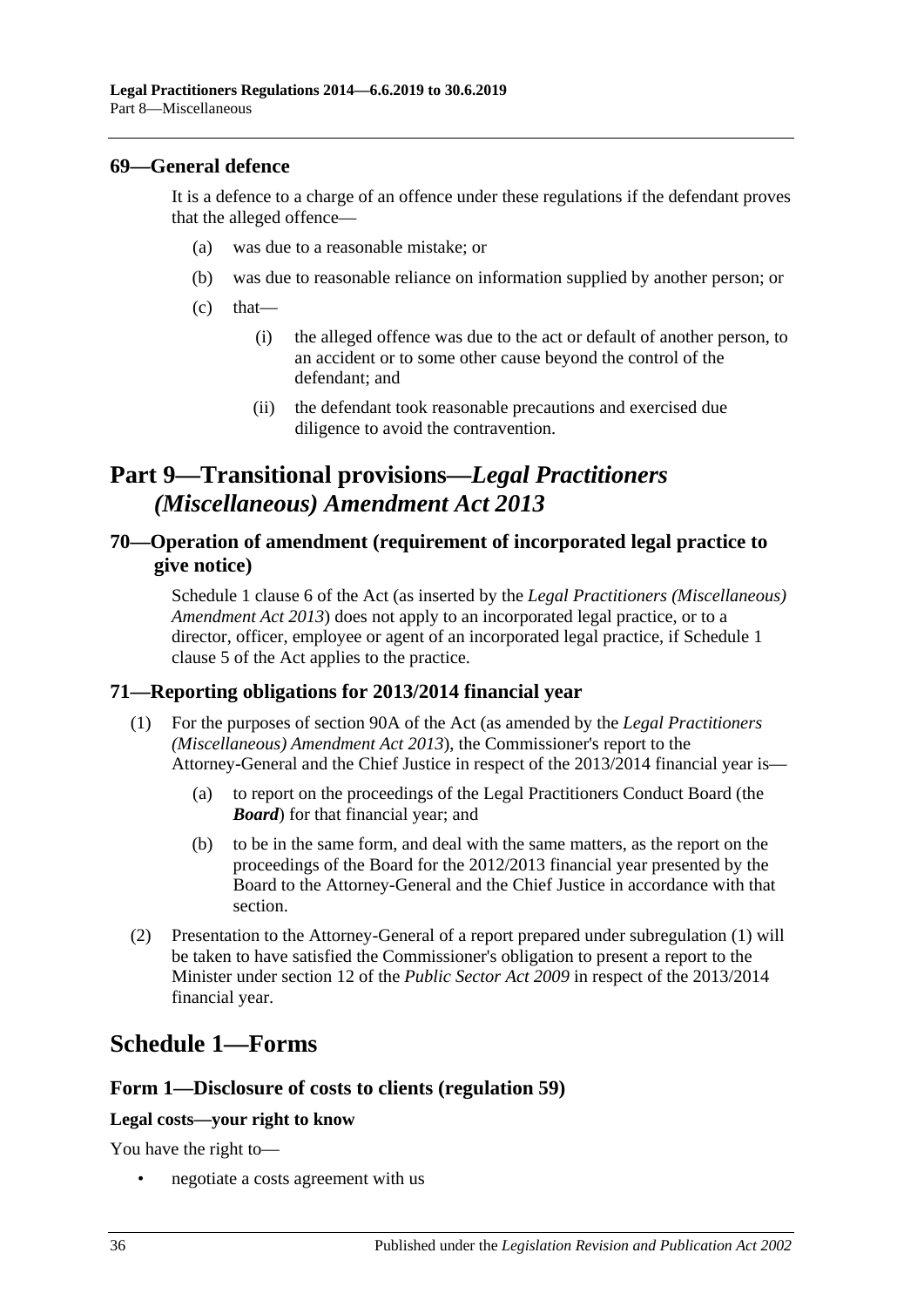- receive a bill of costs from us
- request an itemised bill of costs after you receive a lump sum bill from us
- request written reports about the progress of your matter and the costs incurred in your matter
- apply for costs to be adjudicated within 6 months if you are unhappy with our costs
- apply for the costs agreement to be set aside
- make a complaint to the Legal Profession Conduct Commissioner (if you believe there has been overcharging)
- accept or reject any offer we make for an interstate costs law to apply to your matter
- notify us that you require an interstate costs law to apply to your matter

For more information about your rights, please read the fact sheet titled *Legal Costs—your right to know*. You can ask us for a copy, or obtain it from the Law Society of South Australia (or download it from their website).

#### **Form 2—Notification of client's rights [\(regulation](#page-33-4) 63)**

#### **Your rights in relation to legal costs**

The following avenues are available to you if you are not happy with this bill:

- requesting an itemised bill
- discussing your concerns with us
- having our costs adjudicated
- applying to set aside our costs agreement
- making a complaint to the Legal Profession Conduct Commissioner (if you believe there has been overcharging)

There may be other avenues available in your State or Territory (such as mediation).

For more information about your rights, please read the fact sheet titled *Your right to challenge legal costs*. You can ask us for a copy, or obtain it from the Law Society of South Australia (or download it from their website).

## <span id="page-36-0"></span>**Schedule 2—Fees**

1 For the issue or renewal of a practising certificate (other than a volunteer practising certificate)—

|   | for more than 6 months<br>(a)                                                                                                 | \$487 fee<br>$$197$ levy |
|---|-------------------------------------------------------------------------------------------------------------------------------|--------------------------|
|   | for 6 months or less<br>(b)                                                                                                   | \$282 fee<br>$$99$ levy  |
|   | Fee for the issue or renewal of a volunteer practising certificate (see LPEAC)<br>rule 3B: category D practising certificate) | $$103$ fee<br>\$47 levy  |
|   | Fee to accompany written notice provided under section 23D of the Act                                                         | \$30                     |
| 4 | Fee to accompany written notice provided under Schedule 1 clause 4 of the Act                                                 | \$30                     |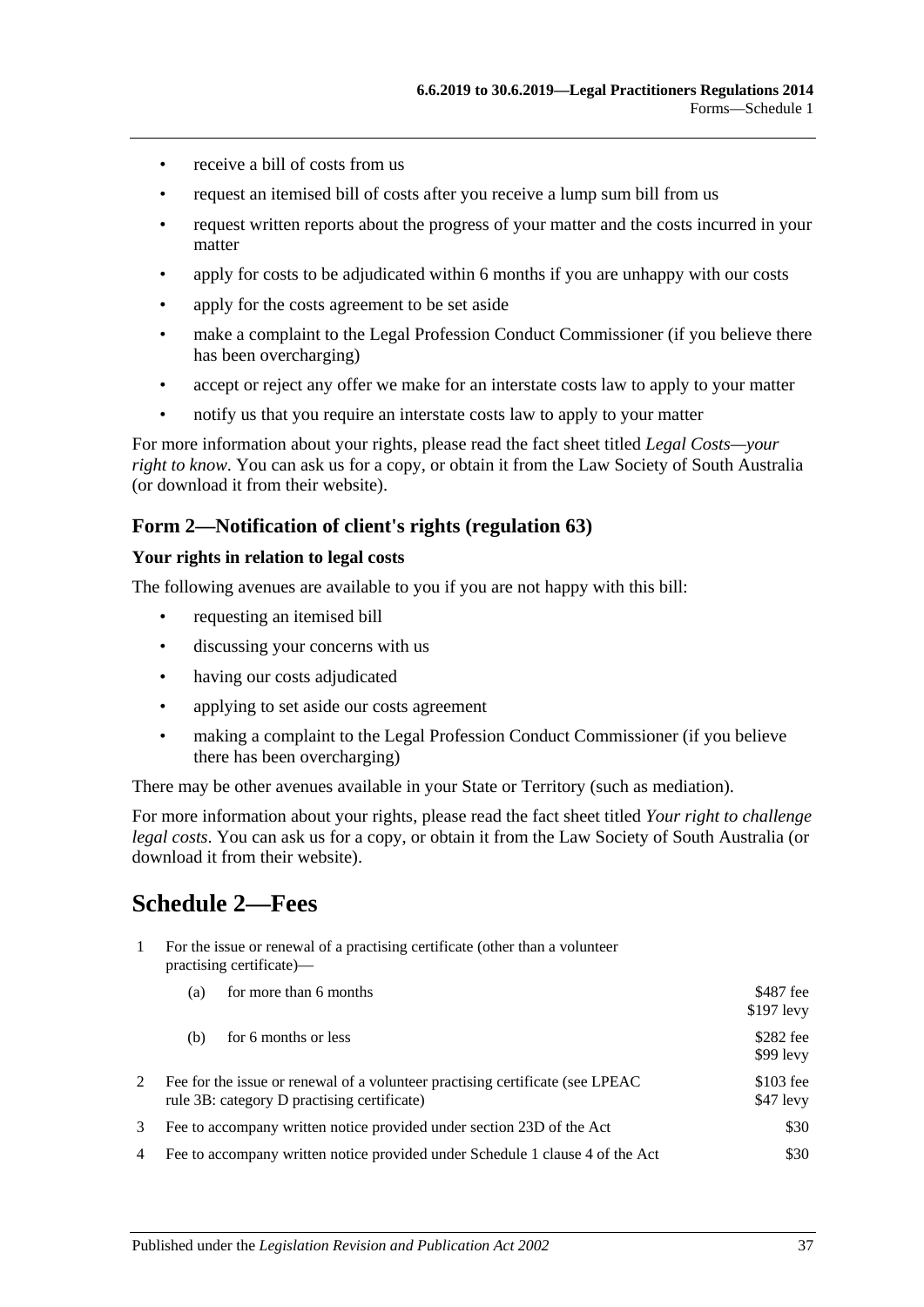# <span id="page-37-0"></span>**Legislative history**

## **Notes**

- Variations of this version that are uncommenced are not incorporated into the text.
- Please note—References in the legislation to other legislation or instruments or to titles of bodies or offices are not automatically updated as part of the program for the revision and publication of legislation and therefore may be obsolete.
- Earlier versions of these regulations (historical versions) are listed at the end of the legislative history.
- For further information relating to the Act and subordinate legislation made under the Act see the Index of South Australian Statutes or www.legislation.sa.gov.au.

## **Legislation revoked by principal regulations**

The *Legal Practitioners Regulations 2014* revoked the following:

*Legal Practitioners Regulations 2009*

### **Principal regulations and variations**

New entries appear in bold.

| Year No  |     | Reference                | Commencement                      |
|----------|-----|--------------------------|-----------------------------------|
| 2014 67  |     | Gazette 5.6.2014 p2243   | $1.7.2014$ : r 2                  |
| 2014 247 |     | Gazette 2.10.2014 p6066  | $2.10.2014$ : r 2                 |
| 2015 59  |     | Gazette 11.6.2015 p2544  | $11.6.2015$ : r 2                 |
| 2016 40  |     | Gazette 2.6.2016 p2005   | $2.6.2016$ : r 2                  |
| 2017     | -86 | Gazette 14.6.2017 p2150  | $14.6.2017:$ r 2                  |
| 2017 202 |     | Gazette 25.7.2017 p2960  | $30.7.2017$ : r 2                 |
| 2017     | 313 | Gazette 28.11.2017 p4758 | $1.2.2018$ : r 2                  |
| 2018 59  |     | Gazette 24.5.2018 p2036  | $24.5.2018$ : r 2                 |
| 2019     | -60 | Gazette 6.6.2019 p1761   | 6.6.2019 except r 4–1.7.2019: r 2 |

## **Provisions varied**

New entries appear in bold.

Entries that relate to provisions that have been deleted appear in italics.

| Provision        | How varied                                                            | Commencement |
|------------------|-----------------------------------------------------------------------|--------------|
| Pt <sub>1</sub>  |                                                                       |              |
| r <sub>2</sub>   | omitted under Legislation Revision and<br><b>Publication Act 2002</b> | 2.10.2014    |
| Pt <sub>3</sub>  |                                                                       |              |
| r 6              |                                                                       |              |
| r(6(1))          | r 6 redesignated as r $6(1)$ by 202/2017 r 4                          | 30.7.2017    |
| $r 6(2)$ and (3) | inserted by $202/2017$ r 4                                            | 30.7.2017    |